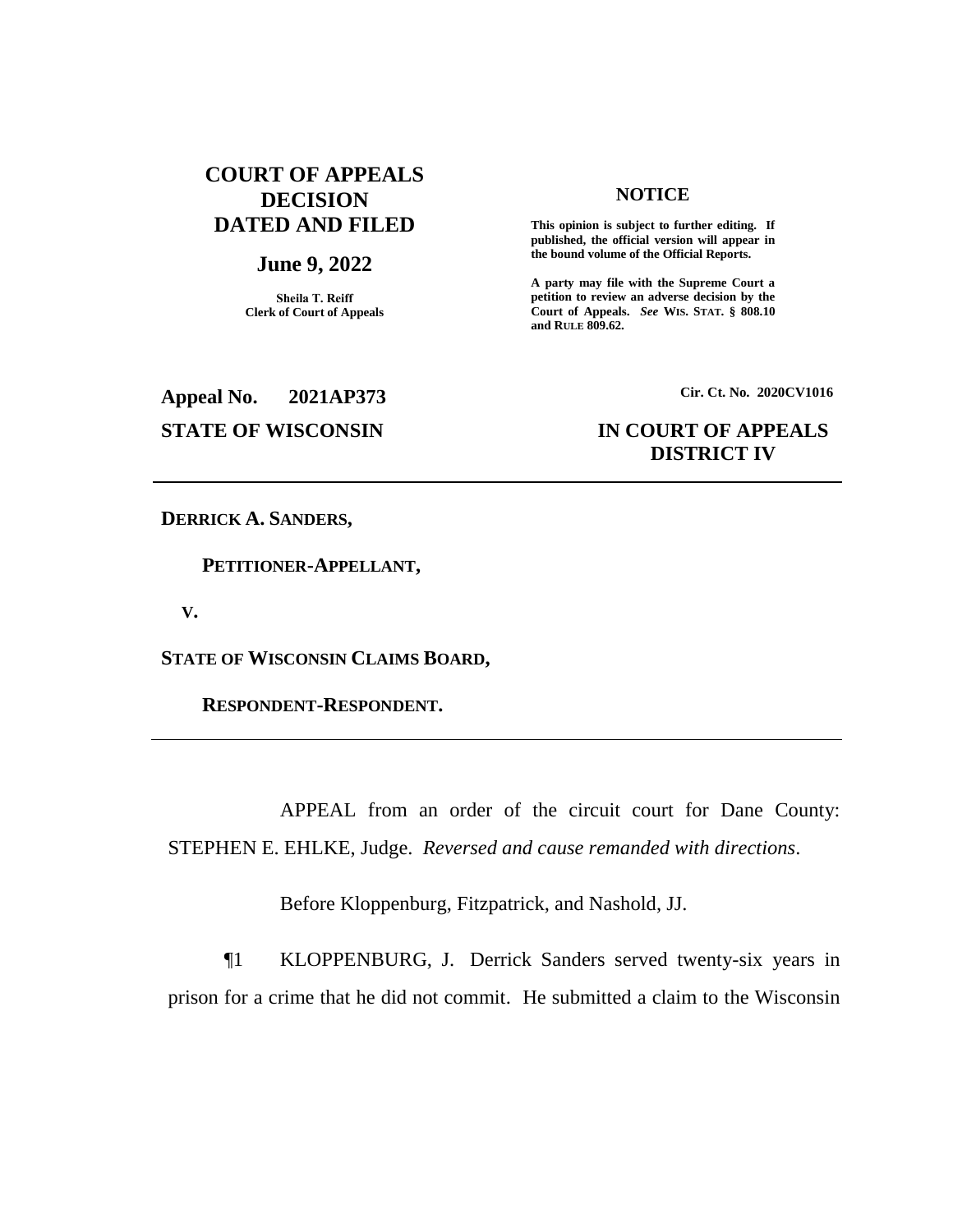Claims Board (the "Claims Board") under WIS. STAT.  $\S 775.05 (2019-20)^1$  seeking compensation as an "innocent person[] who [has] been convicted of a crime." *See* § 775.05(1). On appeal, Sanders argues that the Claims Board erred when it awarded compensation under § 775.05(4) in the amount of the statutory maximum of \$25,000 without addressing Sanders' request for additional compensation. We conclude that the Claims Board made no findings or analysis discernible in the record to demonstrate its exercise of discretion in determining whether the statutory maximum is "an adequate compensation" as required under § 775.05(4). Accordingly, we reverse and remand to the circuit court with directions to remand to the Claims Board to properly exercise its discretion as to whether \$25,000 is or is not adequate compensation where, as here, additional compensation was requested.

## **BACKGROUND<sup>2</sup>**

¶2 The following undisputed facts are taken from the administrative record filed by the Claims Board in the circuit court.

¶3 In October 1993, Sanders was convicted in Milwaukee County circuit court of first-degree intentional homicide as party to a crime related to a

 $\overline{\phantom{a}}$ 

<sup>&</sup>lt;sup>1</sup> As we discuss in greater detail below, the legislature has provided in WIS. STAT. § 775.05 for compensation for "innocent persons who have been convicted of a crime" and who have been imprisoned as a result of the conviction. Sec. 775.05(1)-(4).

All references to the Wisconsin Statutes are to the 2019-20 version unless otherwise noted.

<sup>&</sup>lt;sup>2</sup> In his appellant's brief, Sanders improperly labels the first page of his argument as page number 1, after he has presented his statements of the case and of the facts. While the brief appears to be well within the length allowed under WIS. STAT. RULE  $809.19(8)(c)1$ ., we remind Sanders that the appellant's certification that the brief meets the length requirements shall include the statements of the case and of the facts, as well as the argument and conclusion. *Id.*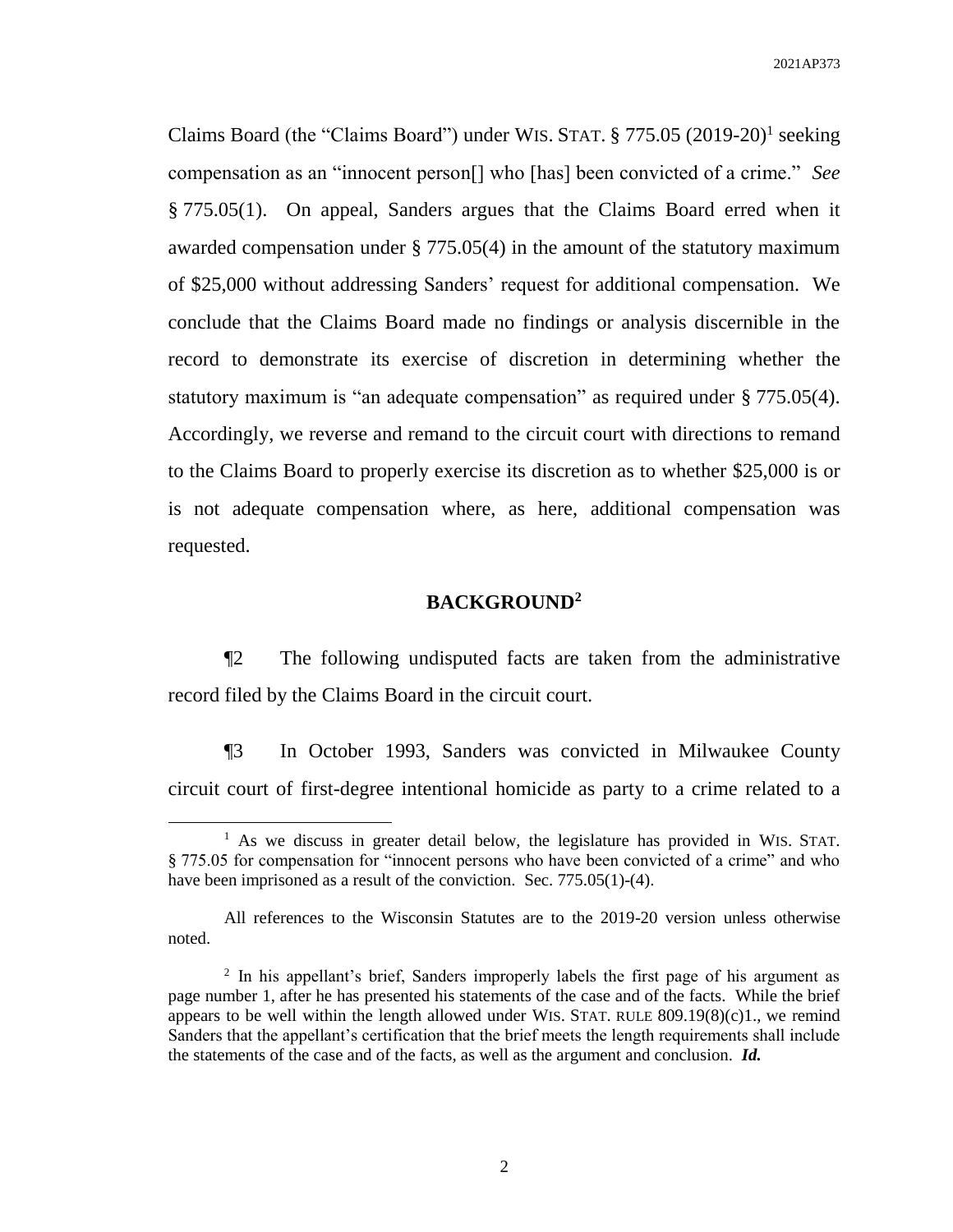fatal shooting, and he was sentenced to life imprisonment. Sanders maintained at the time of conviction, and has consistently maintained since, that he was not involved in or aware of the shooting. In 2017, Sanders filed a motion for postconviction relief based in part on ineffective assistance of counsel. In August 2018, the circuit court granted the motion and issued a decision concluding that the State failed to show that the facts regarding Sanders' conduct satisfied the elements of party to a crime liability. In September 2018, the State informed the court on the record that it "could not prove that Mr. Sanders was a party to the crime of the homicide." The circuit court promptly vacated the judgment of conviction and, on the State's motion, dismissed the case.

¶4 In February 2019, Sanders filed with the Claims Board a claim under WIS. STAT. § 775.05 seeking the statutory maximum compensation of \$25,000 plus up to an additional \$5,729,965 in damages for the twenty-six years he spent in prison. *See* § 775.05(4). Sanders supported his claim with itemized damages including approximately \$30,000 for loss of property and \$500,240 for lost wages.<sup>3</sup> He also calculated lost wages at higher incomes that he asserted he could have earned in occupations such as law enforcement given that, at the time of his arrest, he was employed, had no criminal record, had excelled in high school, and had been honorably discharged from the United States Navy. He calculated lost wages at annual incomes of \$150,000 and \$200,000, resulting in total amounts of lost wages over twenty-six years of \$3.9 million and \$5.2 million, respectively.

 $\overline{\phantom{a}}$ 

<sup>&</sup>lt;sup>3</sup> Sanders determined the amount of his lost wages by calculating the amount of money he would have earned working five days per week at his post-release hourly wage of \$9.25 over the twenty-six years that he was in prison.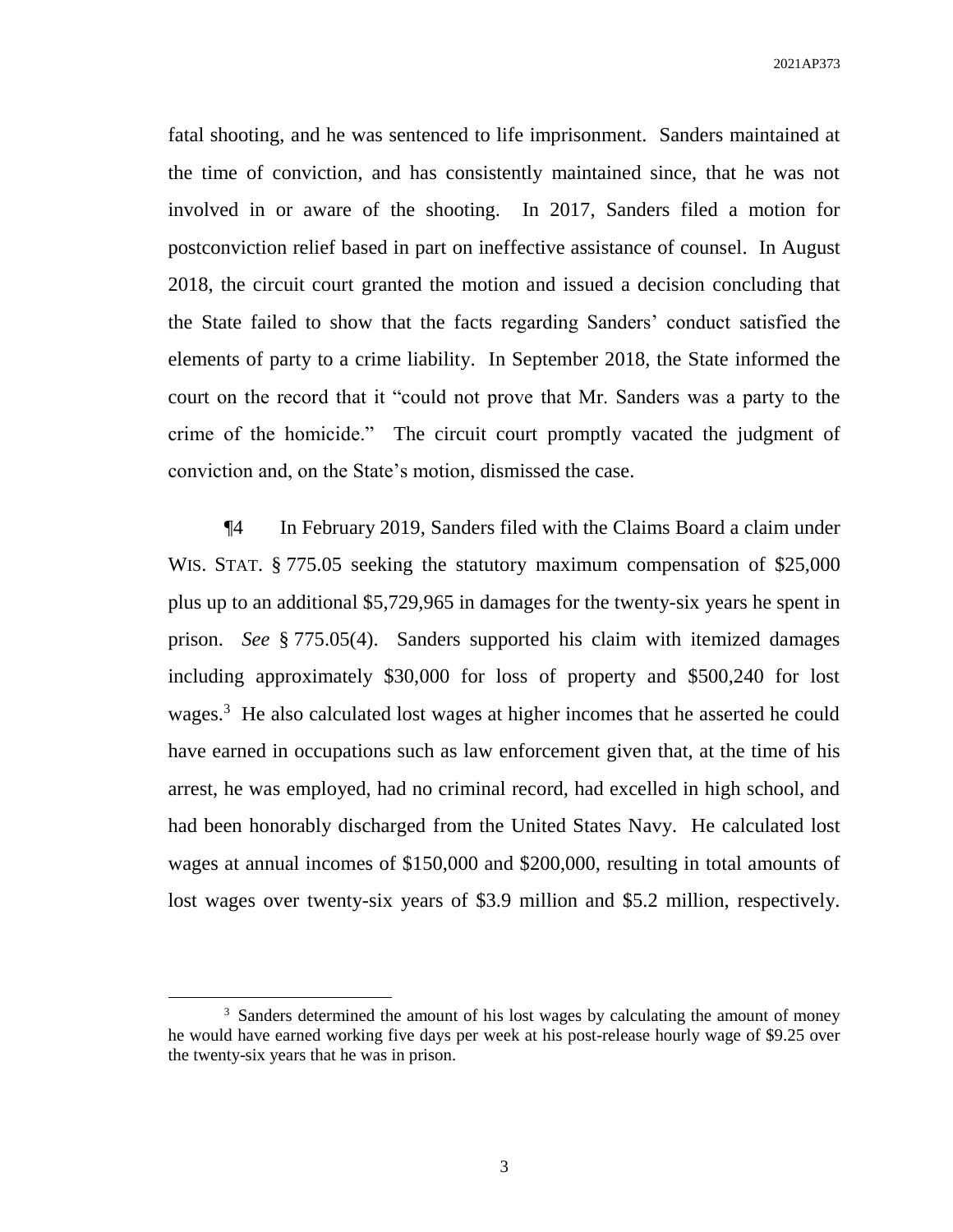Sanders also sought unspecified damages for mental, physical, and emotional distress, anxiety, and harassment from staff and inmates in prison.

¶5 Upon receipt of Sanders' claim, the Claims Board forwarded a copy of the claim to the Milwaukee County District Attorney John Chisholm asking for that office's recommendation regarding the "appropriate response to the claim." The District Attorney sent the Claims Board a letter stating that the claim was reviewed by the prosecutor who had handled the 2018 dismissal of the case. The letter continued, "Based upon his review of the facts surrounding the crime and Mr. Sanders' petition for compensation, the Milwaukee [County] District Attorney's Office does not oppose his petition."

¶6 The Claims Board first considered Sanders' claim on August 22, 2019, at which time it deferred decision of the claim "in order for a hearing to be scheduled at which claimant and the Milwaukee County District Attorney's Office will be present to answer questions." The Claims Board scheduled the hearing for December 2019.

¶7 The following string of three emails between the Milwaukee County District Attorney's Office and the Claims Board in November 2019 was not copied to Sanders. In the first email, the District Attorney's Office informed the Claims Board that it "will not have anyone to send to this upcoming hearing. We have nothing further to add other than what was stated on the record in open court by [the prosecutor] at the time this matter was dismissed." In the second email, the Claims Board followed up with this message: "[The District Attorney's] April 1, 2019, response to the Claims Board stated that the Milwaukee [District Attorney]'s Office 'does not oppose' Mr. Sanders' petition. To clarify, are you saying that the [District Attorney]'s Office does not oppose payment of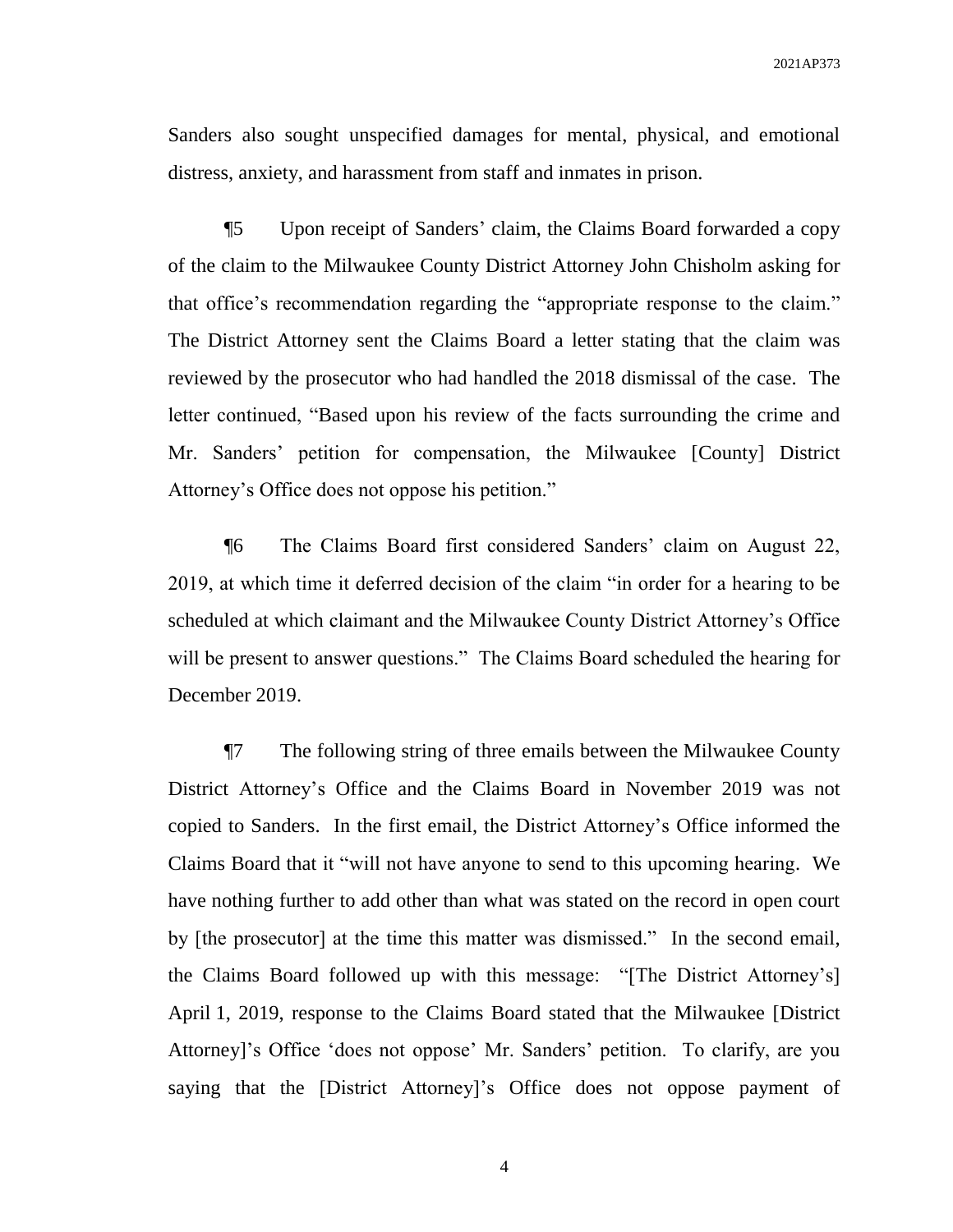\$5,754,965 to Mr. Sanders?" In the third email, the District Attorney's Office responded:

> [The District Attorney's] letter of April 1, 2019, intends to express our general support for Mr. Sanders' petition for compensation. We originally saw his form that requested the statutory maximum amount of \$25,000, which we support. Regarding his other claims for damages, which appears to have varied over the course of this process, we are not taking any position on those claims, as we understand the claims board is better situated to make that determination.

¶8 At the hearing before the Claims Board, Sanders reviewed the record of the proceedings in his criminal case and stated, "I was innocent, I always maintained my innocence, and there is no proof, there is no evidence, there [are] no facts to the contrary of that." He then asked for compensation "for the 25-26 years I spent wrongfully convicted in the Wisconsin prison system."

¶9 The Claims Board asked Sanders two questions. The first question was: "[W]here did you come up with the \$5 million?" Sanders explained his earning potential based on his having had no criminal record and being exmilitary, and said, "I'm not trying to say I would have earned \$5 million, what I'm saying is compensation due to … the precedent that I've been seeing." Sanders referenced Wisconsin cases in which a person who had been wrongfully convicted and spent twenty-four years in prison received \$7.5 million, and a person who had been wrongfully convicted and spent thirteen years in prison received \$13 million.

¶10 The second question was: "[H]ave you actually made any efforts to try to sue your [defense] attorney for malpractice?" Sanders responded that he had filed a notice of claim and injury and was trying to contact attorneys in Wisconsin from where he was living in Indiana. The hearing then ended.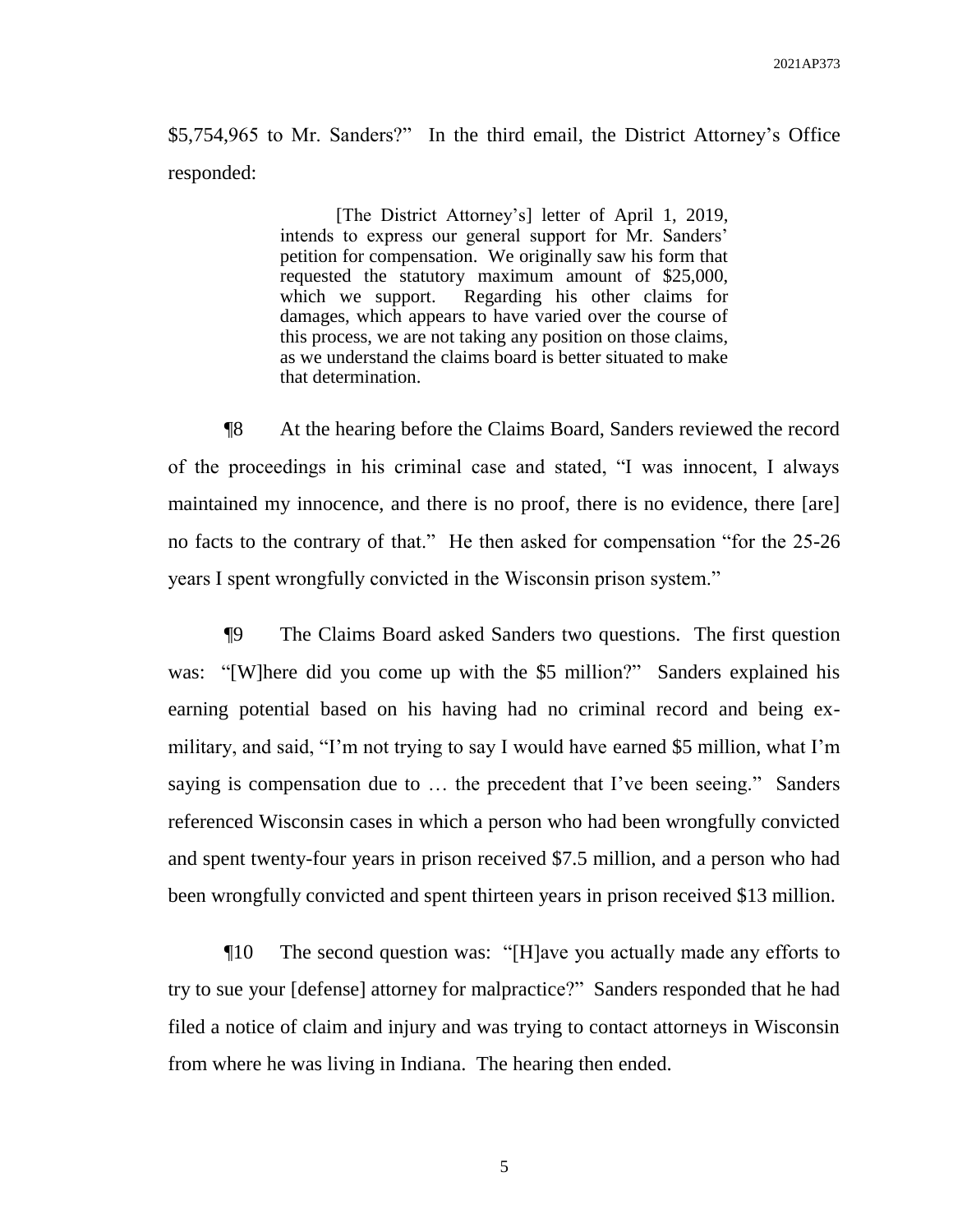¶11 The Claims Board issued a written decision in February 2020 (the "initial decision"). The Claims Board determined that "the evidence is clear and convincing that Sanders was innocent of the charge" of which he was convicted and awarded Sanders "compensation in the amount of \$25,000."

¶12 Sanders submitted a Petition for Rehearing, asserting that the Claims Board's decision erred in two respects: (1) the decision misstated the District Attorney's Office's position; and (2) the decision did not address his claim for additional damages beyond the statutory maximum. The Claims Board responded with a letter denying the petition (the "rehearing decision").

¶13 Sanders then filed a petition for judicial review of the Claims Board's decisions awarding compensation and denying rehearing. In a written decision and order, the circuit court affirmed the Claims Board's decisions and dismissed Sanders' petition. This appeal follows.

¶14 We will describe in pertinent detail the substance of the Claims Board's initial decision and its rehearing decision in the Discussion below.

#### **DISCUSSION**

¶15 Sanders argues that the Claims Board erred when it awarded compensation in the amount of the statutory maximum of \$25,000 without addressing his request for additional compensation as required under WIS. STAT. § 775.05(4). We begin with the applicable law and standard of review, and then proceed with our analysis.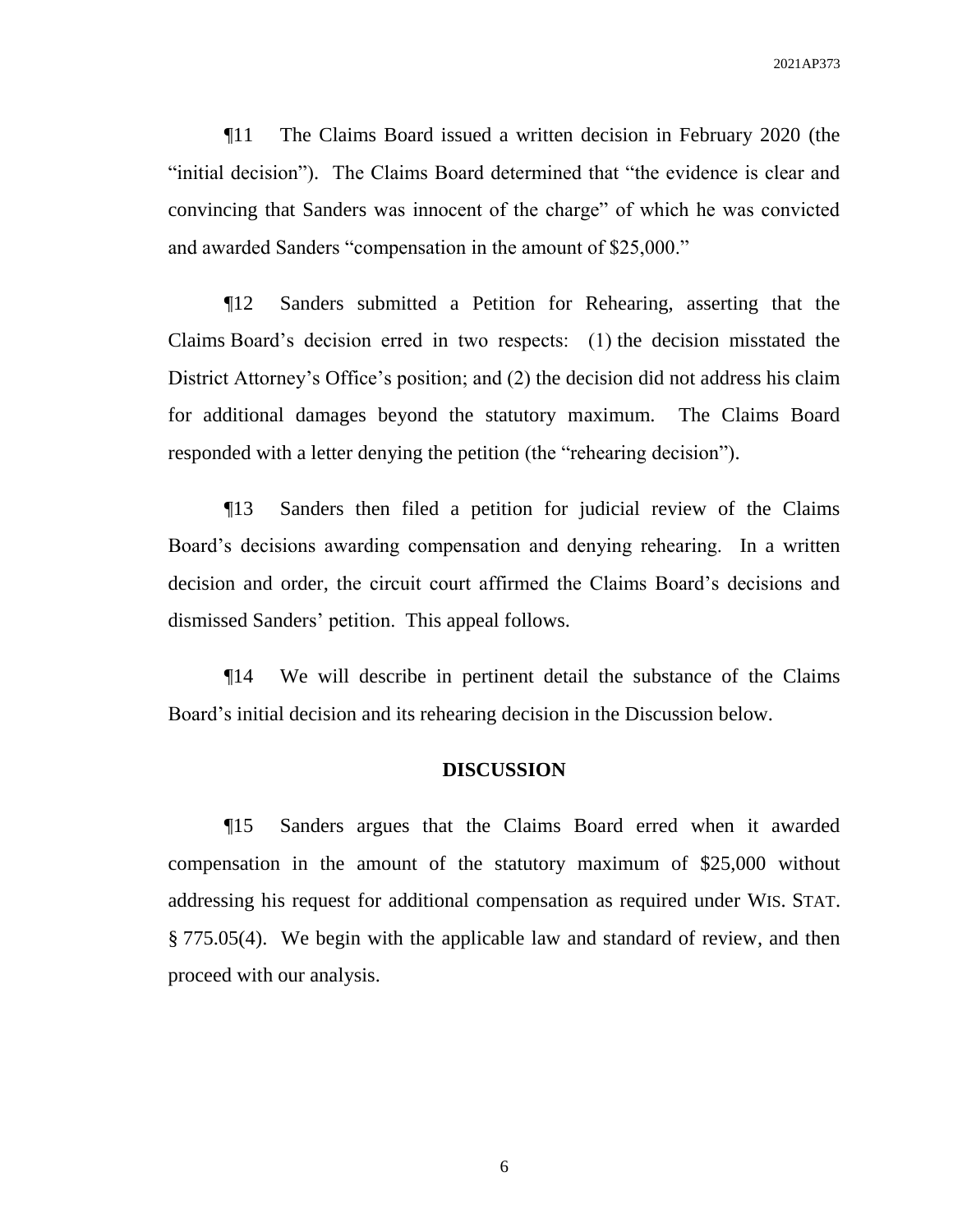#### **I. Applicable Law and Standard of Review**

¶16 The legislature has provided in WIS. STAT. § 775.05 for compensation for "innocent persons who have been convicted of a crime" and who have been imprisoned as a result of the conviction. Sec. 775.05(1)-(4). Such a person must first "petition the claims board for compensation for such imprisonment." Sec. 775.05(2). The Claims Board shall send a copy of the petition to the prosecutor who prosecuted the petitioner and the judge who sentenced the petitioner, for their information. *Id.* The Claims Board shall then "hear[] the evidence on the petition," and make a finding as to whether "the evidence is clear and convincing that the petitioner was innocent of the crime for which he or she suffered imprisonment." Sec. 775.05(3). If the Claims Board "finds that the petitioner was innocent and that he or she did not by his or her act or failure to act contribute to bring about the conviction and imprisonment," the Claims Board shall then "find the amount which will equitably compensate the petitioner, not to exceed \$25,000 and at a rate of compensation not greater than \$5,000 per year for the imprisonment." Sec. 775.05(4). "If the [C]laims [B]oard finds that the amount it is able to award is not an adequate compensation it shall submit a report specifying an amount which it considers adequate" to the legislature. *Id.*

¶17 The Claims Board is not "bound by common law or statutory rules of evidence, but shall admit all testimony having reasonable probative value, excluding that which is immaterial, irrelevant or unduly repetitious." WIS. STAT. § 16.007(2). The Claims Board's findings and award are subject to judicial review "as provided in ch. 227." WIS. STAT. § 775.05(5).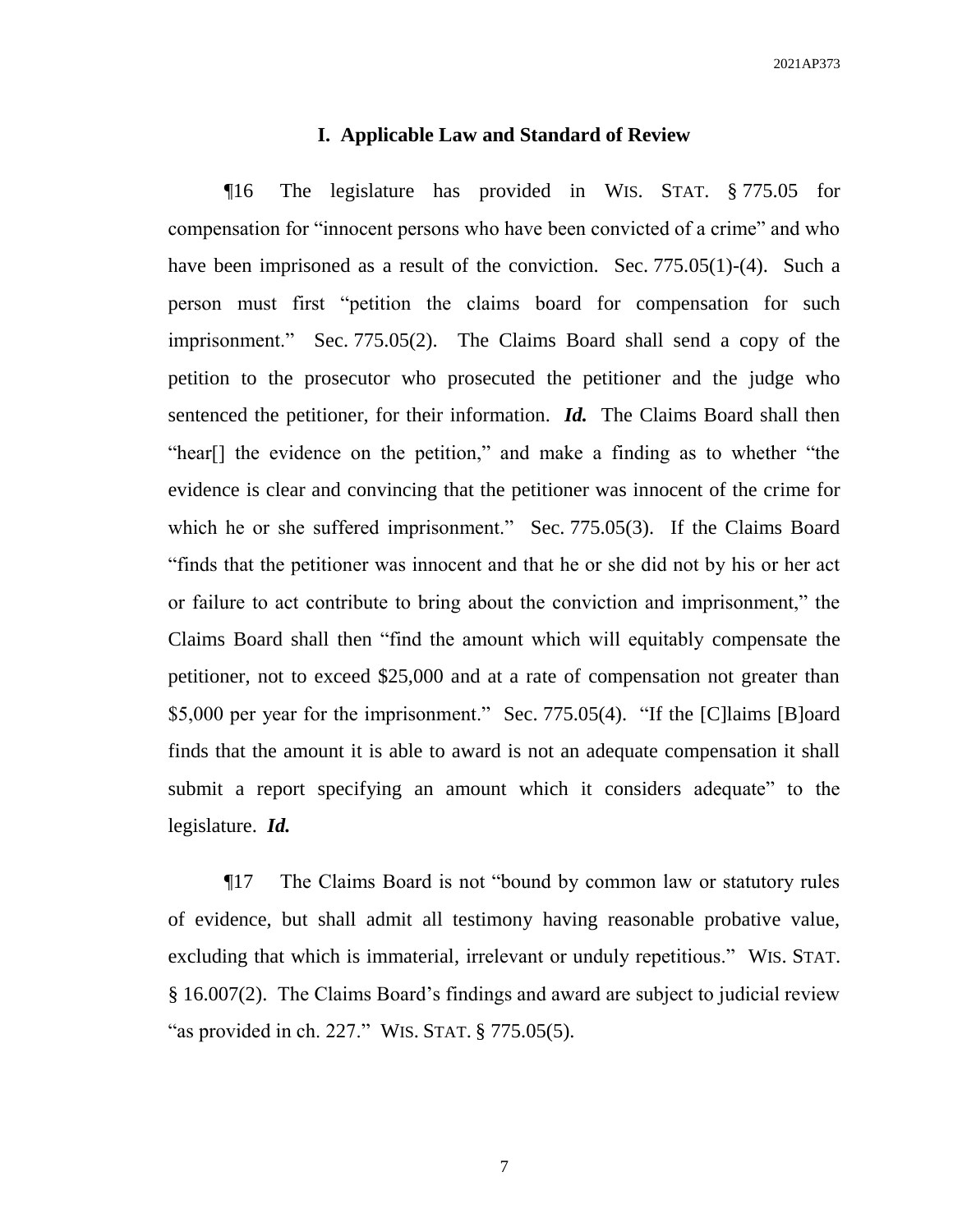¶18 "When an appeal is taken from a circuit court order reviewing an [administrative] agency decision, we review the decision of the agency, not the circuit court." *Hilton ex rel. Pages Homeowners' Ass'n v. DNR*, 2006 WI 84, ¶15, 293 Wis. 2d 1, 717 N.W.2d 166; *see also Tetra Tech EC, Inc. v. DOR*, 2018 WI 75, ¶84, 382 Wis. 2d 496, 914 N.W.2d 21; *Turnpaugh v. State Claims Bd.*, 2012 WI App 72, ¶1, 342 Wis. 2d 182, 816 N.W.2d 920. We uphold the agency's factual findings if they are supported by substantial evidence. WIS. STAT. § 227.57(6). We review the agency's legal conclusions de novo. *Tetra Tech*, 382 Wis. 2d 496, ¶84; *see also id.*, ¶¶78, 108 (citing § 227.57(10) and (11)) (directing that a court give "'due weight' to the experience, technical competence, and specialized knowledge of an administrative agency as [the court] consider[s] its arguments" and exercises "independent judgment in deciding questions of law.").

¶19 As stated, the legislature has directed the Claims Board to "find the amount which will equitably compensate the petitioner" up to certain statutory maximum amounts and to report to the legislature "if [it] finds that the amount it is able to award is not an adequate compensation." WIS. STAT. § 775.05(4). The use of the term "equitably" together with "adequate" connotes an exercise of discretion. *See, e.g.*, *Forest Cnty. v. Goode*, 219 Wis. 2d 654, 683, 579 N.W.2d 715 (1998) (concluding that a statute authorizing injunctive relief does not eliminate a circuit court's equitable power in its exercise of discretion); *Nationstar Mortg. LLC v. Stafsholt*, 2018 WI 21, ¶23, 380 Wis. 2d 284, 908 N.W.2d 784 ("The circuit court's decision to grant equitable remedies is reviewed for an erroneous exercise of discretion."); *GMAC Mortg. Corp. v. Gisvold*, 215 Wis. 2d 459, 480, 572 N.W.2d 466 (1998) ("Foreclosure proceedings are equitable in nature, and the circuit court has the equitable authority to exercise discretion throughout the proceedings."); *Klawitter v. Klawitter*, 2001 WI App 16, ¶8, 240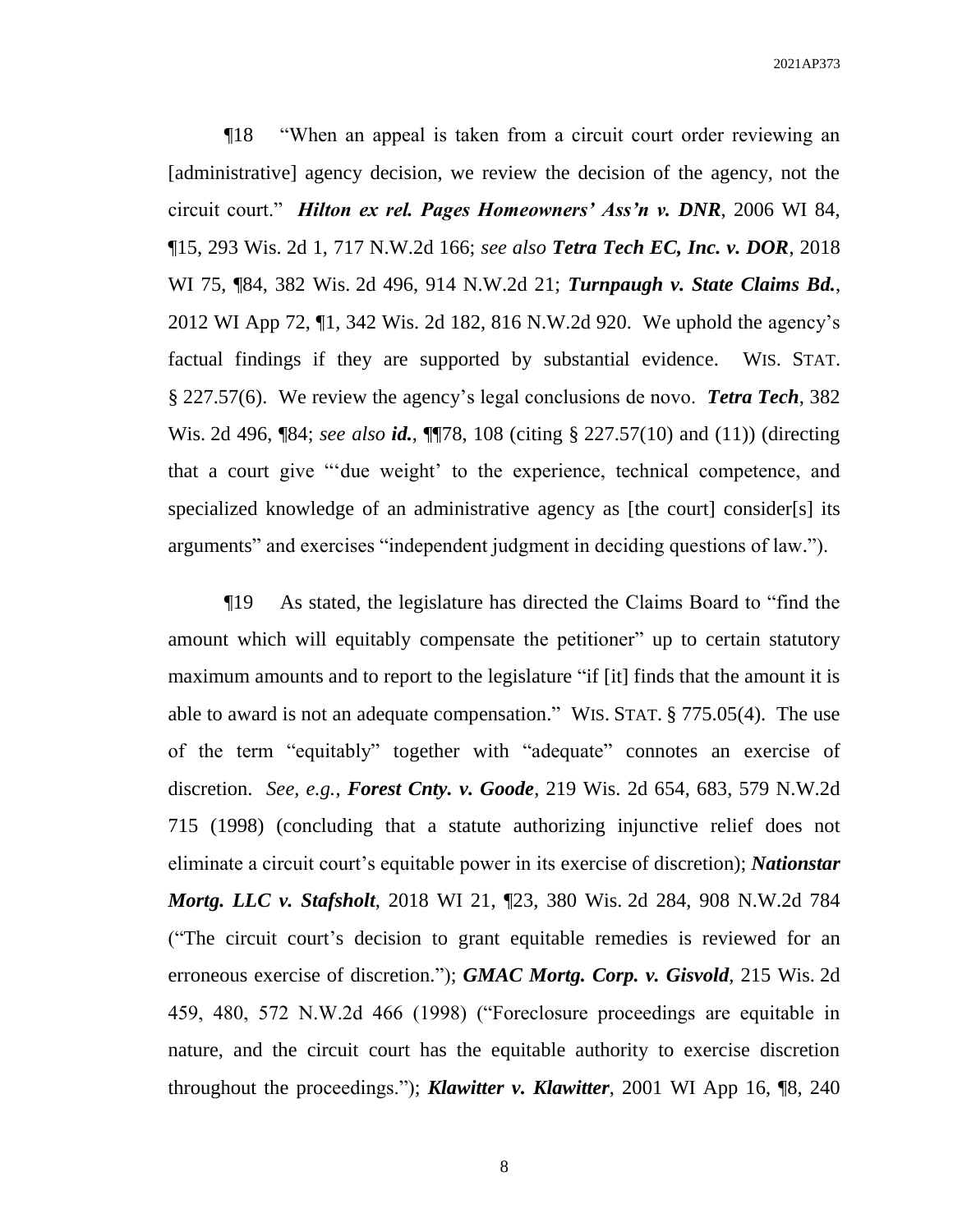Wis. 2d 685, 623 N.W.2d 169 ("We apply the erroneous exercise of discretion standard in reviewing decisions in equity.").

¶20 A reviewing court "shall not substitute its judgment for that of the agency on an issue of discretion." WIS. STAT. § 227.57(8). However, "[d]iscretion is more than a choice between alternatives without giving the rationale or reason behind the choice." *Reidinger, O.D., v. Optometry Examining Bd.*, 81 Wis. 2d 292, 297, 260 N.W.2d 270 (1977).

> In the first place, there must be evidence that discretion was in fact exercised. Discretion is not synonymous with decision-making. Rather, the term contemplates a process of reasoning. The process must depend on facts that are of record or that are reasonably derived by inference from the record and a conclusion based on a logical rationale founded upon proper legal standards .… [T]here should be evidence in the record that discretion was in fact exercised and the basis of that exercise of discretion should be set forth.

*Id.* (quoted sources and internal quotation marks omitted). *See also Argonaut Ins. Co. v. Labor and Industry Com'n*, 132 Wis. 2d 385, 391-92, 392 N.W.2d 837 (Ct. App. 1986) (reversible error where hearing examiner denied request for continuance "without giving the parties or the reviewing court any inkling of the reasons underlying the decision," concluding: "There is nothing in the record before us to indicate that the examiner exercised her discretion as that term has been defined by the courts, and her failure to do so is in itself an abuse of discretion.").

¶21 The parties' arguments in this appeal also require that we construe statutory provisions. "The interpretation and application of statutes present questions of law that we review independently." *Brey v. State Farm Mut. Auto. Ins. Co.*, 2022 WI 7, 19, 400 Wis. 2d 417, 970 N.W.2d 1. When interpreting a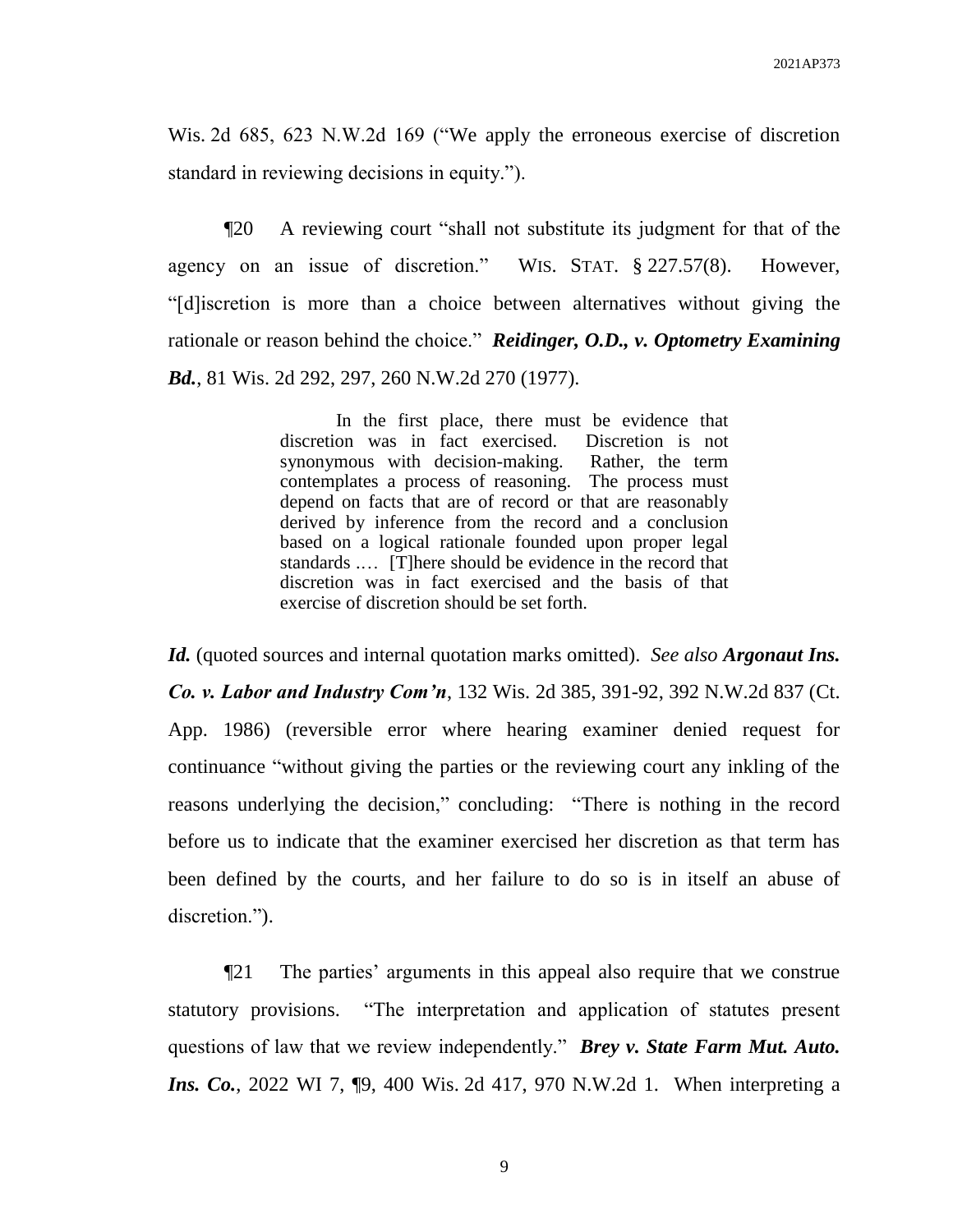statute, our analysis begins with the statutory text. *State ex rel. Kalal v. Circuit Ct. for Dane Cnty.*, 2004 WI 58, ¶45, 271 Wis. 2d 633, 681 N.W.2d 110. "Statutory language is given its common, ordinary, and accepted meaning." *Id.* "Importantly, ascertaining the plain meaning of a statute requires more than focusing on a single sentence or portion thereof." *Brey*, 400 Wis. 2d 417, ¶11 (citation omitted). When deciding whether language is plain, courts must read the words in context and with a view to the place of those words in the overall statutory scheme. *Id.*; *see also Kalal*, 271 Wis. 2d 633, ¶46 ("Context is important to meaning. So, too, is the structure of the statute in which the operative language appears."). "If this process of analysis yields a plain, clear statutory meaning, then there is no ambiguity, and the statute is applied according to this ascertainment of its meaning." *Id.*, ¶46 (citation omitted). We afford no deference to the agency's interpretation of the statute in question. WIS. STAT. § 227.10(2g); *Clean Wisconsin v. WDNR*, 2021 WI 72, ¶10, 398 Wis. 2d 433, 961 N.W.2d 611.

#### **II. Analysis**

¶22 To repeat, Sanders argues that the Claims Board erred when it awarded the statutory maximum amount of \$25,000 without addressing his request for additional compensation above the statutory maximum. We first present in greater detail the contents of the Claims Board's initial decision and its rehearing decision. We next apply the legal principles stated above and explain our conclusion that, on this record, the Claims Board failed to properly exercise its discretion in awarding the statutory maximum of \$25,000 to Sanders without addressing his request for additional compensation. We then address and reject the Claims Board's arguments to the contrary.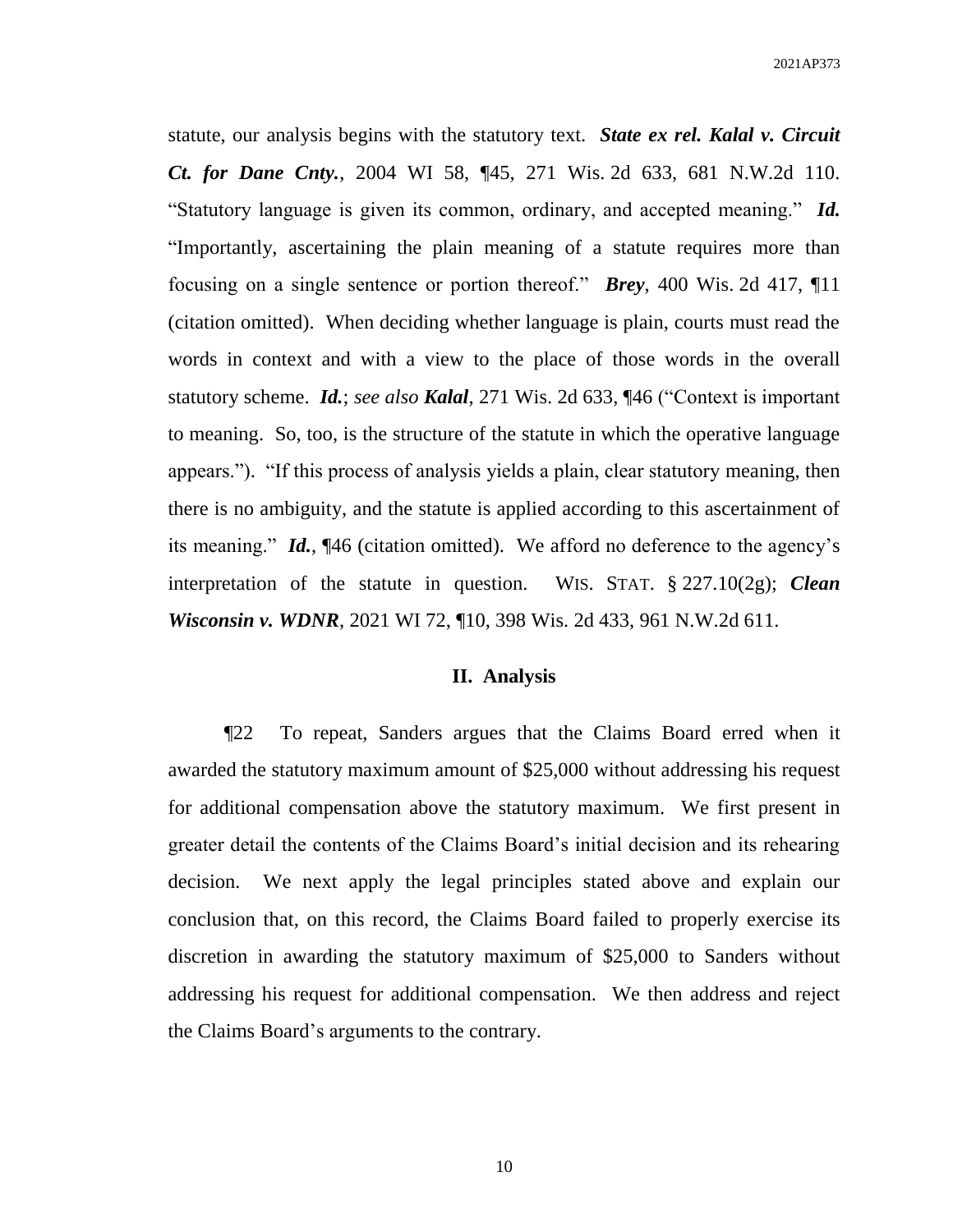#### *A. Claims Board's Decisions*

¶23 The Claims Board's initial decision begins with a detailed recitation of the facts, as presented by Sanders with supporting documentation, pertaining to a fatal shooting in 1992 and the ensuing criminal proceedings. In this facts section, the Claims Board reviews how those proceedings led to Sanders' conviction in 1993 and the dismissal of his criminal case in 2018, after Sanders had served twenty-six years of a life sentence in prison. This facts section ends with one sentence regarding Sanders' personal situation at the time of his arrest, and two sentences stating his request for the statutory maximum and his request for additional compensation based on awards "in prior Innocent Convict Compensation claims."

¶24 The initial decision continues with a section presenting the District Attorney's position on Sanders' claim, as stated in the November 2019 email exchange described in ¶7 above. The initial decision then proceeds to a final section entitled "Discussion and Conclusion." The first paragraph of this section states the Claims Board's obligation under WIS. STAT. § 775.05(3) to determine whether there is clear and convincing evidence that Sanders is innocent of the crime for which he was imprisoned. This section then engages in a detailed analysis of the evidence pertinent to that determination. The final paragraph of this section contains two sentences: (1) "Based on the above, the Board concludes and finds that the evidence is clear and convincing that Sanders was innocent of the charge discussed herein."; and (2) "Accordingly, the Board further concludes that compensation in the amount of \$25,000 shall be awarded from the Claims Board appropriation."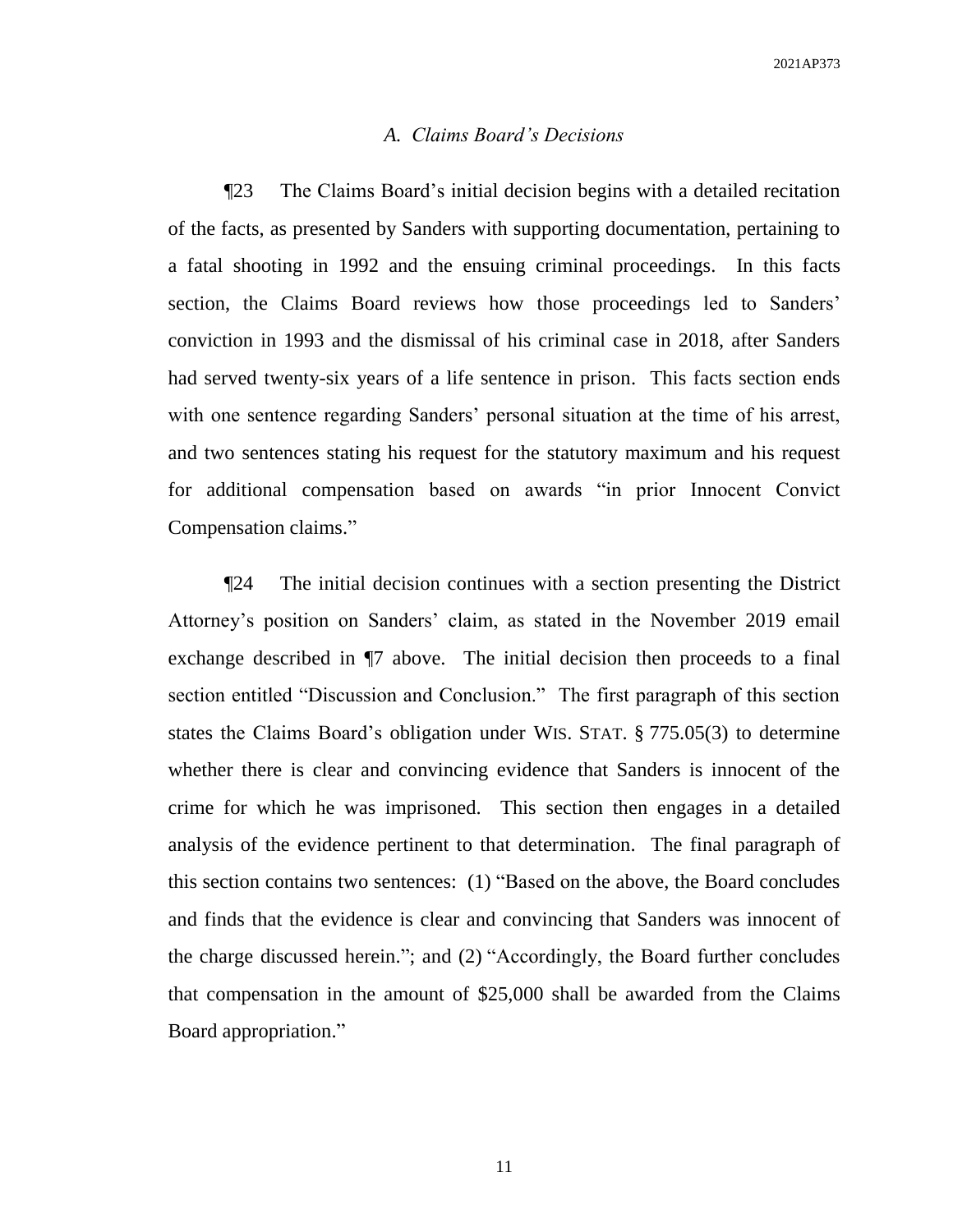¶25 Sanders petitioned for rehearing, challenging the Claims Board's articulation of the District Attorney's Office's position and the Claims Board's failure to address his request for compensation above the statutory maximum. In its decision denying rehearing, the Claims Board first states that the record supports the initial decision's statement of the District Attorney's Office's position and attaches a copy of the November 2019 email string, described above, between the Claims Board and the District Attorney's Office showing that the initial decision's statement is correct. Second, the Claims Board states that "the absence of an explicit statement regarding the request for additional damages does not render the Board's [initial] decision incomplete." The Claims Board further states that it is not required to submit a report to the legislature "specifying an amount which it considers adequate" because it did not conclude that the statutory maximum is "not adequate compensation."

#### *B. Failure to Properly Exercise Discretion*

¶26 The legislature imposes two separate and distinct obligations on the Claims Board in WIS. STAT. § 775.05. The first, stated in § 775.05(3) ("the innocence obligation"), requires that the Claims Board determine whether there is clear and convincing evidence that the petitioner is innocent of the crime for which the petitioner was imprisoned. The second, stated in § 775.05(4) ("the compensation obligation"), consists of two parts: (1) the Claims Board shall "find the amount which will equitably compensate the petitioner" for the wrongful conviction and imprisonment, "not to exceed \$25,000 and at a rate of compensation not greater than \$5,000 per year for the imprisonment;" and (2) the Claims Board shall recommend the "amount which it considers adequate" to the legislature if it "finds that the amount it is able to award is not an adequate compensation." Sec. 775.05(4).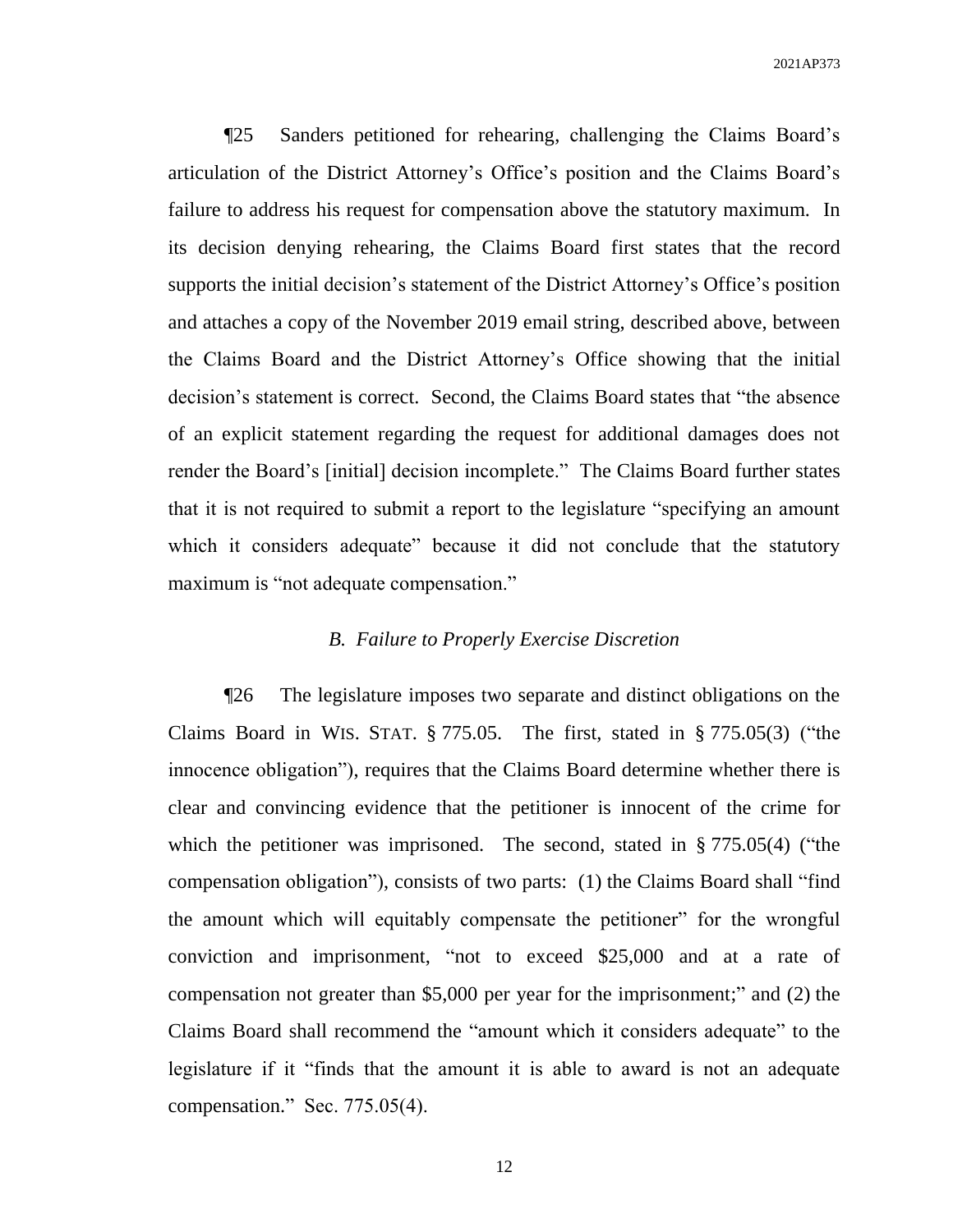¶27 The first part of the compensation obligation cabins the Claims Board's exercise of discretion to determine what amount will equitably compensate the petitioner within certain maximum amounts. The second part of the compensation obligation extends the Claims Board's exercise of discretion to determining whether the maximum amount that it is able to award is adequate and, if it determines that it is not, requires that the Claims Board report to the legislature the "amount which it considers adequate" beyond what it may itself award. WIS. STAT. § 775.05(4).

¶28 The legislature's use of the terms "equitable" and "adequate" establishes the connection between these two discretionary determinations. "Equitable" means "dealing fairly with" and "adequate" means "sufficient for a specific need or requirement." *Equitable*, MERRIAM-WEBSTER ONLINE DICTIONARY, https://www.merriam-webster.com/dictionary/equitable (last visited May 31, 2022); *adequate*, MERRIAM-WEBSTER ONLINE DICTIONARY, <https://www.merriam-webster.com/dictionary/adequate> (last visited May 31, 2022). Applying these dictionary definitions to the two provisions that define the Claims Board's compensation obligation, the Claims Board must determine whether the maximum amount that it is able to award is sufficient ("adequate") to fairly ("equitably") compensate the petitioner.

¶29 Further, the clause that links the two provisions, "If the Claims Board finds that the amount it is able to award is not an adequate compensation," also confirms this meaning of the two provisions defining the Claims Board's compensation obligation. This linking clause completes the provision that precedes it and leads into the provision that follows it.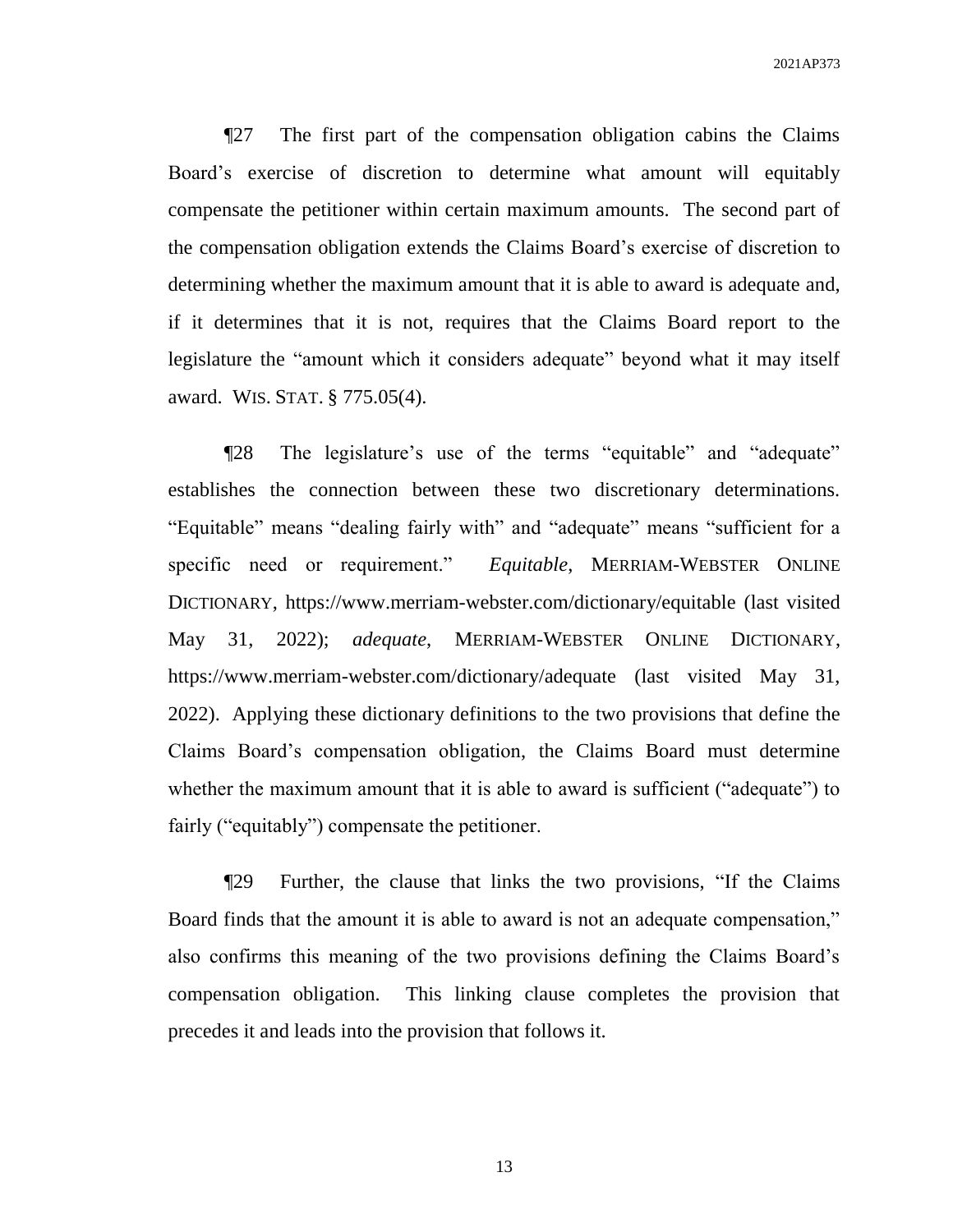¶30 Thus, WIS. STAT. § 775.05(4), read as a whole, requires that the Claims Board, when it awards the statutory maximum amount, explain its discretionary determination that the statutory maximum amount either does or does not constitute adequate compensation. *See Reidinger*, 81 Wis. 2d at 297. If the Claims Board decides that the amount that it is able to award is insufficient to fairly compensate the petitioner, then it must determine an amount that is sufficient to forward to the legislature. If the Claims Board, when faced with a request for more than the statutory maximum amount of compensation, decides that the amount that it is able to award is not insufficient, then it need not submit a report to the legislature. However, in both situations the Claims Board must exercise its discretion one way or the other; evaluating the adequacy of the amount that it is able to award, supported by an explanation showing its exercise of discretion.

¶31 As we now explain, the Claims Board's initial decision and its rehearing decision reflect its reasoning and decision-making only as to its findings regarding the innocence obligation but not its exercise of discretion regarding the compensation obligation.

¶32 Neither the Claims Board's initial decision nor its rehearing decision contain any fact-finding or analysis regarding its obligation under WIS. STAT. § 775.05(4) to demonstrate its exercise of discretion in determining whether, having awarded the statutory maximum amount in response to Sanders' request for compensation above that amount, the amount that it is able to award is or is not adequate to compensate Sanders for his wrongful conviction and twenty-six years spent in prison. The discussion in the initial decision is prefaced solely by reference to the part of the statute in § 775.05(3) that directs the Claim Board, in the decision's words, to "determine whether or not the evidence is clear and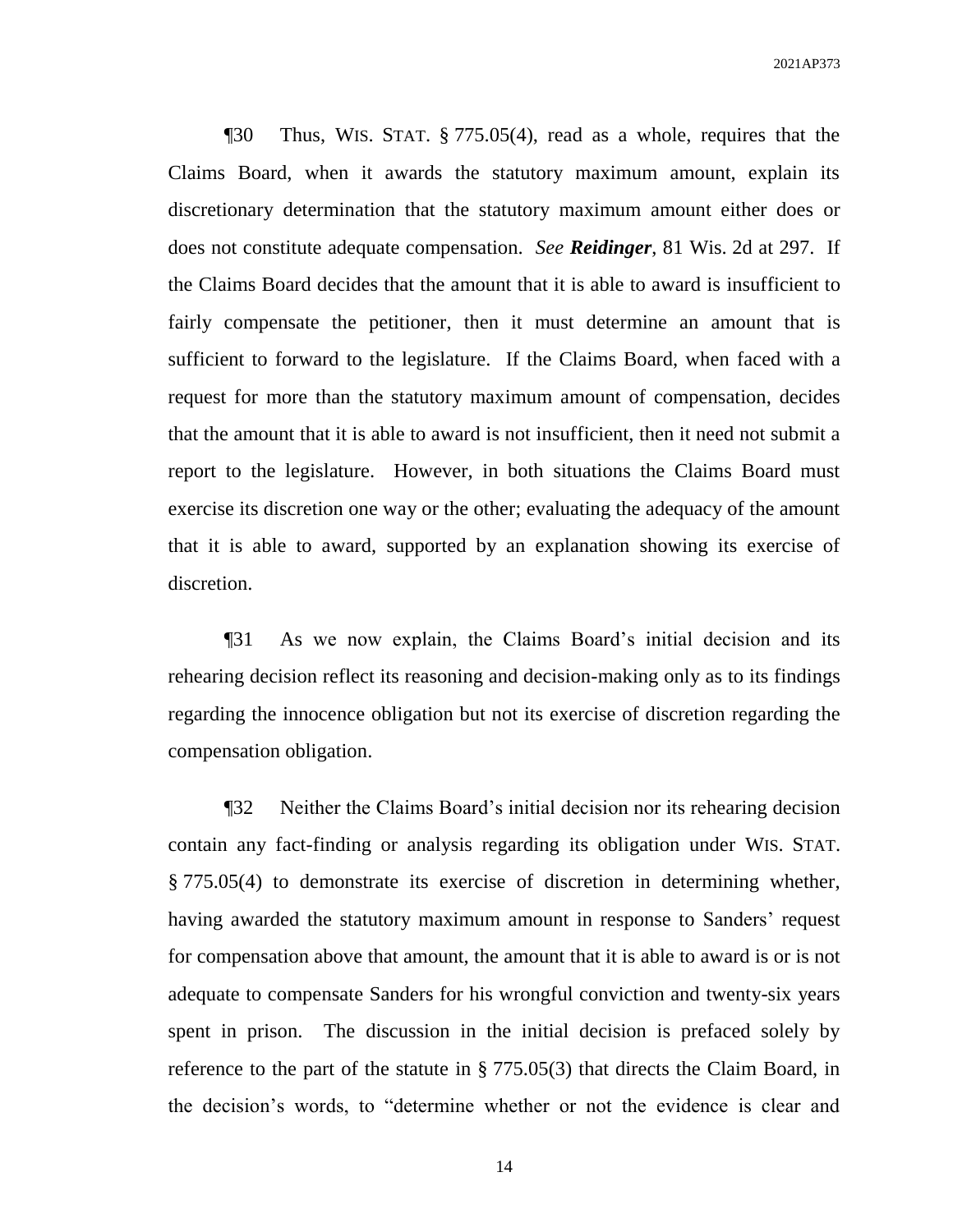convincing that the petitioner was innocent of the crime for which he was imprisoned." The decision carefully analyzes the facts and "concludes and finds" that it is. No similar preface or analysis precedes its "further" conclusion that "compensation in the amount of \$25,000 shall be awarded." Indeed, there is no reference at all in that conclusion, or the discussion that precedes it, either to § 775.05(4) or to the term "adequate."

¶33 The rehearing decision does not help fill in the blanks. It only points to the fact that the Claims Board "did not conclude that the amount which it was able to award was 'not adequate compensation,'" but does not address the initial decision's failure to provide an explanation for its determination that the amount that it was able to award was adequate compensation. It then states in summary fashion that because the decision did not contain a conclusion regarding the inadequacy of the compensation amount, it was not required to submit a report to the legislature. However, the Claims Board's duty to submit a report to the legislature arises only after it has exercised its discretion in first determining that "the amount it is able to award is not an adequate compensation." As stated, the Claims Board must demonstrate its exercise of its discretion in determining, one way or the other, whether the amount that it is able to award is adequate. That the Claims Board's decision did not contain a conclusion regarding the adequacy of the compensation amount confirms that the decision does not reflect the Claims Board's exercise of discretion in making the determination relieving it of the duty to submit a report to the legislature.

¶34 The rehearing decision also, in a wholly circular and conclusory fashion, states that its failure to make any explicit statement about whether the statutory maximum is adequate in Sanders' situation "does not render the Board's decision incomplete." On its face, the Board's decision *is* incomplete, given its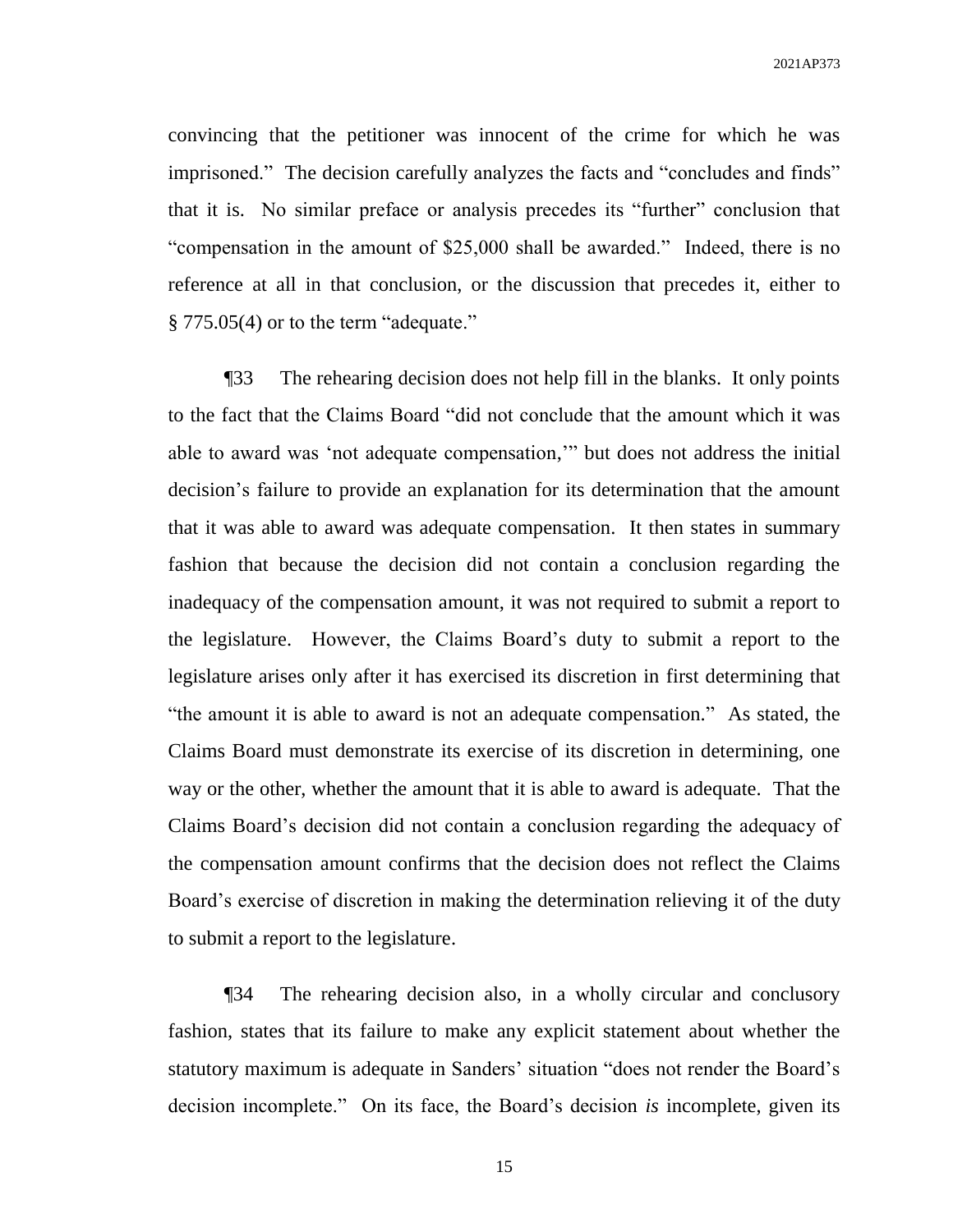obligation under WIS. STAT. § 775.07(4) to determine whether the maximum amount that it awarded constitutes adequate compensation in Sanders' specific situation where he requested more than the maximum amount that the Claims Board is authorized to award under the statute. Neither decision contains any factfinding, analysis, or rationale regarding such a determination.

¶35 A reviewing court may affirm a discretionary determination when the facts that formed the foundation for the determination are not specified but "the undisputed record supports" the determination. *Keane v. St. Francis Hosp.*, 186 Wis. 2d 637, 668–69, 522 N.W.2d 517 (Ct. App. 1994) (citing *Galuska v. Kornwolf*, 142 Wis. 2d 733, 419 N.W.2d 307 (Ct. App. 1987) (in mandamus action, reviewing court is obliged to uphold discretionary decision if it can conclude *ab initio* that there are facts in the record that would support the decision had discretion been exercised on the basis of those facts). We now review "the undisputed record" to assess whether it supports a discretionary decision that the statutory maximum amount is not inadequate compensation. *See Keane*, 186 Wis. 2d at 668.

¶36 Here, there are few, if any, facts in the Claims Board's decision potentially pertaining to adequate compensation beyond a recitation of the facts regarding Sanders' criminal proceedings, his personal situation at the time of his arrest, and the District Attorney's Office's position on his petition. More importantly, in terms of a reviewing court's ability to discern any rationale based on those facts, there is no hint as to how the Claims Board might have related those facts to a discretionary determination of adequate compensation.

¶37 As to the criminal proceedings, the decision references: Sanders' acknowledgement that he participated in a beating of the victim directly prior to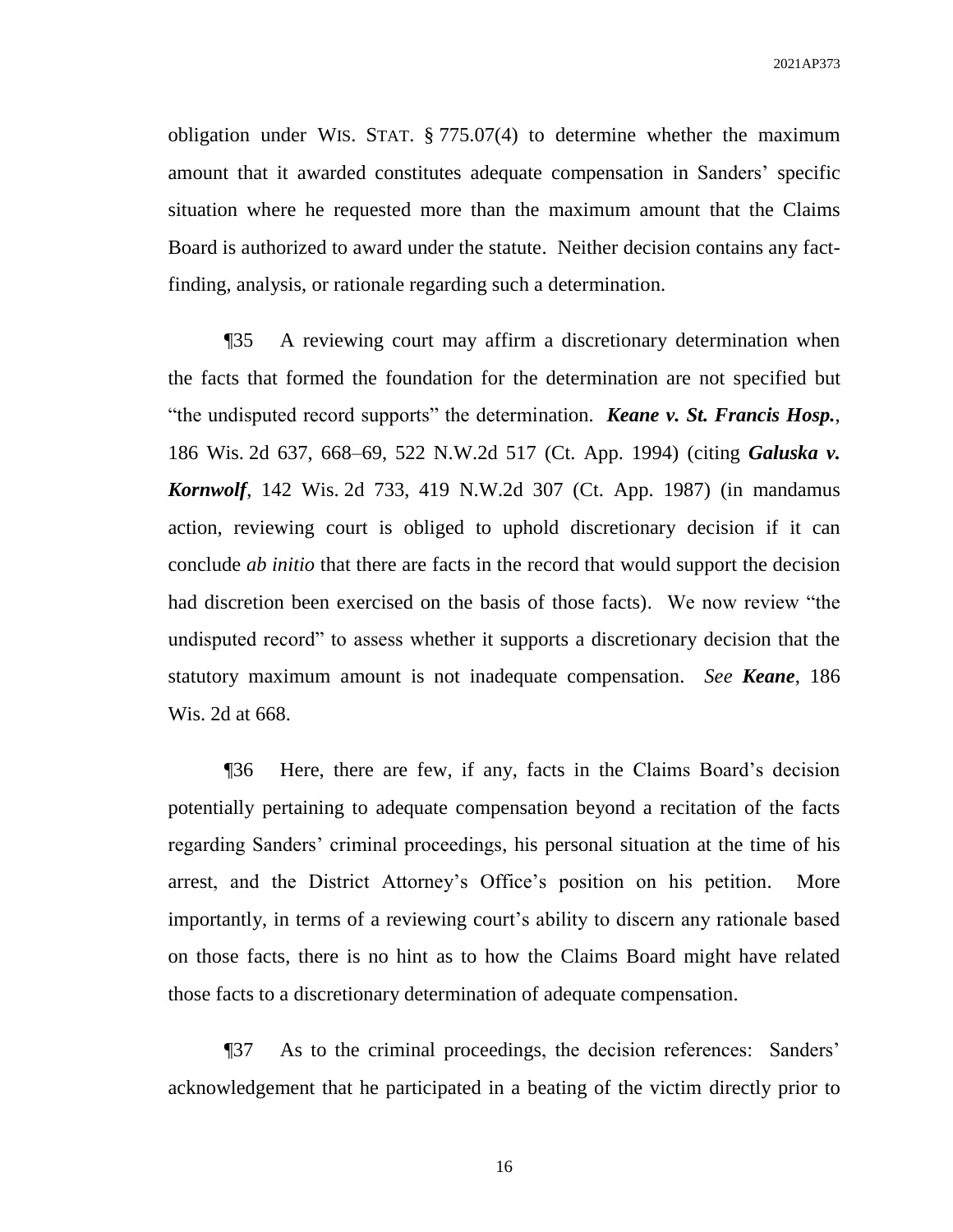and separate from the fatal shooting in 1992; Sanders' consistent claim that he was not involved in or aware of the shooting; the shooter's averment in an affidavit in 1996 and statement to law enforcement in 2018 that he alone was responsible for the shooting; and the circuit court's conclusion, based on the State's position at the postconviction motion hearing in 2018, that there was no factual basis for Sanders' conviction of first degree intentional homicide as party to a crime. As to Sanders' personal situation at the time of arrest, the decision references Sanders' representation that "at the time of his arrest he was employed full-time, had no criminal record and was an honorably discharged US Navy Veteran." As to the District Attorney's Office's position, the decision states that the Office does not oppose Sanders' claim for \$25,000 and takes no position on his claim for additional compensation.

¶38 It is possible that Sanders' participation in the beating, his personal situation at the time of arrest, and the District Attorney's Office's position might all bear on a determination of whether the statutory maximum amount is adequate compensation under WIS. STAT. § 775.05(4). However, there is no indication in the record as to in what manner or context these facts were considered, or as to how much relative weight the Claims Board may have given these and other facts. Moreover, the initial decision notes that Sanders referenced the awards "in prior Innocent Convict Compensation claims" but does not then engage in any analysis comparing or contrasting those prior cases. Rather, as stated, in its discussion the decision only analyzes the clear and convincing evidence of innocence component of the statutorily required review under § 775.05(3).

¶39 The "undisputed record" may weigh in favor of or against the second component of the statutorily required review under WIS. STAT. § 775.05(4): a determination of whether the maximum amount that the Claims Board is able to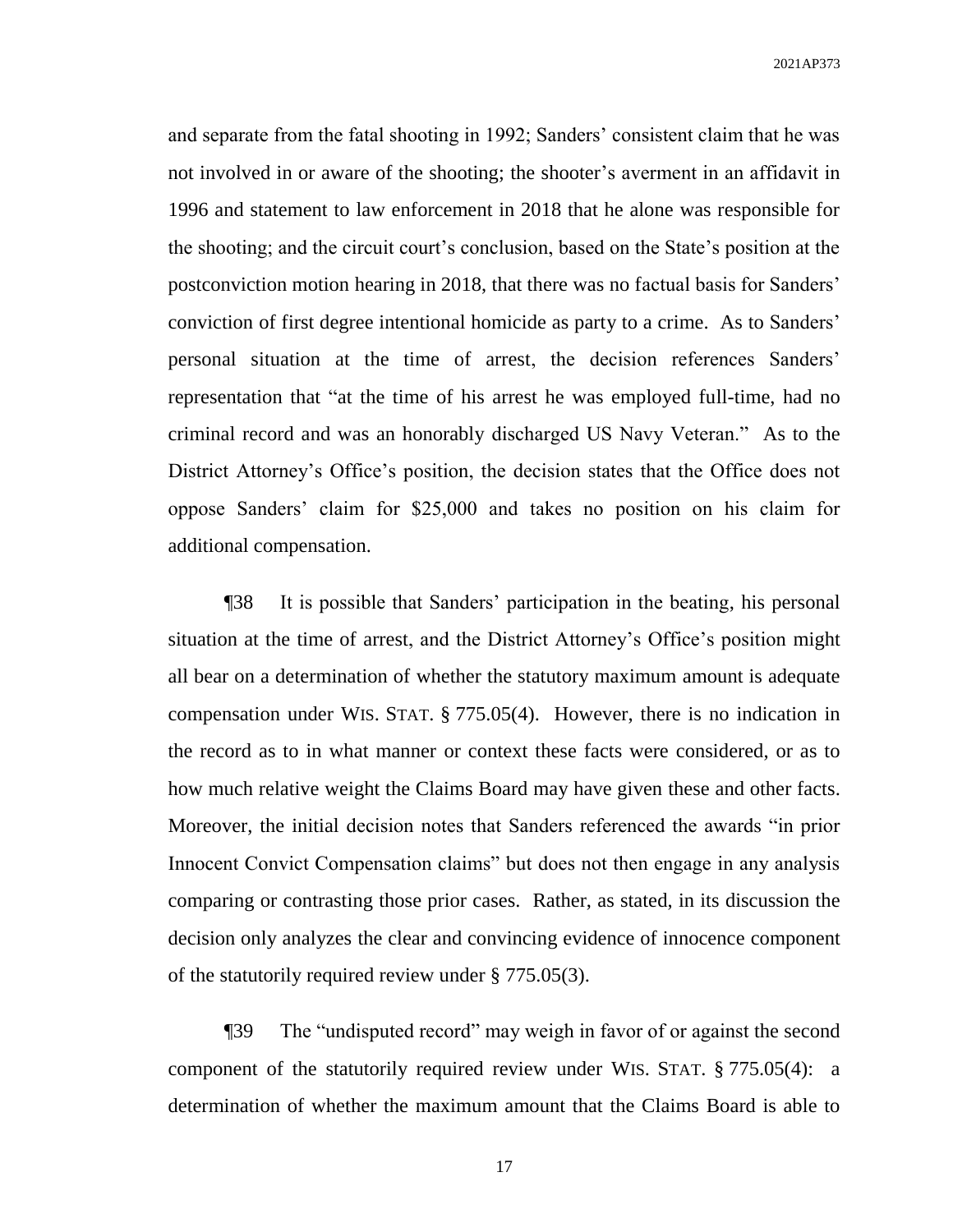award is adequate compensation in Sanders' situation. However, this court "shall not substitute its judgment for that of the agency on an issue of discretion." WIS. STAT. § 227.57(8). Where, as here, there are no discernable facts or rationale in the record to support the conclusion that the Claims Board exercised its discretion to make such a determination, we have no option but to remand for the Claims Board to properly exercise its discretion. *See Reidinger*, 81 Wis. 2d at 297 ("Discretion is more than a choice between alternatives without giving the rationale or reason behind the choice.").

¶40 In sum, we conclude that the Claims Board made no findings or analysis discernible in the record to demonstrate its exercise of discretion in determining whether the statutory maximum is "an adequate compensation" in Sanders' situation as required by WIS. STAT. § 775.05(4).

¶41 Before turning to the Claims Board's arguments to the contrary, we briefly address Sanders' arguments that the Claims Board erred in three additional respects. We need not consider these additional issues because our conclusion that the Claims Board failed to exercise its discretion disposes of this appeal. *See Barrows v. American Family Ins. Co.*, 2014 WI App 11, ¶9, 352 Wis. 2d 436, 842 N.W.2d 508 ("An appellate court need not address every issue raised by the parties when one issue is dispositive."). However, we briefly address them for the sake of completeness.

¶42 First, Sanders suggests that at least three fact-specific decisions in which the Claims Board has awarded compensation establish a prior practice of awarding more than the statutory maximum whenever requested, or at least a practice of specifically addressing the request for additional compensation, and the Claims Board fails to explain its deviation from that practice in this case. WIS.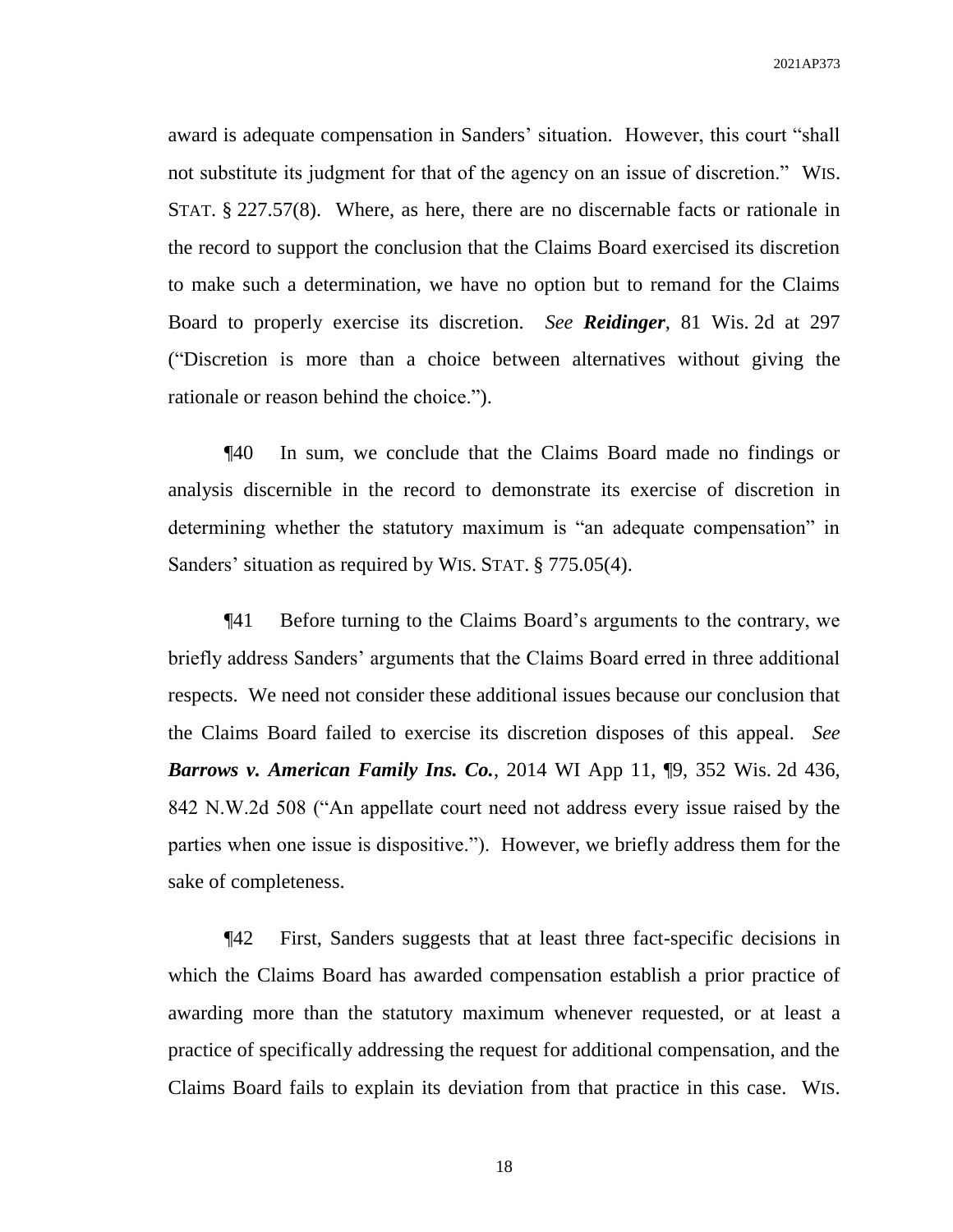STAT. § 227.57(8) (providing that a court shall reverse or remand if it determines that the agency's discretion is inconsistent with prior agency practices and the "deviation therefrom is not explained to the satisfaction of the court."). We have reviewed the "Claims Board Precedent Log: [WIS. STAT.] § 775.05" in the administrative record, which describes the details and disposition of approximately fifty claims under § 775.05 since 1960. Our review of the log shows that, in those very few cases in which the Claims Board made an award and the petitioner requested more than the statutory maximum, the Claims Board's practice was variable in terms of whether and to what extent it explained its award. We agree with the Claims Board that these cases are so few in number and fact-specific that they do not establish a relevant prior agency practice of any kind. *See Barron Elec. Co-op v. Public Serv. Comm'n of Wis.*, 212 Wis. 2d 752, 771, 569 N.W.2d 726 (Ct. App. 1997) (one single, factually distinguishable decision does not constitute a "prior agency practice" under  $\S 227.57(8)$ ).

¶43 Second, Sanders argues that the Claims Board's failure to address his request for additional compensation deprived him of his rights to sue the State and of access to the courts. This argument lacks any support in the law. Only the legislature may "authorize suits against the state." *Lister v. Board of Regents of the Univ. of Wis. Sys.*, 72 Wis. 2d 282, 294, 240 N.W.2d 610 (1976). Here, the legislature has provided the right to judicial review of Claims Board decisions, and Sanders has fully availed himself of that right in these proceedings. *See* WIS. STAT. § 775.05(5) (the Claims Board's findings and award are subject to judicial review "as provided in ch. 227."). To the extent that Sanders is arguing that the Claims Board is required to report to the legislature in order to allow him to sue the State other than in a chapter 227 judicial review action, the language in § 775.05(4) refutes his argument. *See* § 775.05(4) (requiring that the Claims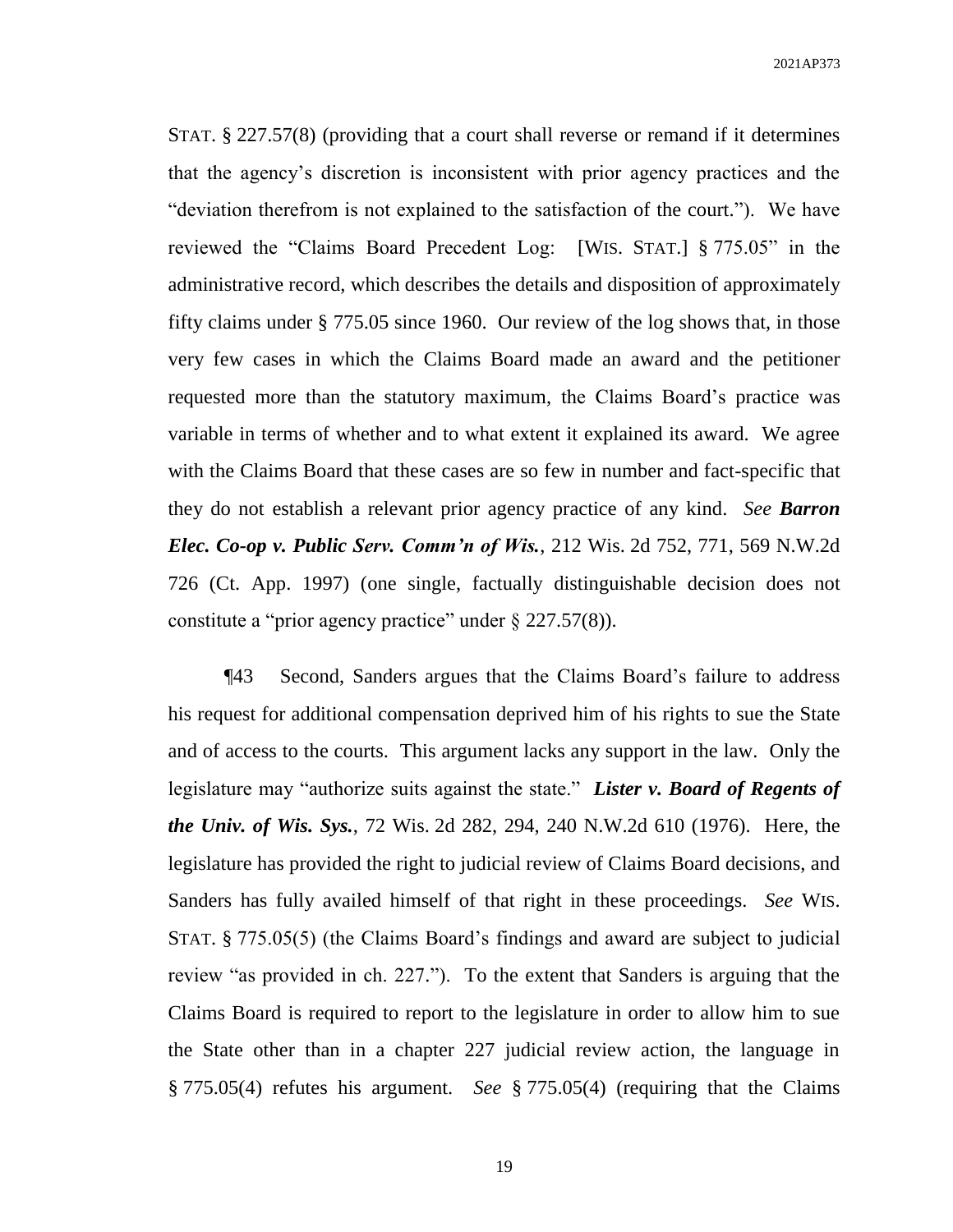Board submit a report to the legislature only "[i]f the [C]laims [B]oard finds that the amount it is able to award is not an adequate compensation.").<sup>4</sup>

¶44 Third, Sanders argues that he was prejudiced by the Claims Board's failure to inform him of its "ex parte" communication with the Milwaukee County District Attorney's Office on that Office's position regarding his petition. To recap, in its April 2019 letter, the District Attorney's Office stated that it "does not oppose [Sanders'] petition." In response to the Claims Board's request for clarification, the District Attorney's Office expressed in a November 2019 email "general support for Mr. Sanders' petition for compensation," specifically supported his request for the statutory maximum, and took no position on, and deferred to the Claims Board as "better situated" to consider, his request for additional compensation.

¶45 A party may show a due process violation arising from an ex parte communication if the communication "introduced new information on which the [decision-maker] based its decision." *Marder v. Board of Regents of the Univ. of Wis. Sys.*, 2005 WI 159, ¶33, 286 Wis. 2d 252, 706 N.W.2d 110. In *Marder*, our supreme court quoted with approval the following explanation of when ex parte communications may implicate due process, in a case brought by a former employee challenging his termination from employment:

> The introduction of new and material information by means of *ex parte* communications to the deciding official undermines the public employee's constitutional due process guarantee of notice (both of the charges and of the employer's evidence) and the opportunity to respond ….

 $\overline{\phantom{a}}$ 

<sup>&</sup>lt;sup>4</sup> Both parties state that a petitioner may also commence an action against the State if the legislature does not allow the claim under WIS. STAT. § 775.01. Whether the parties are correct does not matter to our analysis.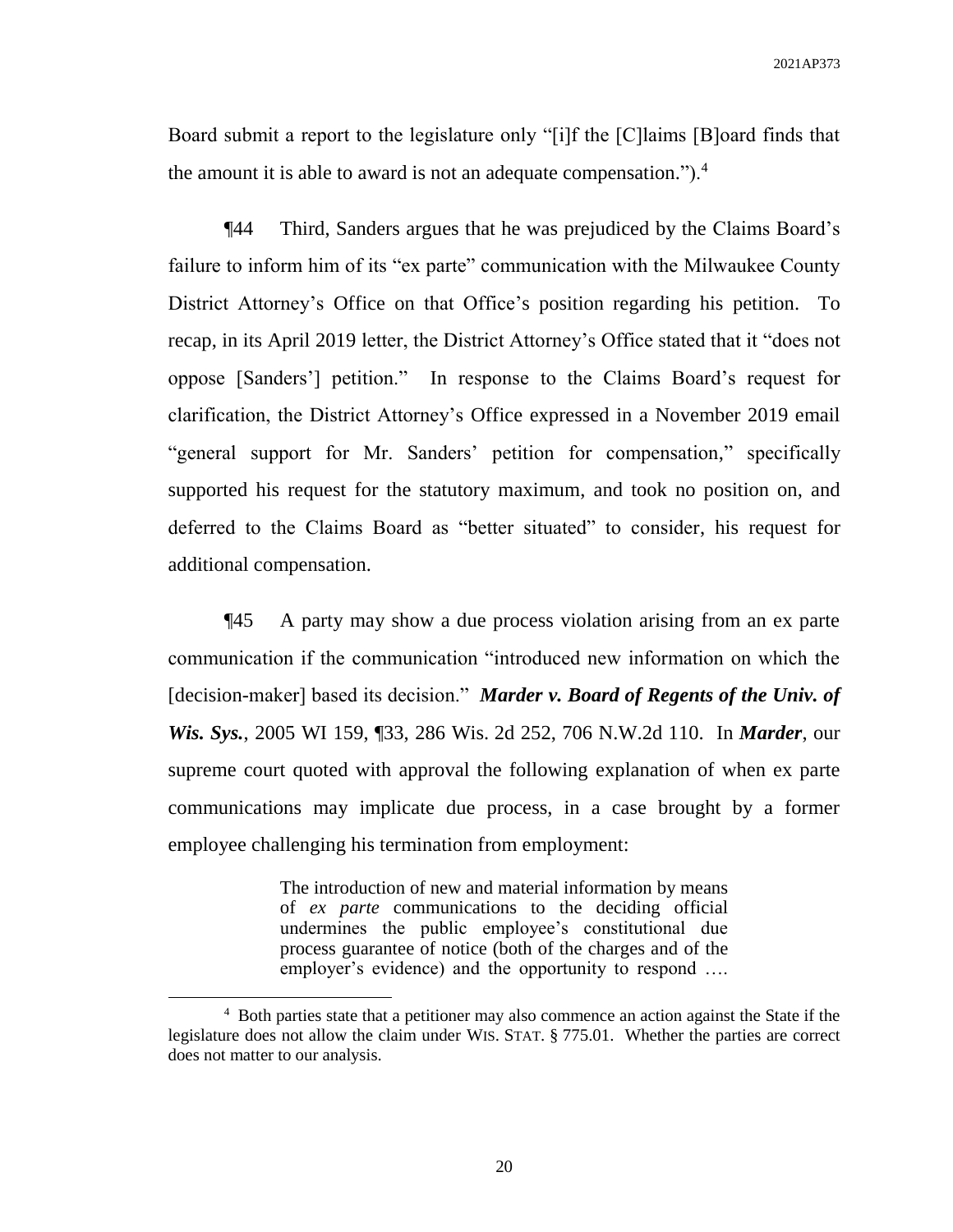However, not every *ex parte* communication is a procedural defect so substantial and so likely to cause prejudice that it undermines the due process guarantee and entitles the claimant to an entirely new administrative proceeding. Only *ex parte* communications that introduce new and material information to the deciding official will violate the due process guarantee of notice.

*Marder*, 286 Wis. 2d 252, ¶28 (quoting *Stone v. FDIC*, 179 F.3d 1368, 1376-77 (Fed. Cir. 1999)).

¶46 Sanders argues that the District Attorney's Office's April 2019 letter and the ex parte November 2019 email stated positions that differ in material ways; that the Claims Board's decisions misstate the Office's initial position; and that Sanders was unable to address the difference or contest two alleged factual errors in the email, namely: (1) that his petition did not from the start include his claim for additional compensation; and (2) that his claim for additional compensation varied.

¶47 The Claims Board argues that Sanders has not shown that rules prohibiting ex parte communications apply to its review of his petition. However, Sanders in his appellant's brief cites the Black's Law Dictionary definition of "ex parte communication" and applies that definition to the facts here to support his argument that the November 2019 emails constitute new and material information between the District Attorney's Office and the Claims Board. The Claims Board then argues that Sanders cannot show that he suffered any prejudice from the ex parte communications because, according to the Claims Board, there is no difference that matters between the Office's positions as stated in the April 2019 letter and the November 2019 email. However, if there is no difference, then it is not clear why the Claims Board sought clarification of the former position and states in its initial decision only the latter position.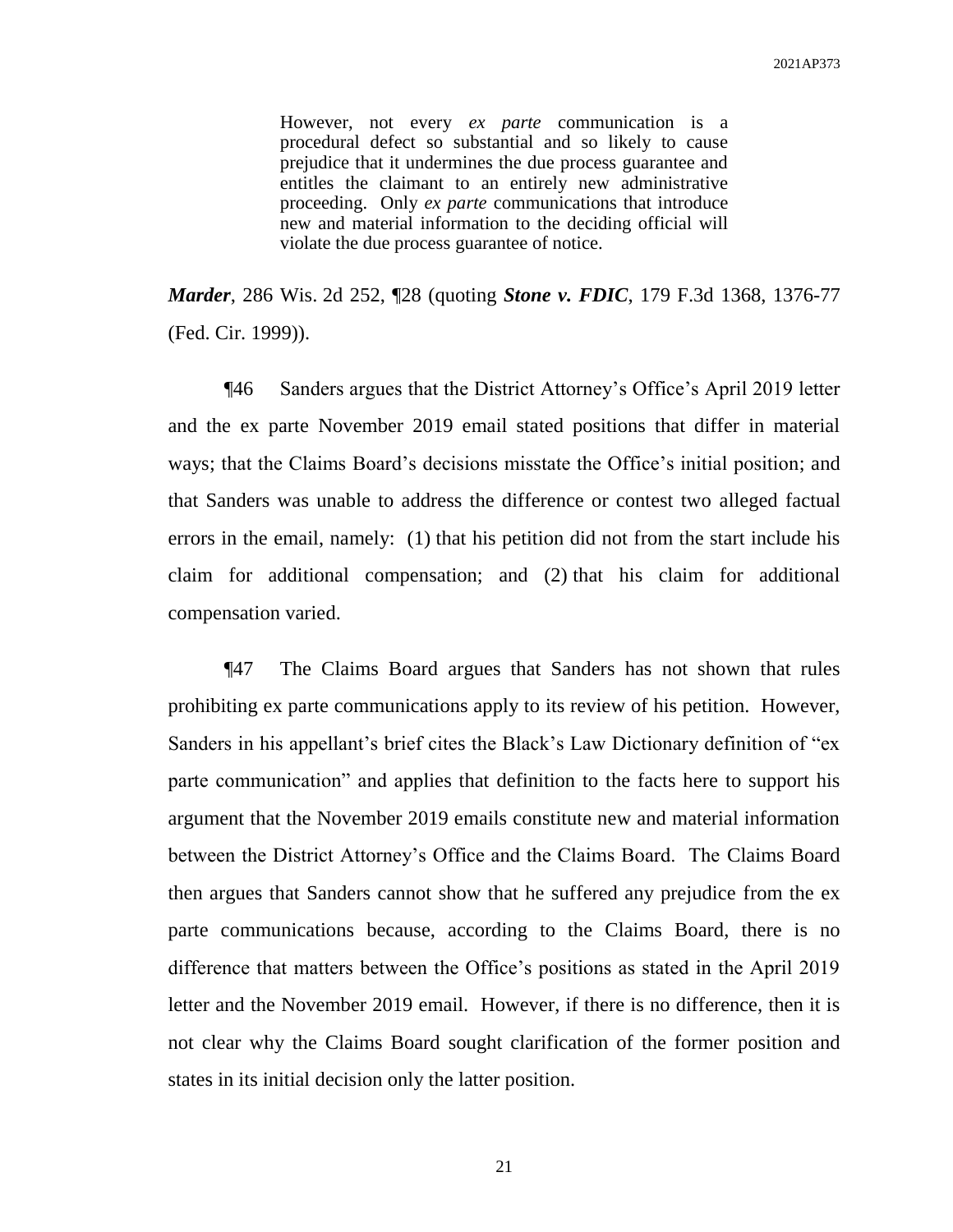¶48 In any event, while the Claims Board's initial decision presents only the District Attorney's Office's statement of position as stated in the November 2019 email, as explained above, the initial decision contains no discussion of that statement, either alone or in connection with the statement in the April 2019 letter. The Claims Board's rehearing decision similarly does not discuss the significance of either statement. On remand the Claims Board may, as part of its exercise of discretion, articulate on the record whether and how it considered either or both of the District Attorney's Office's statements.<sup>5</sup>

### *C. Claims Board's Arguments*

¶49 The Claims Board begins by arguing that it need only address additional compensation if it finds that the statutory maximum is inadequate. However, this begs the question when, as explained above, there is no indication in the record that the Claims Board exercised its discretion to determine whether the statutory maximum is inadequate.

¶50 The Claims Board next argues that "the statute does not require the Claims Board to make that affirmative finding" that the statutory maximum is inadequate, and that its award of the statutory maximum here indicates that it found that the statutory maximum is not inadequate. As explained above, the statute requires the Claims Board to exercise its discretion to determine whether,

 $\overline{a}$ 

<sup>&</sup>lt;sup>5</sup> Sanders may also intend to make additional constitutional arguments, including that he was denied his rights to equal protection and due process and that WIS. STAT. § 775.05 is unconstitutional. As to these potential arguments, the Claims Board explains in its response brief why those arguments fail and Sanders does not contest the Claims Board's analyses in his reply brief. Accordingly, we deem Sanders to have conceded that the Claims Board's arguments as to these issues are correct. *See United Co-op. v. Frontier FS Co-op.*, 2007 WI App 197, ¶39, 304 Wis. 2d 750, 738 N.W.2d 578 (appellant's failure to respond in reply brief to an argument made in response brief may be taken as a concession).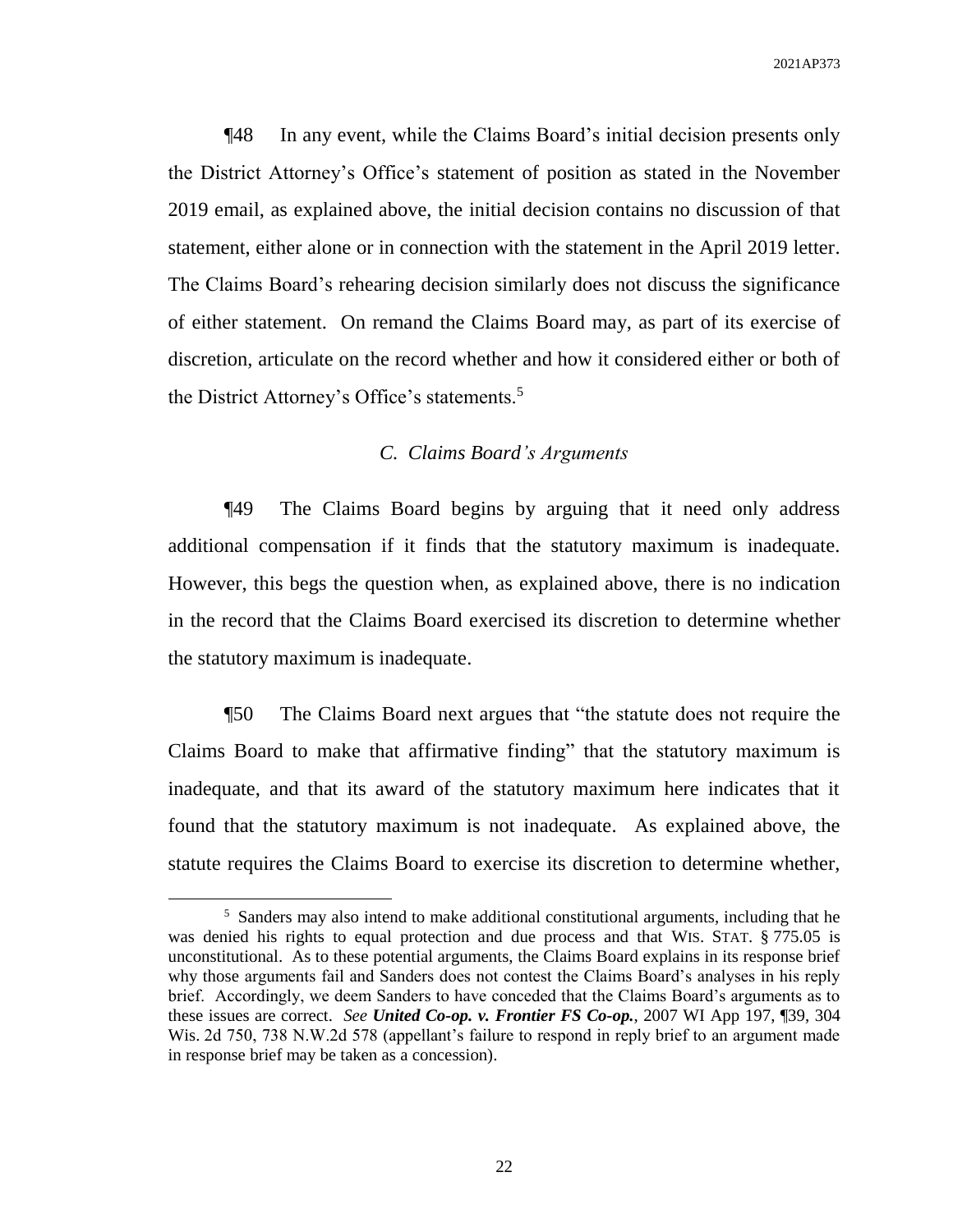when it has awarded the statutory maximum amount and the petitioner has requested additional compensation above the statutory maximum amount, the amount that it is able to award is or is not adequate compensation. *See* WIS. STAT. § 775.05(4). Saying that it suffices simply to vote to award the statutory maximum, without any fact-finding or rationale supporting the discretionary determination whether the statutory maximum is or is not adequate, eliminates the parameters that guide our review of the exercise of discretion. *See Loy v. Bunderson*, 107 Wis. 2d 400, 414-15, 320 N.W.2d 175 (1982) (A court properly exercises its discretion when it examines the relevant facts, applies a proper standard of law and, using a rational process, reaches "a conclusion that a reasonable judge could reach."). No such process is discernible simply from the vote here, particularly when the vote is not accompanied by any reference to the statute that guides the Claims Board's exercise of discretion as to the determination of whether the statutory maximum amount that it has awarded is or is not adequate compensation.

¶51 Finally, the Claims Board argues that Sanders cannot show "that he was in any way harmed [just] because the Claims Board did not explicitly state: 'we find that \$25,000 is adequate compensation.'" However, the Claims Board cites no law supporting the proposition that a harmless error standard applies where an agency fails on the record to demonstrate its exercise of discretion. The case it does cite, *Houslet v. DNR*, 110 Wis. 2d 280, 329 N.W.2d 219 (Ct. App. 1982), certainly does not.<sup>6</sup> In that case, the court upheld the denial by the Department of Natural Resources of a dredging contract under the wetlands

l

<sup>&</sup>lt;sup>6</sup> Notably, the Claims Board fails to include a pin cite directing us to the language that supports the proposition for which it cites the opinion.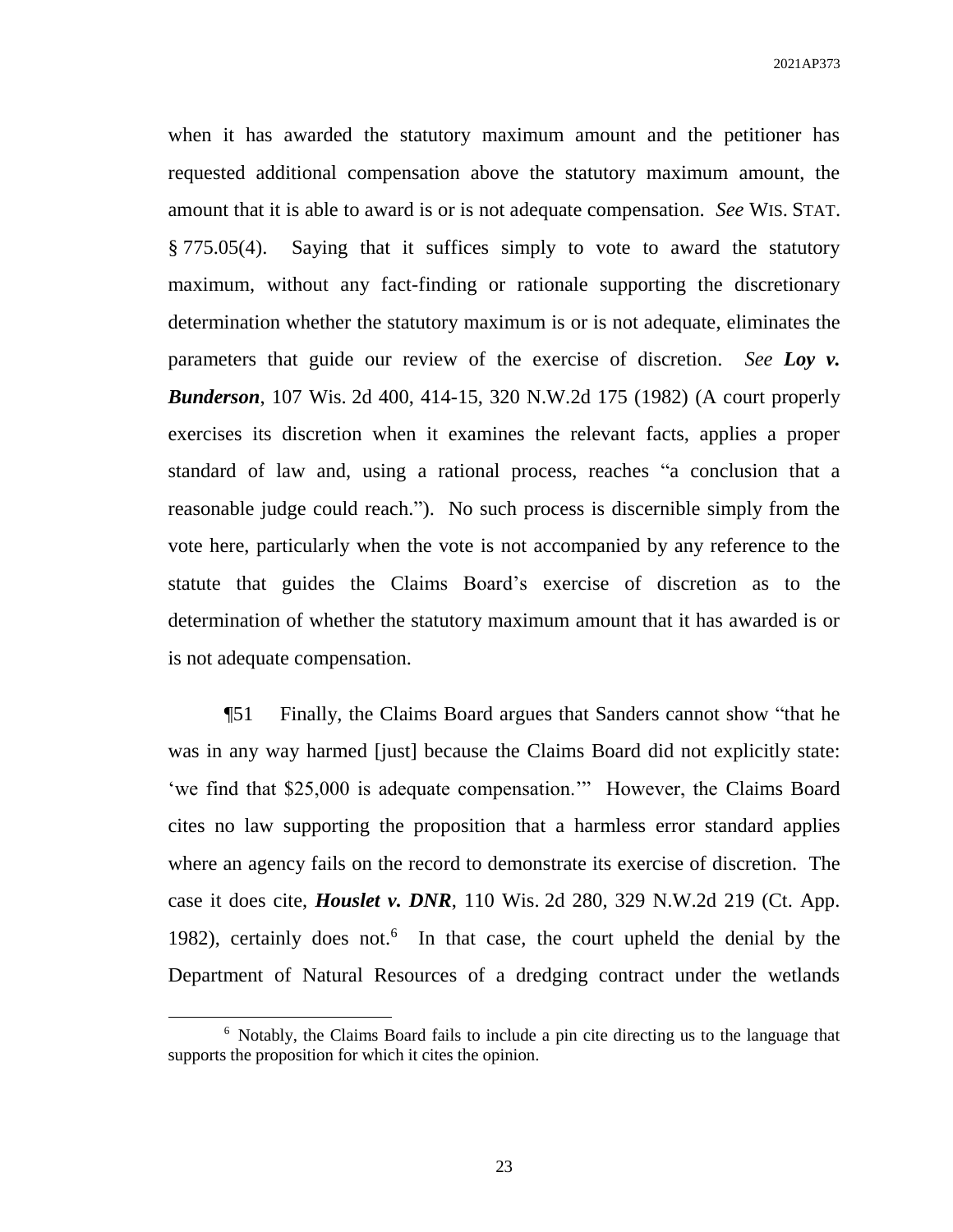regulations. *Id.* at 281. The court also ruled that the dredging contract statute required that, in addition, the Department make a finding as to the potential for water pollution. *Id.* at 291. However, the court concluded that it was not necessary to remand for the Department to make such a finding because the Department had "properly rejected" the contract under the wetlands regulations. *Id.* While the court referred to the Department's failure to make the water pollution finding as harmless error, *id.* at 281, it is clear that the error was harmless only because the Department had made findings required under different regulations supporting its denial of the contract. *Id.* at 291. That is, the record contained fact-finding and legal conclusions that supported a different, dispositive, basis for upholding the Department's decision. The Claims Board cites no part of that opinion indicating that it concerned the Department's exercise of discretion; nor does the Claims Board cite any part of this record that contains similar factfinding or rationale showing a dispositive exercise of discretion.

¶52 Harmless error may properly apply when a decision maker sets forth the basis of its discretion but that discretion is nonetheless erroneously exercised. *See, e.g.*, *Martindale v. Ripp*, 2001 WI 113, ¶¶4, 19-20, 246 Wis. 2d 67, 629 N.W.2d 698 (conducting a harmless error analysis when a circuit court erroneously exercised its discretion in excluding expert testimony at trial, but provided an explanation for the exclusion). However, the Claims Board points to no legal authority applying a harmless error analysis when the record lacks any findings or analysis to demonstrate the exercise of discretion. Under the law stated above, in such a situation we search the record to see if supports the exercise of discretion that was not expressly explained. We have explained why we are unable to discern such support here. When an agency does not explicitly exercise its discretion, and when there is no discernible fact-finding or rationale in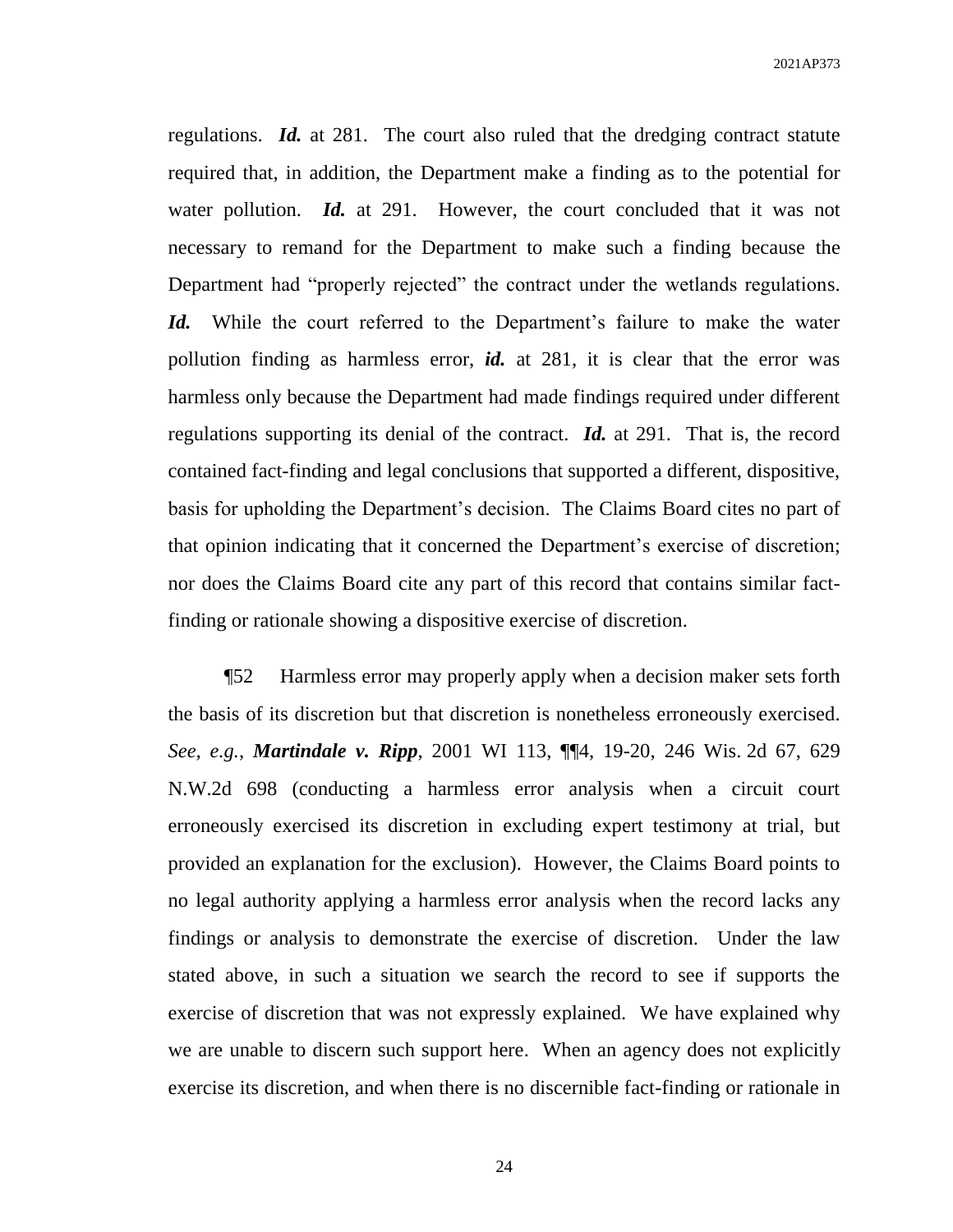the record to support an implicit exercise of discretion, the concept of harmless error does not relieve the reviewing court of the obligation to remand for the agency to exercise its discretion as required by the statute.<sup>7</sup>

#### **CONCLUSION**

¶53 For the reasons stated, we reverse and remand to the circuit court with directions to remand to the Claims Board to properly exercise its discretion as to whether the statutory maximum amount of \$25,000 that it awarded is or is not adequate compensation where, as here, additional compensation was requested.

 $\overline{\phantom{a}}$ 

<sup>&</sup>lt;sup>7</sup> The dissent's conclusion that an explanation will not change the result, ¶[92, 97, disregards the principles of statutory construction and relevant case law set forth above, as they apply to the relief being ordered.

<sup>&</sup>quot;Statutory interpretation centers on the 'ascertainment of meaning,' not the recitation of words in isolation." *Brey v. State Farm Mut. Auto. Ins. Co.*, 2022 WI 7, ¶13, 400 Wis. 2d 417, 970 N.W.2d 1. The dissent's focus on the word "if" in ¶[74-79, without considering the entire text of WIS. STAT. § 775.05(4) in view of its structure and the logical relation of the two parts at issue, reflects a "hyper-literal" approach. *Id.* That approach yields an unreasonable interpretation that does not recognize either the discretionary authority granted in  $\S 775.05(4)$  to the Claims Board in considering a request for compensation by a person who has been unlawfully imprisoned, or the gravity underlying the exercise of that discretionary authority when a person has unlawfully suffered a loss of liberty.

Our supreme court has made clear that it is an erroneous exercise of discretion not to set forth the basis of the exercise of discretion. *Reidinger, O.D., v. Optometry Examining Bd.*, 81 Wis. 2d 292, 297, 260 N.W.2d 270 (1977). For forty-five years, that holding has remained intact. In his appellant's brief, Sanders cites *Reidinger* in support of his argument that the Claims Board was required to explain its rationale. Although he includes this citation as part of his argument that such an explanation is required by the Claims Board's "prior practice," the language he cites from *Reidinger* applies independent of any prior practice. The Claims Board does not respond to Sanders' reliance on *Reidinger* in its response brief. The dissent similarly relegates *Reidinger* to a footnote. ¶89 n. 15. Neither offers a persuasive reason why the *Reidinger* definition of the exercise of discretion does not apply to this administrative discretionary decision subject to judicial review under ch. 227.

Finally, it is consistent with *Reidinger* and the canons of statutory construction based on the language of WIS. STAT. § 775.05(4) as a whole that we remand to the Claims Board to explain its exercise of discretion.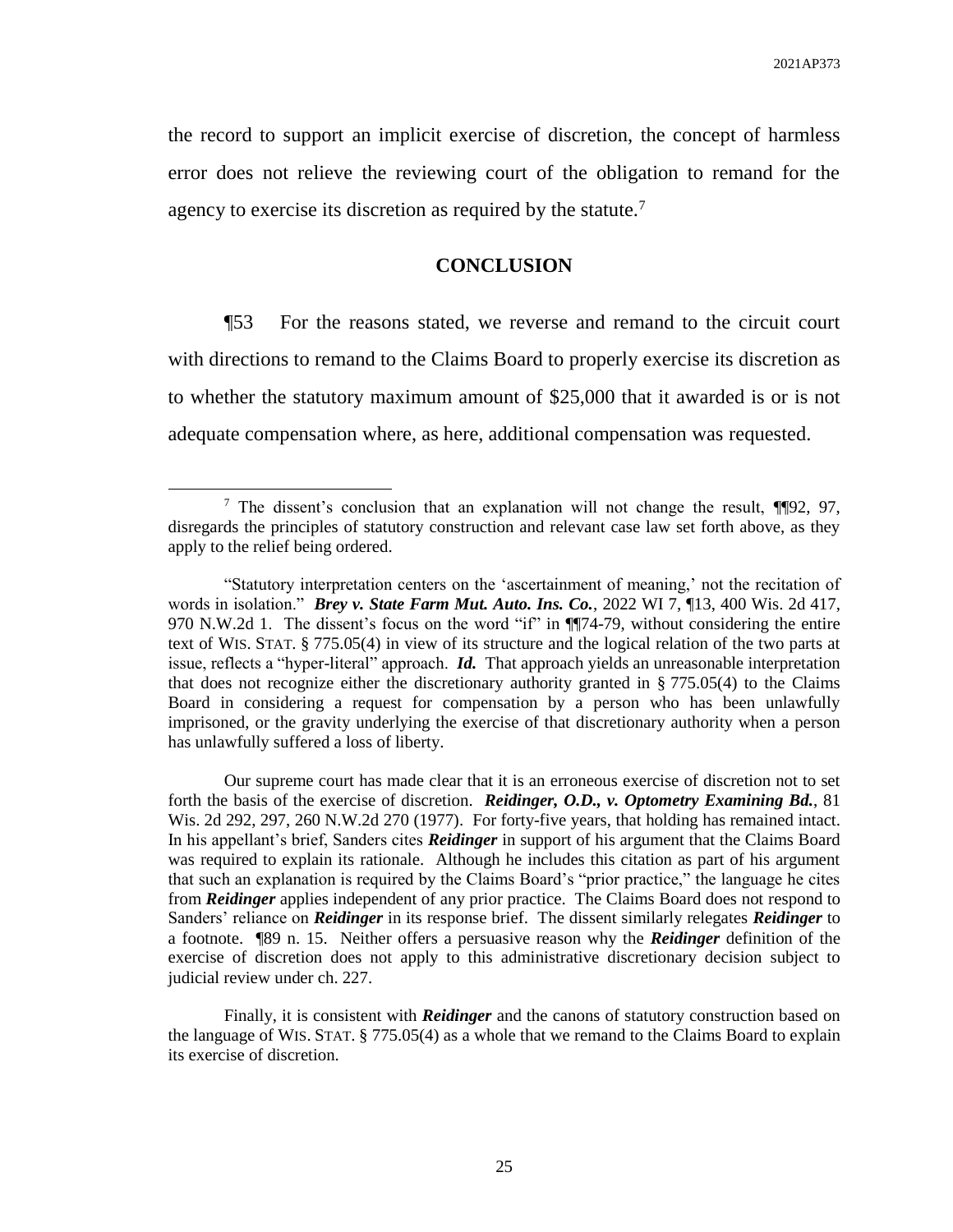*By the Court.*—Order reversed and cause remanded with directions.

Not recommended for publication in the official reports.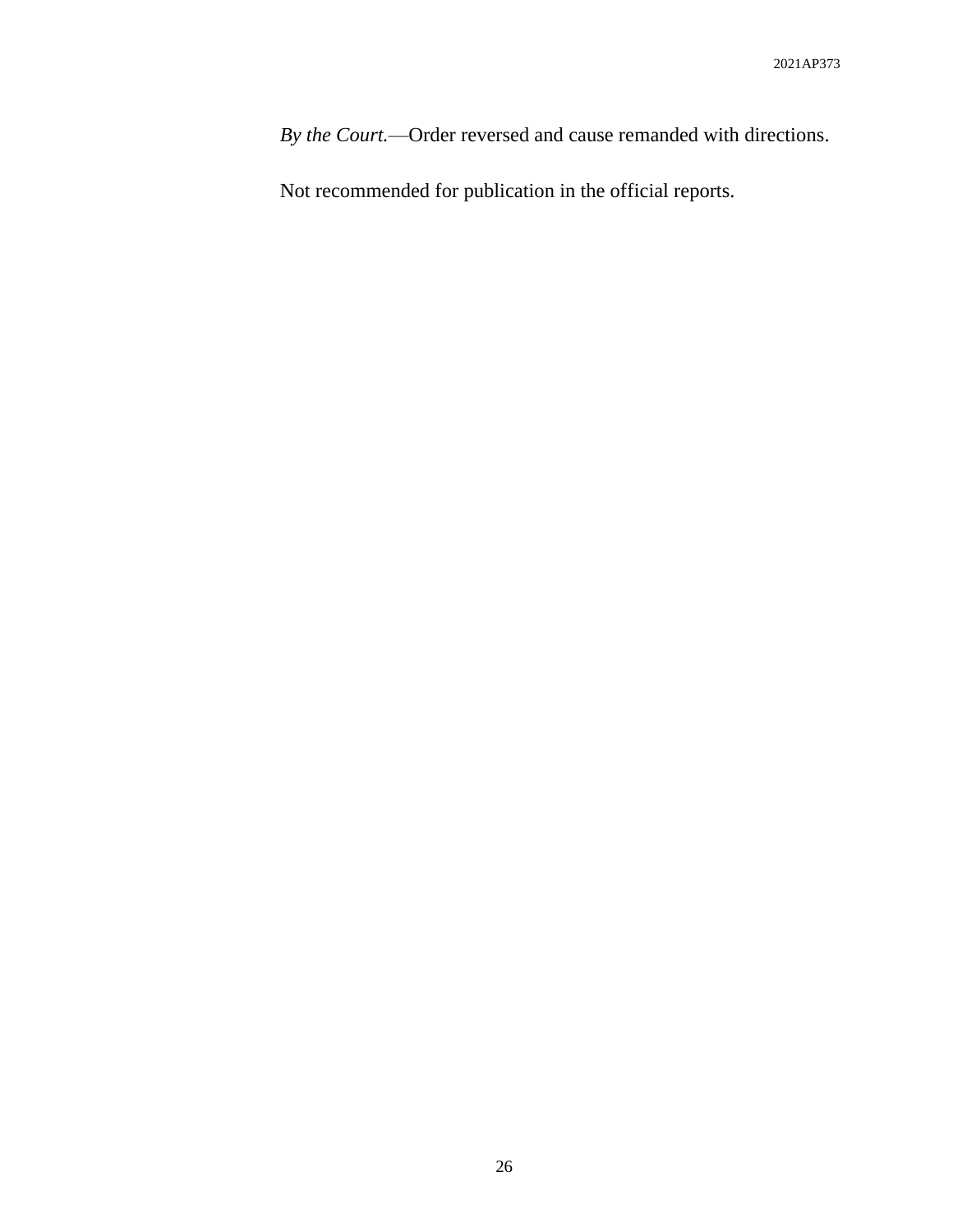#### **No. 2021AP373(D)**

l

#### ¶54 FITZPATRICK, J. (*dissenting*).

¶55 I respectfully dissent.

¶56 The majority opinion errs in stating that the State of Wisconsin Claims Board must engage in a detailed explanation and analysis to support its denial of Sanders' request for a report to the legislature regarding compensation in excess of \$25,000. The majority opinion recasts the Claims Board into a tribunal that sets a total value, such as a jury would, on claims that come before it pursuant to WIS. STAT.  $\S 775.05(4)$  (2019-20)<sup>1</sup> and further requires that the Claims Board spell out how the Board determined that exact amount. The unique, two-step statutory mechanism in § 775.05(4) does not require either act of the Claims Board, as shown by the language chosen by the legislature. The majority opinion has grafted onto that statutory subpart a process the legislature has not sanctioned and, as a result, those conclusions in the majority opinion are contrary to policy choices made by the legislature. *See Mayo v. Wisconsin Injured Patients & Fams. Comp. Fund*, 2018 WI 78, ¶¶26, 40, 383 Wis. 2d 1, 914 N.W.2d 678 (stating that courts "do not reweigh the policy choices of the legislature").

¶57 The majority opinion also errs in giving credence to Sanders' argument that a communication between a Claims Board analyst and the Milwaukee County District Attorney's Office was an improper *ex parte*

<sup>&</sup>lt;sup>1</sup> All references to the Wisconsin Statutes are to the 2019-20 version unless otherwise noted.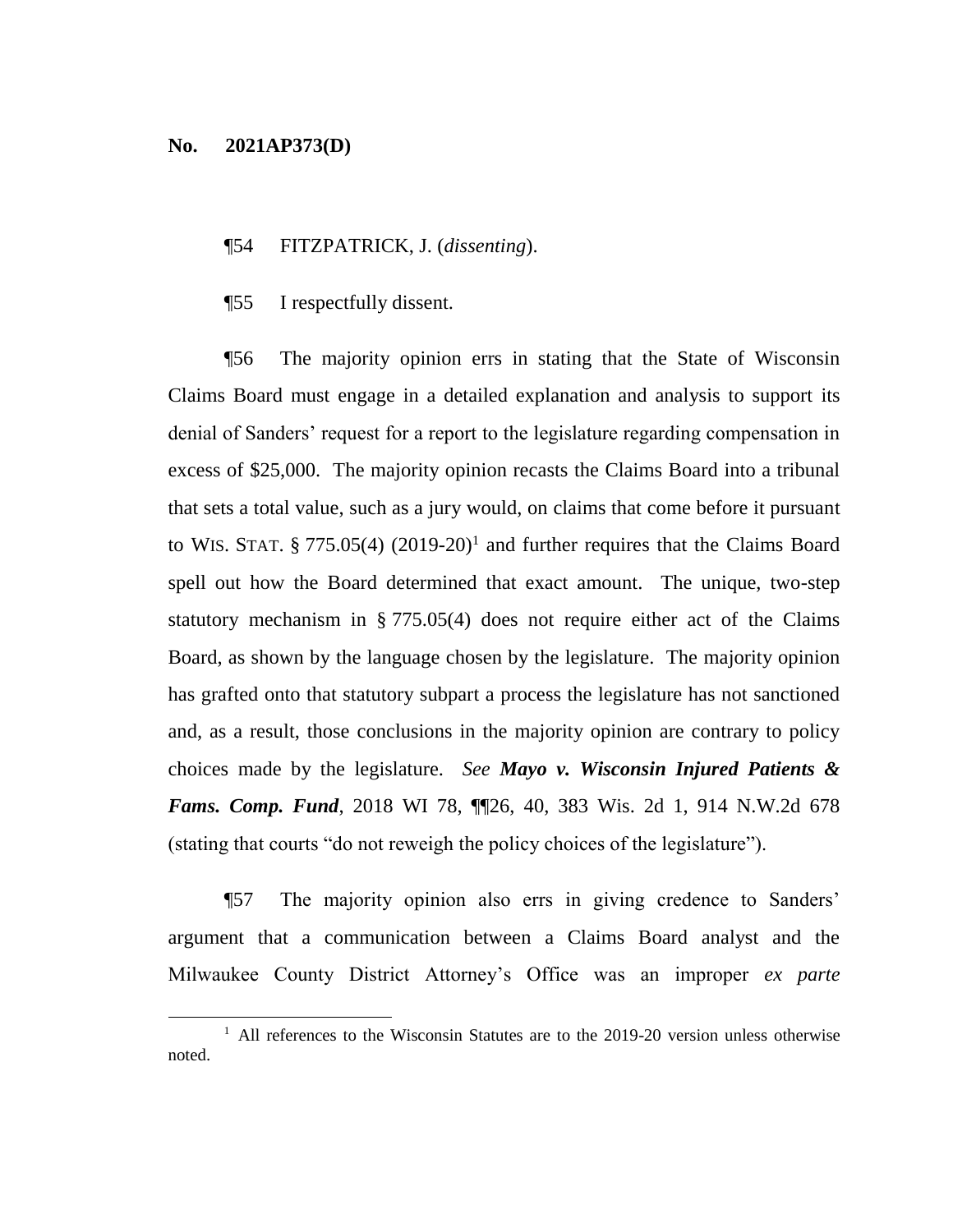communication and is a basis to remand this matter to the Claims Board. That argument should be rejected for at least the following reason. Under the applicable law and facts, such communication was not material and did not prejudice Sanders and, therefore, is not a basis to remand this matter to the Claims Board.

¶58 I begin by briefly reviewing subject matters where I agree with the majority opinion.

#### **Points of Agreement**

¶59 In briefing in this court, many of Sanders' arguments are based on his contention that his right to sue the State of Wisconsin for his imprisonment is denied him because the Claims Board did not send a report to the legislature regarding additional compensation over \$25,000 for him pursuant to WIS. STAT. § 775.05(4). Within this argument, Sanders requests outright reversal of the Claims Board decisions and an order from this court requiring the Claims Board to send a report to the legislature specifying an amount of additional compensation for Sanders beyond the \$25,000 awarded. These portions of Sanders' briefing in this court do not request a remand for an explanation of the decisions of the Claims Board. I agree with the majority opinion (Majority, ¶43) that Sanders' argument regarding his right to sue the State of Wisconsin fails.

¶60 Sanders also argues that the Claims Board's failure "to make a recommendation or forward" to the legislature a specified amount of additional compensation for him, without explanation, stands in violation of "prior case practices" of the Claims Board. The Claims Board asserts that there is no prior agency practice which requires the Claims Board to explain its reasoning when the Board does not send a report to the legislature regarding additional compensation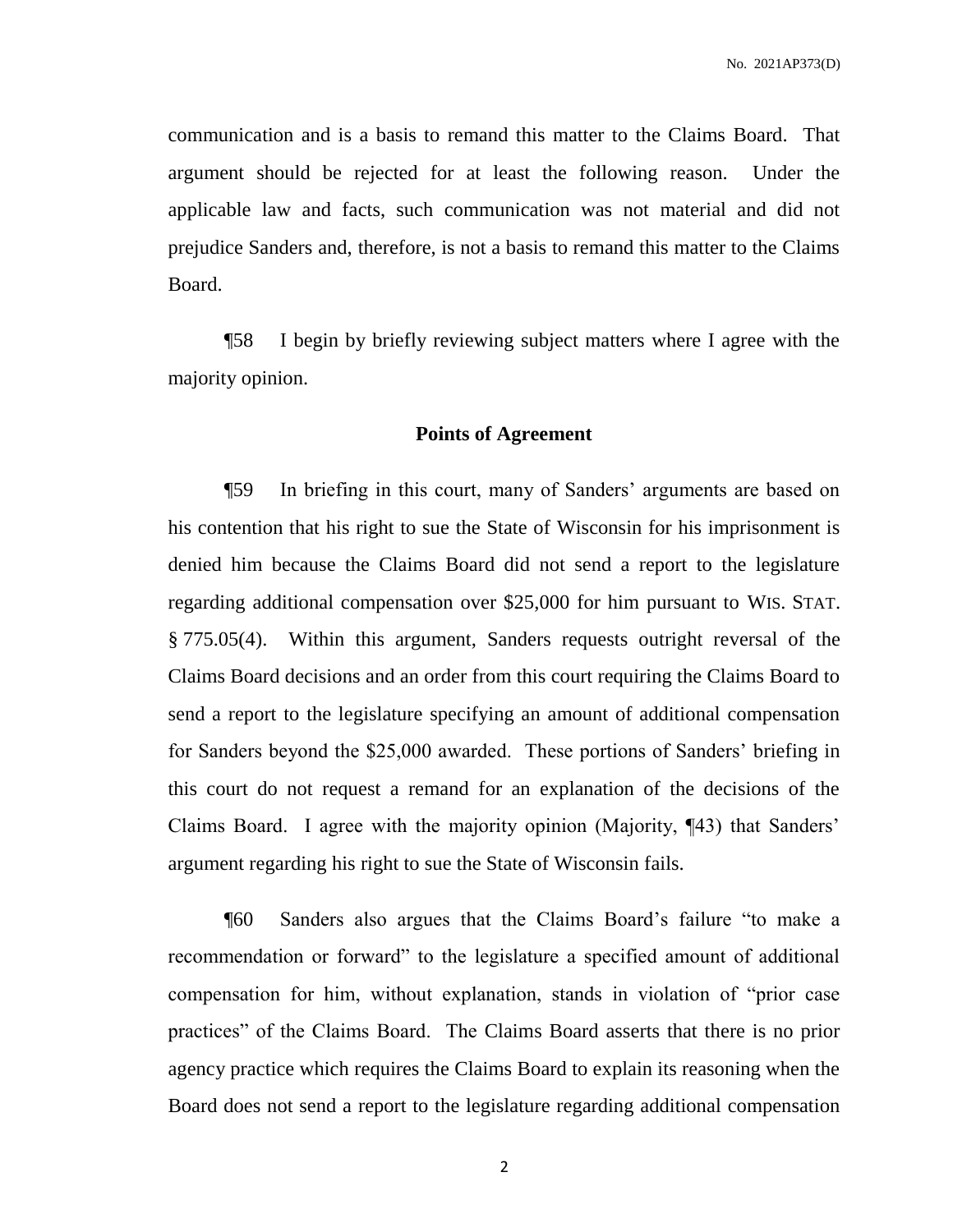No. 2021AP373(D)

for a petitioner beyond \$25,000. The majority opinion (Majority, ¶42) agrees with the Claims Board's position regarding a purported prior practice of the Claims Board, and so do I.<sup>2</sup>

#### **The Majority Opinion Develops Arguments That Sanders Does Not Make**

¶61 That leaves one remaining argument from Sanders regarding WIS. STAT. § 775.05(4). In briefing in this court, Sanders contends that the Claims Board erred because it did not explain its reasoning for not forwarding a report to the legislature about additional compensation for him above \$25,000. For two reasons, the majority opinion's analysis extends beyond the argument from Sanders on this issue. First, Sanders' contention is based solely on his assertion that, for three other petitions, the Claims Board gave explanations regarding additional compensation above  $$25,000.<sup>3</sup>$  As explained above, the "prior case practice" argument from Sanders has been rejected by this panel and cannot support Sanders' argument. Second, this argument from Sanders focuses on

l

<sup>&</sup>lt;sup>2</sup> The majority opinion (Majority, ¶48 n.4) briefly discusses constitutional arguments that Sanders may intend to make in this court. I agree with the majority opinion that, by failing to address the Claims Board's arguments concerning constitutional issues in his reply brief, Sanders has conceded that the Claims Board's arguments are correct. As an additional reason, any constitutional arguments Sanders intends to make are undeveloped and do not state valid contentions of constitutional law. *See State v. Pettit*, 171 Wis. 2d 627, 647, 492 N.W.2d 633 (Ct. App. 1992) (holding that this court may decline to address undeveloped arguments because we "cannot serve as both advocate and judge").

<sup>&</sup>lt;sup>3</sup> As examples, briefing from Sanders on this point states the following. "In this case, the Claims Board failed to address Mr. Sanders' claim for additional compensation or forward his claim to the Legislature without a rational basis or explanation, as it has done in prior Innocent Convict compensation case practices." "The Claims Board has failed to explain why it did not address Sanders' additional compensation claim as it did similar claims." "The Claims Board has failed to explain its rationale in its disparate treatment of Mr. Sanders' case claim, from the Hemauer, Stinson, and Avery cases." "As such, WIS. STAT[]. § 227.57(8) governs this issue, and the Claims Board abused its discretion when it deviated in Mr. Sanders' case from its prior practice it had done in the previous case of: Hemauer, Stinson, and Avery."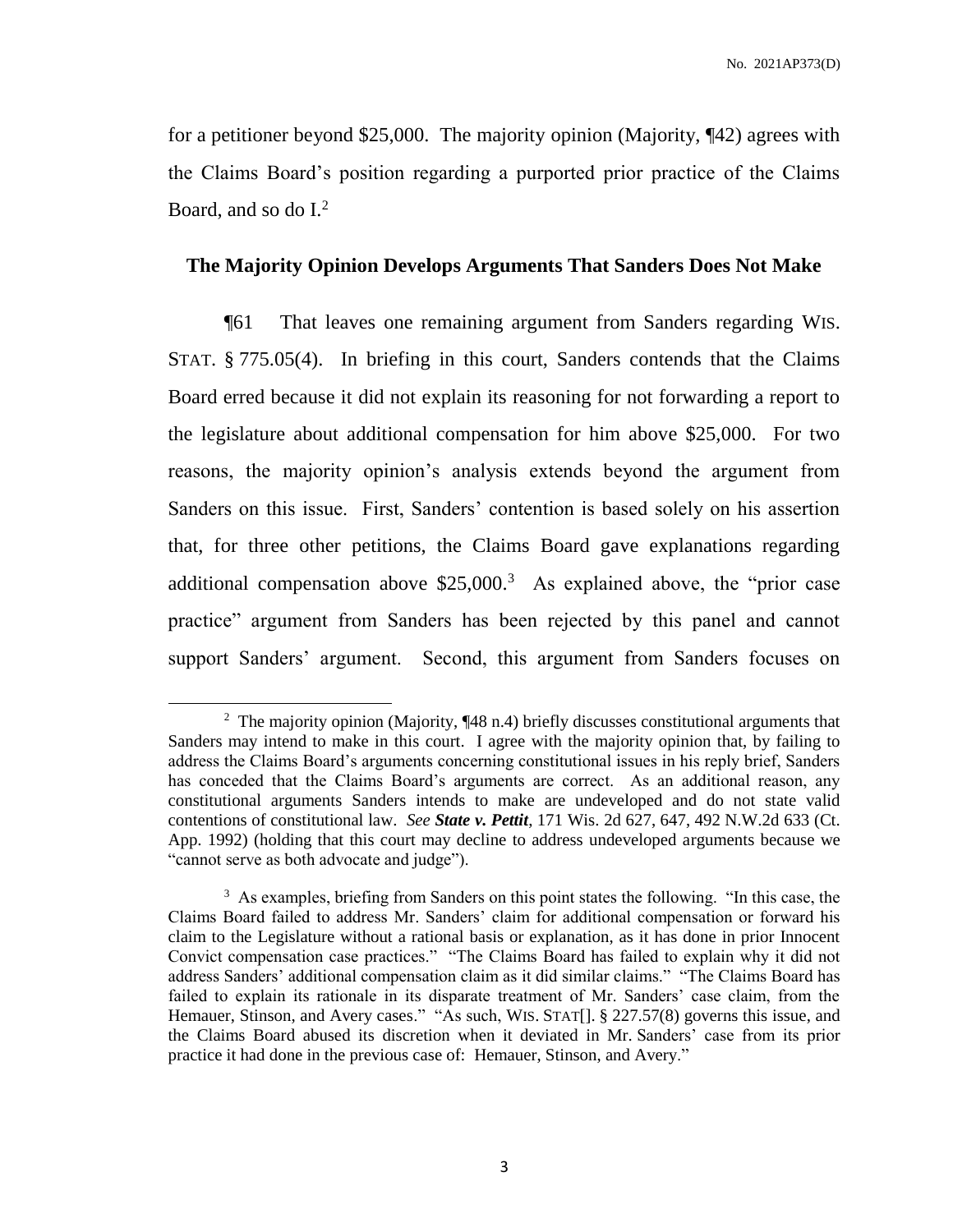convincing this court to order the Claims Board to send a report to the legislature that contains a figure regarding additional compensation for him beyond the \$25,000 already awarded. I do not discern a developed argument from Sanders requesting a remand to the Claims Board for an explanation and analysis as the majority opinion orders. For those reasons, this argument from Sanders is, at best, undeveloped and I reject it for at least those reasons. *See Town of Wilson v. City of Sheboygan*, 2020 WI 16, ¶24 n.15, 390 Wis. 2d 266, 938 N.W.2d 493 (stating that it is not up to an appellate court to make or develop arguments on behalf of a party); *Yorgan v. Durkin*, 2006 WI 60, ¶13 n.4, 290 Wis. 2d 671, 715 N.W.2d 160 ("The proper procedure is to have an issue raised, briefed, and argued by the parties before deciding it.").

¶62 In addition, other reasons for my disagreement with my colleagues in the majority will be addressed.

#### **Limited Scope of Review**

¶63 I now consider the limited scope of this court's review of the decisions of the Claims Board.<sup>4</sup> The provisions of WIS. STAT. ch. 227 concern administrative procedures and generally do not apply to the proceedings of the Claims Board. WIS. STAT. § 227.03(5) ("This chapter [(ch. 227)] does not apply to proceedings of the claims board, except as provided in [WIS. STAT. §] 775.05(5) …."). That one exception states: "The findings and the award of the claims board shall be subject to review as provided in ch. 227." Sec. 775.05(5).

l

<sup>4</sup> The members of the State of Wisconsin Claims Board are from the two other branches of state government: a representative designated by the Governor; a representative of the Department of Administration; a representative of the Department of Justice; and Chairpersons of the Senate and Assembly Committees on Finance (or their designees). WIS. STAT. § 15.105(2).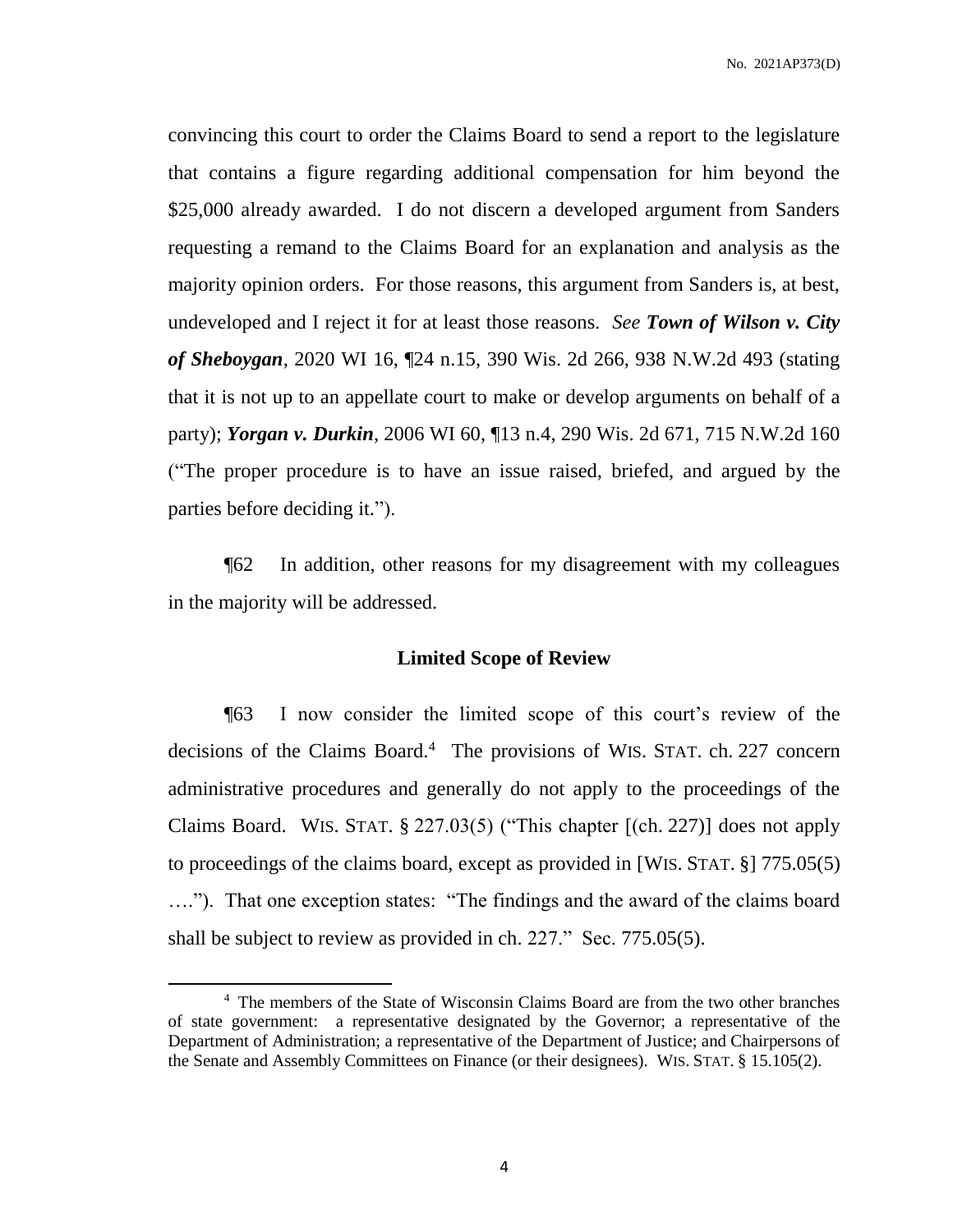¶64 It is Sanders' burden to establish that the Claims Board decision should be modified or reversed. *Bethards v. DWD, Equal Rts. Div.*, 2017 WI App 37, ¶16, 376 Wis. 2d 347, 899 N.W.2d 364 ("In all events, the petitioner … bears the burden of demonstrating that the agency decision should be modified or set aside."). Consistent with that, and also of importance to our review, is WIS. STAT. § 227.57(2), which states: "Unless the court finds a ground for setting aside, modifying, remanding or ordering agency action or ancillary relief under a specified provision of this section, it shall affirm the agency's action." Sec. 227.57(2).

¶65 In these circumstances, the potential bases for our judicial review under WIS. STAT. § 227.57 are the following: § 227.57(5) ("The court shall set aside or modify the agency action if it finds *that the agency has erroneously interpreted a provision of law* and a correct interpretation compels a particular action, or it shall remand the case to the agency for further action *under a correct interpretation of the provision of law*.") (emphasis added); and § 227.57(8) ("The court shall reverse or remand the case to the agency if it finds that the agency's exercise of discretion is outside the range of discretion *delegated to the agency by law … or is otherwise in violation of a constitutional or statutory provision*.") (emphasis added). Both statutory subparts require this court to interpret the applicable portion of a Claims Board statute, WIS. STAT. § 775.05(4), to determine the authority granted to the Claims Board and the actions required of the Claims Board.

¶66 That necessary focus on WIS. STAT. § 775.05(4) is confirmed by WIS. STAT. § 227.02 which states: "Compliance with this chapter [(WIS. STAT. ch. 227)] does not eliminate the necessity of complying with a procedure required by another statute." Further, the statutory language in § 775.05(4) is critical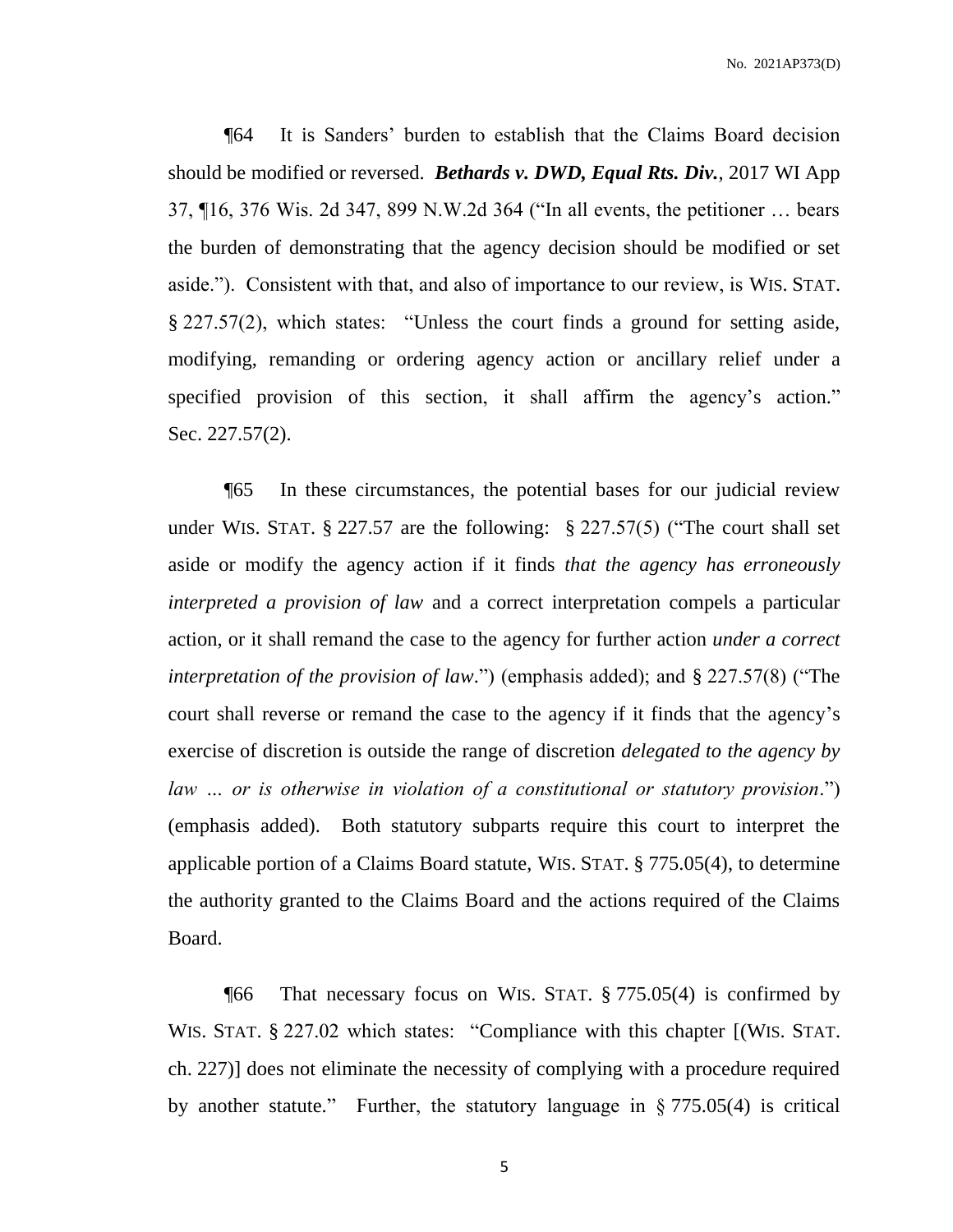because an agency, such as the Claims Board, has only those powers granted by the legislature. *See Koschkee v. Taylor*, 2019 WI 76, ¶20, 387 Wis. 2d 552, 929 N.W.2d 600 ("As we have explained, an agency's powers, duties and scope of authority are fixed and circumscribed by the legislature …." (internal quotation marks and quoted source omitted)).

¶67 The majority opinion states that the Claims Board must engage in an "explanation" and "analysis" "supporting" the Claims Board's "determination whether" the \$25,000 award from the Claims Board "is or is not adequate." (Majority, ¶¶1, 30, 32, 34, 50, 52). It is solely the language in WIS. STAT. § 775.05 that allows Sanders the opportunity to obtain compensation through the Claims Board. Therefore, the analysis must concentrate on the unique statutory language and procedures set forth by the legislature for this situation. For the following reasons, I disagree with the majority opinion's conclusions.

#### **Decisions of the Claims Board**

¶68 For context, I pause to repeat the pertinent decisions of the Claims Board. In its initial decision, the Claims Board awarded the maximum amount of compensation to Sanders allowed pursuant to its own authority under WIS. STAT. § 775.05(4), \$25,000, and stated: "Accordingly, the Board further concludes that compensation in the amount of \$25,000 shall be awarded from the Claims Board appropriation [WIS. STAT.]  $\S 20.505(4)(d)$ ."

¶69 In addressing Sanders' petition for rehearing, the Claims Board Chair, on behalf of the Board, denied Sanders' petition and stated in relevant part:

WIS[CONSIN] STAT. § 775.05(4) states, in part:

"**If** the claims board finds the amount it is able to award is not adequate compensation it shall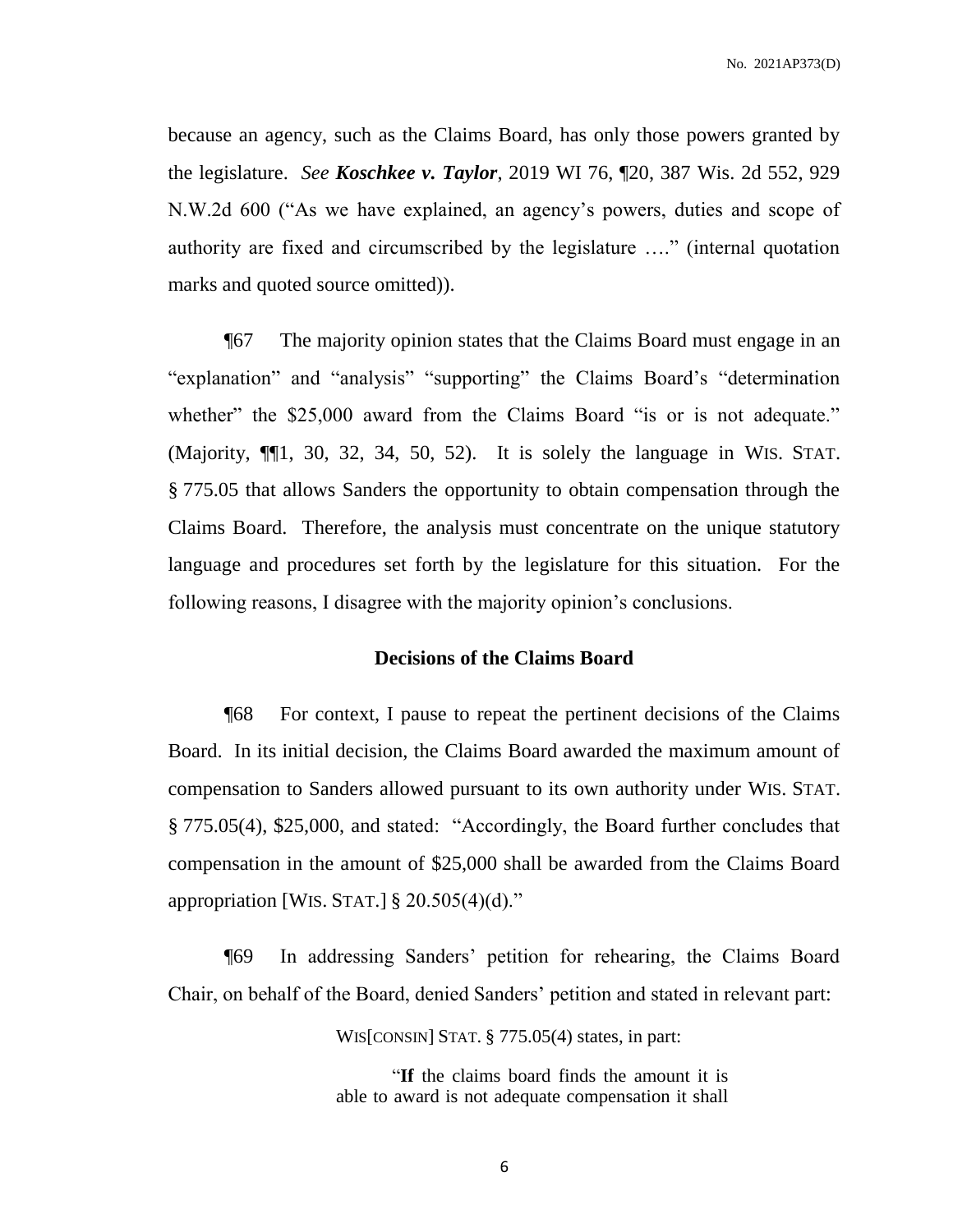submit a report specifying an amount which it considers adequate to the chief clerk of each house of the legislature, for distribution to the legislature under [WIS. STAT. §] 13.172(2)." (Emphasis added [by Claims Board].)

The Claims Board's decision clearly states that the board unanimously voted to award compensation in the amount of \$25,000. Because the Board did not conclude that the amount which it was able to award was "not adequate compensation," it is not required to submit a report to the legislature "specifying an amount which it considers adequate." Therefore, the absence of an explicit statement regarding the request for additional damages does not render the Board's decision incomplete.<sup>5</sup>

#### **The Unique Statutory Mechanism in WIS. STAT. § 775.05(4)**

¶70 The legislature "has established a mechanism for [the] compensation" of persons in Sanders' position. *Turnpaugh v. State Claims Bd.*, 2012 WI App 72, ¶3, 342 Wis. 2d 182, 816 N.W.2d 920. The applicable language in WIS. STAT. § 775.05(4) states that, once the Claims Board finds the petitioner is eligible for compensation:

> [T]he claims board shall find the amount which will equitably compensate the petitioner, not to exceed  $$25,000[^6] \dots$  If the claims board finds that the amount it is able to award is not an adequate compensation it shall submit a report specifying an amount which it considers adequate to the chief clerk of each house of the legislature, for distribution to the legislature under [WIS. STAT. §] 13.172 (2).

 $\overline{\phantom{a}}$ 

<sup>&</sup>lt;sup>5</sup> The majority opinion at ¶[22 and 33 concludes that the Claims Board did not "address[]" Sanders' request for additional compensation over \$25,000. That is incorrect as shown in the order of the Claims Board.

<sup>&</sup>lt;sup>6</sup> Deleted from this quote is language regarding a rate of compensation of not greater than \$5,000 per year and a sentence concerning amounts for attorney fees, costs and disbursements. Those are not at issue in this appeal.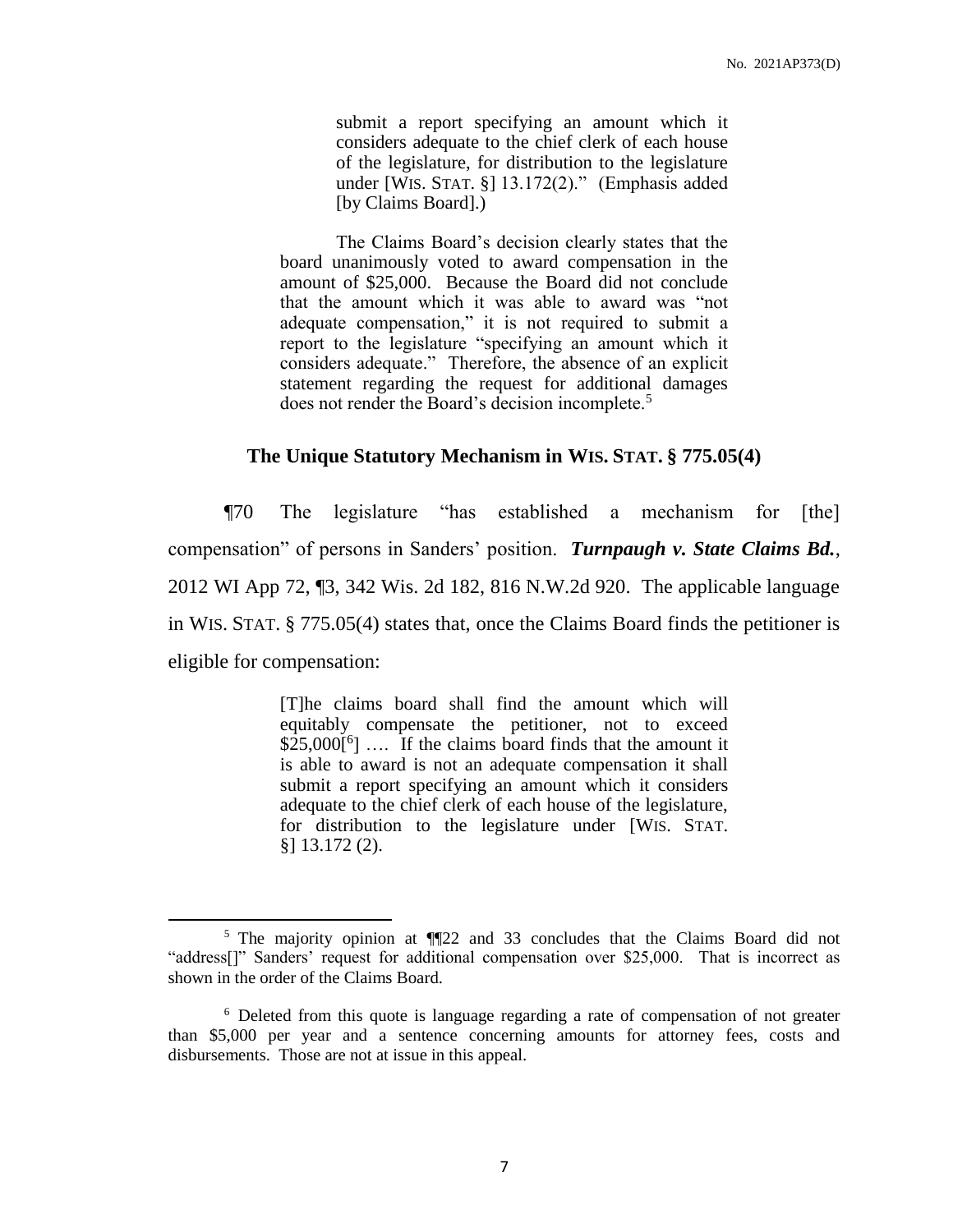No. 2021AP373(D)

Sec. 775.05(4).

 $\overline{a}$ 

¶71 That statutory subpart sets forth a two-step mechanism, with discrete processes, for the Claims Board. In the first step, the Claims Board is required to find the amount which will "equitably compensate" Sanders, and that compensation must be within the range from \$0 to \$25,000. WIS. STAT. § 775.05(4). Such statutory language establishes that the legislature has not tasked the Claims Board in this first step to determine, as a jury would, the total value of a petitioner's claim.<sup>7</sup> Instead, the Claims Board is only given the task of awarding compensation to a petitioner within a range of \$0 to \$25,000, and the Board is not to consider or determine in this first step a request of a petitioner for compensation in excess of  $$25,000$ .<sup>8</sup>

¶72 The second step in this unique process is a mechanism set forth in the final sentence of WIS. STAT. § 775.05(4). An aspect of the second step bears mentioning. It is not within the authority of the Claims Board, or a court, to require that a petitioner such as Sanders be given any compensation in excess of \$25,000. The legislature has reserved that particular decision to itself and, critical to the analysis, the legislature has enacted a specific procedure it has concluded is appropriate and essential for that purpose.

¶73 As WIS. STAT. § 775.05(4) describes, in this second step, the legislature restricts what is required of the Claims Board and states that, "[i]f the

<sup>&</sup>lt;sup>7</sup> The majority opinion (Majority, 127) agrees that, in this first step, WIS. STAT. § 775.05(4) "cabins" the Claims Board's determination.

<sup>&</sup>lt;sup>8</sup> Sanders' arguments in this court focus exclusively on the second step of this statutory mechanism. Nonetheless, in a later section of this dissent, I will discuss again this first step.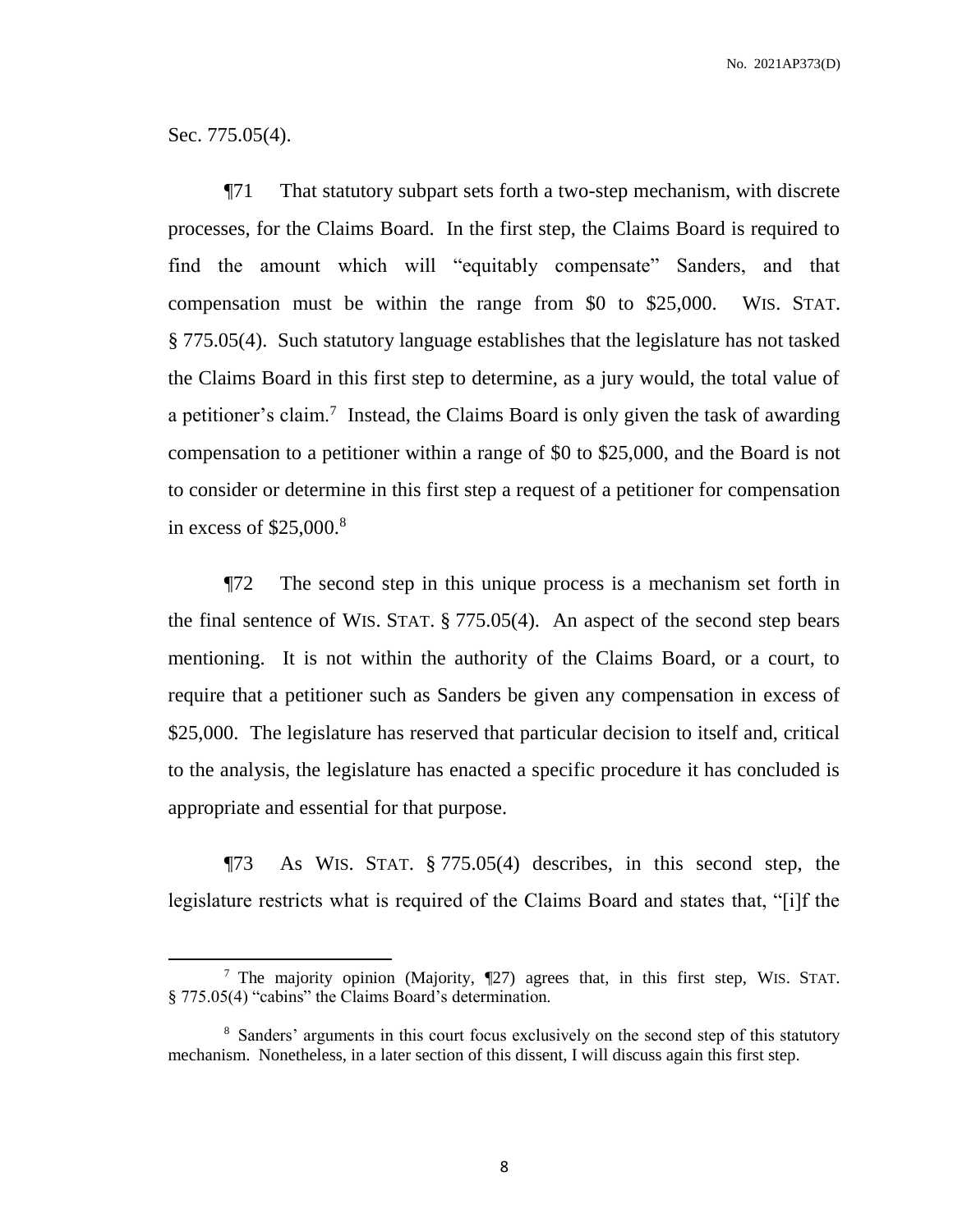claims board finds that the amount it is able to award  $($ \$25,000 $)$ ] is not an adequate compensation," then, and only then, does the remainder of that sentence come into play. I agree with the circuit court and the Claims Board that the Board is required to send a report to the legislature "[i]f," and only if, "the claims board finds that the [maximum] amount it is able to award [to a petitioner on its own authority, \$25,000] is not an adequate compensation." Sec.  $775.05(4)$ .

¶74 The legislature's choice of the word "if" denotes the clear direction that the remainder of the sentence concerning a report to the legislature is conditional, and the Claims Board need do nothing further to satisfy WIS. STAT. § 775.05(4) unless it first decides that \$25,000 is not adequate compensation for a petitioner.

¶75 The U.S. Supreme Court has interpreted the meaning of the word "if" in a statute. *Dodd v. United States*, 545 U.S. 353, 358-59 (2005). In that case the court interpreted 28 U.S.C. § 2255,  $\sqrt{16(3)}$ ,<sup>10</sup> which set the period of limitation for a federal prisoner to request that their sentence be vacated, and provided in relevant part: "A 1–year period of limitation shall apply to a motion under this section. The limitation period shall run from … the date on which the right asserted was initially recognized by the Supreme Court, **if** that right has been newly recognized by the Supreme Court and made retroactively applicable to

 $\overline{\phantom{a}}$ 

<sup>&</sup>lt;sup>9</sup> If the remainder of the sentence is triggered, the Claims Board must take exactly one action: "submit a report" to the legislature "specifying an amount which [the Claims Board] considers adequate." WIS. STAT. § 775.05(4). The contents of the report—if step two is reached at all—are minimal and the statute only mandates that the report contain a specification of "an amount." *Id.*

<sup>&</sup>lt;sup>10</sup> The provision considered in *Dodd v. United States*, 545 U.S. 353 (2005), is now found at 28 U.S.C. § 2255(f)(3).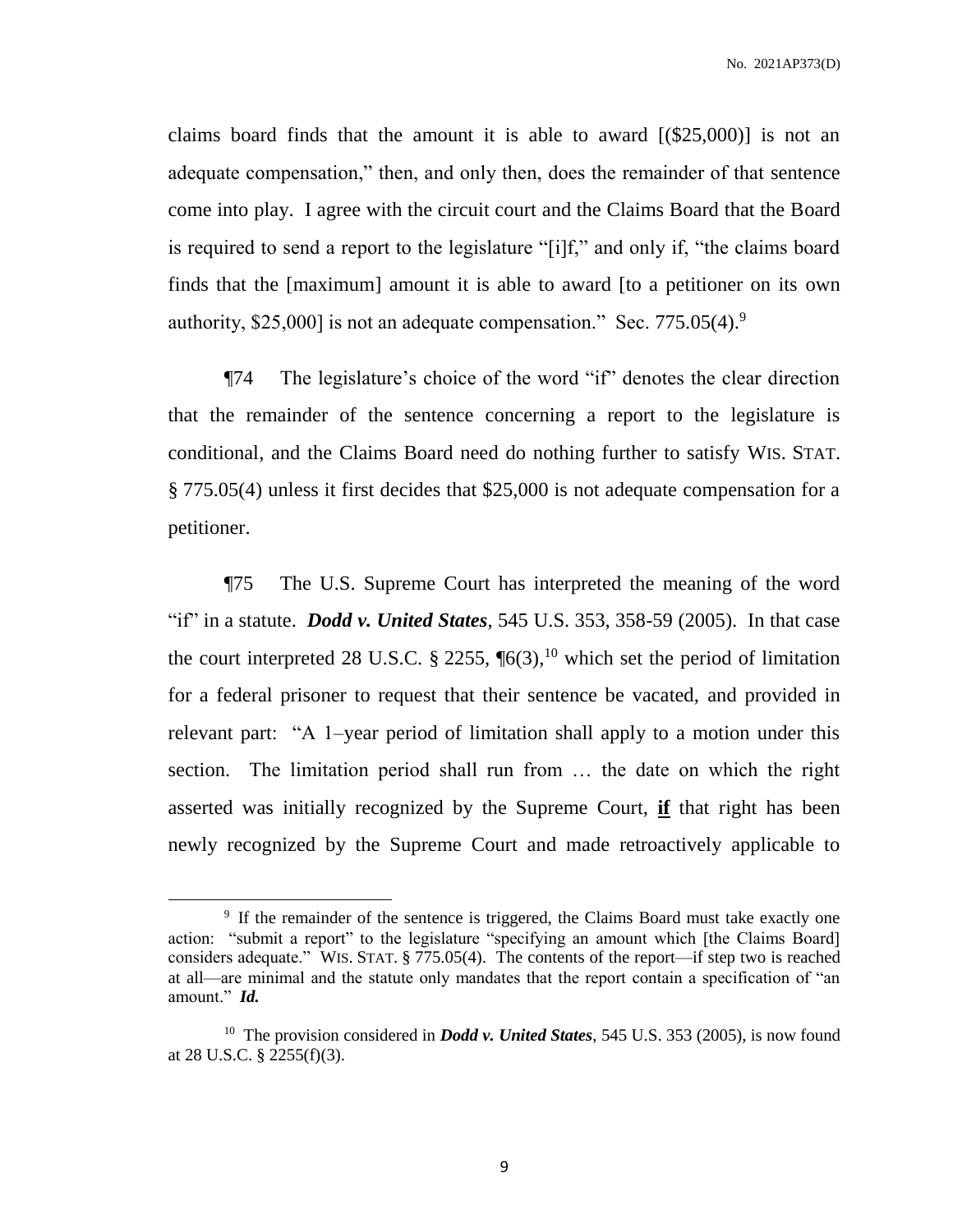No. 2021AP373(D)

cases on collateral review." *Id.* at 356-57 (emphasis added). The Court held that the term "if" imposes a "condition on the applicability of this subsection" and concluded that the prisoner "may take advantage of the date in the first clause of ¶6(3) *only if* the conditions" in the statute are met. *Id.* at 358-59 (emphasis added).

¶76 In *Boatman v. Hardee*, 254 So. 3d 604 (Fla. Dist. Ct. App. 2018), the Florida District Court of Appeal considered the following statutory language regarding election law: "If a candidate's check is returned by the bank for any reason, the filing officer shall immediately notify the candidate …." *Boatman*, 254 So. 3d at 608. The court referenced the Merriam-Webster definition of the word "if" and stated that the word "if" is conditional. *Id.* "By conditioning that a cashier's check may be used '[i]f the candidate's check is returned by the bank,' … the statute clearly contemplates a process by which a cashier's check may *only* be used on the condition that the campaign check is returned by the bank." *Id.* at 608-09 (emphasis added).

¶77 In *Community Hospitals of Indiana, Inc. v. Von Arx*, 700 N.E.2d 253 (Ind. Ct. App. 1998), the Indiana Court of Appeals interpreted the following statutory language concerning payment for a commitment:

> **If** the comfort and the care of an individual are not otherwise provided:

- (1) from the individual's estate;
- (2) by the individual's relatives or friends; or

(3) through the financial assistance from the division of family and children or a county office; the court may order the assistance furnished and paid for out of the general fund of the county.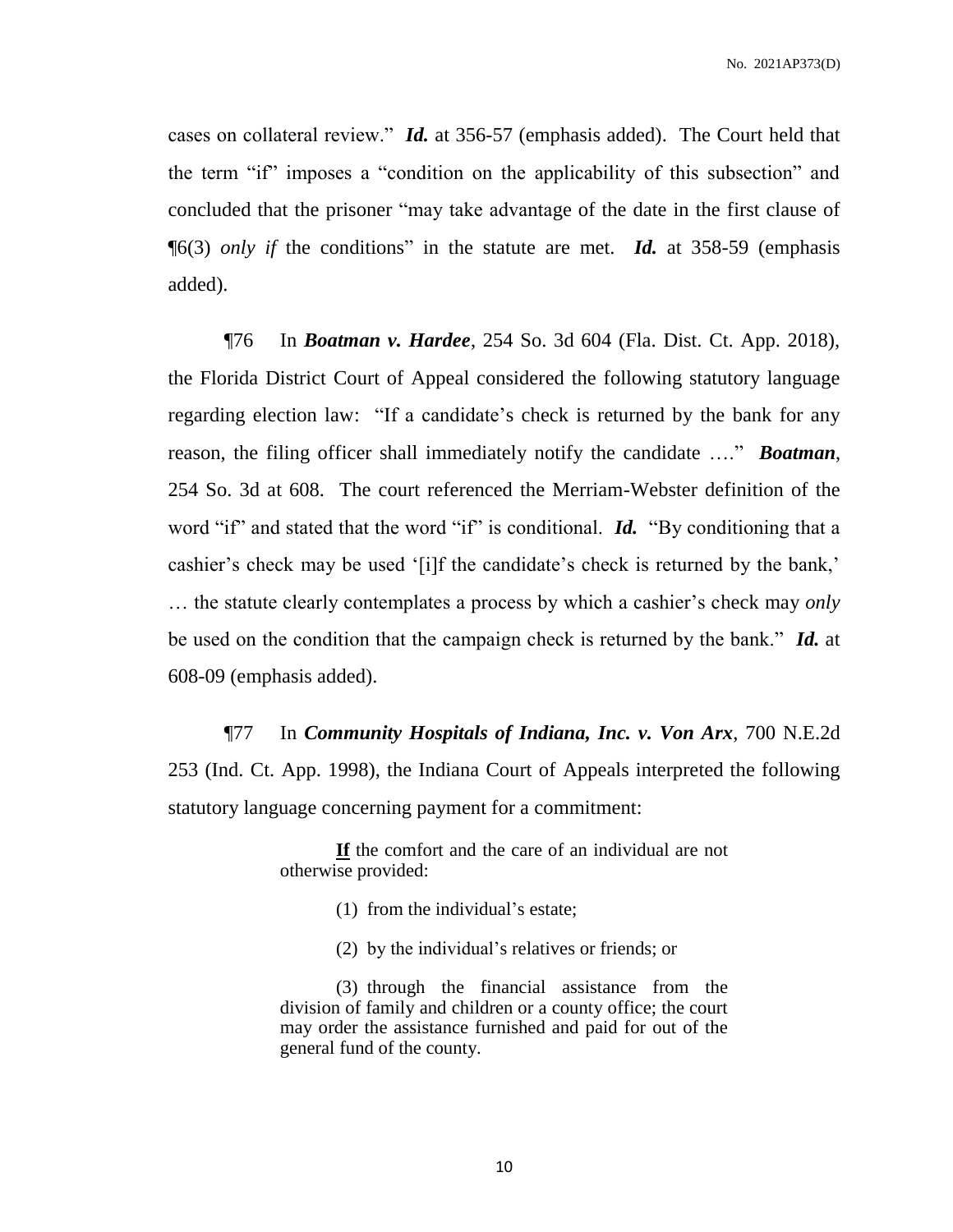*Community Hosps.*, 700 N.E.2d at 257 (emphasis added). The court concluded that "the statutory language in question creates a condition precedent for financial assistance from the general fund *only if* aid is not otherwise supplied or furnished by [a person's] relatives, friends, the division of family and children, or a county department." *Id.* (emphasis added).

¶78 In addition, courts may consider dictionary definitions in interpreting statutes. "A dictionary may be utilized to guide the common, ordinary meaning of words." *Noffke ex rel. Swenson v. Bakke*, 2009 WI 10, ¶10, 315 Wis. 2d 350, 760 N.W.2d 156 (citing *State ex rel. Kalal v. Circuit Ct. for Dane Cnty.*, 2004 WI 58, ¶53, 271 Wis. 2d 633, 681 N.W.2d 110). Two dictionary definitions of the word "if" are relevant. *If*, MERRIAM-WEBSTER ONLINE DICTIONARY, *available at* https://www.merriam-webster.com/dictionary/if (last visited June 2, 2022) (defining "if" as meaning "in the event that," "allowing that," "on the assumption that," and "on condition that"); *If*, OXFORD ENGLISH DICTIONARY ONLINE, *available at* https://www.oed.com/view/Entry/91152 (last visited June 2, 2022) (defining "if" as "[i]ntroducing a clause of condition or supposition" and meaning "on condition that," "given or granted that," "in (the) case that," and "supposing that").

¶79 By the legislature using the word "if," and therefore meaning "only if," the second step in this mechanism does not, as the majority opinion concludes, mandate an explanation and analysis of the Claims Board's reasoning. If the legislature wanted an explanation and analysis from the Claims Board in the second step as to why \$25,000 is adequate compensation, the legislature would have stated that. It did not, and that makes all the difference.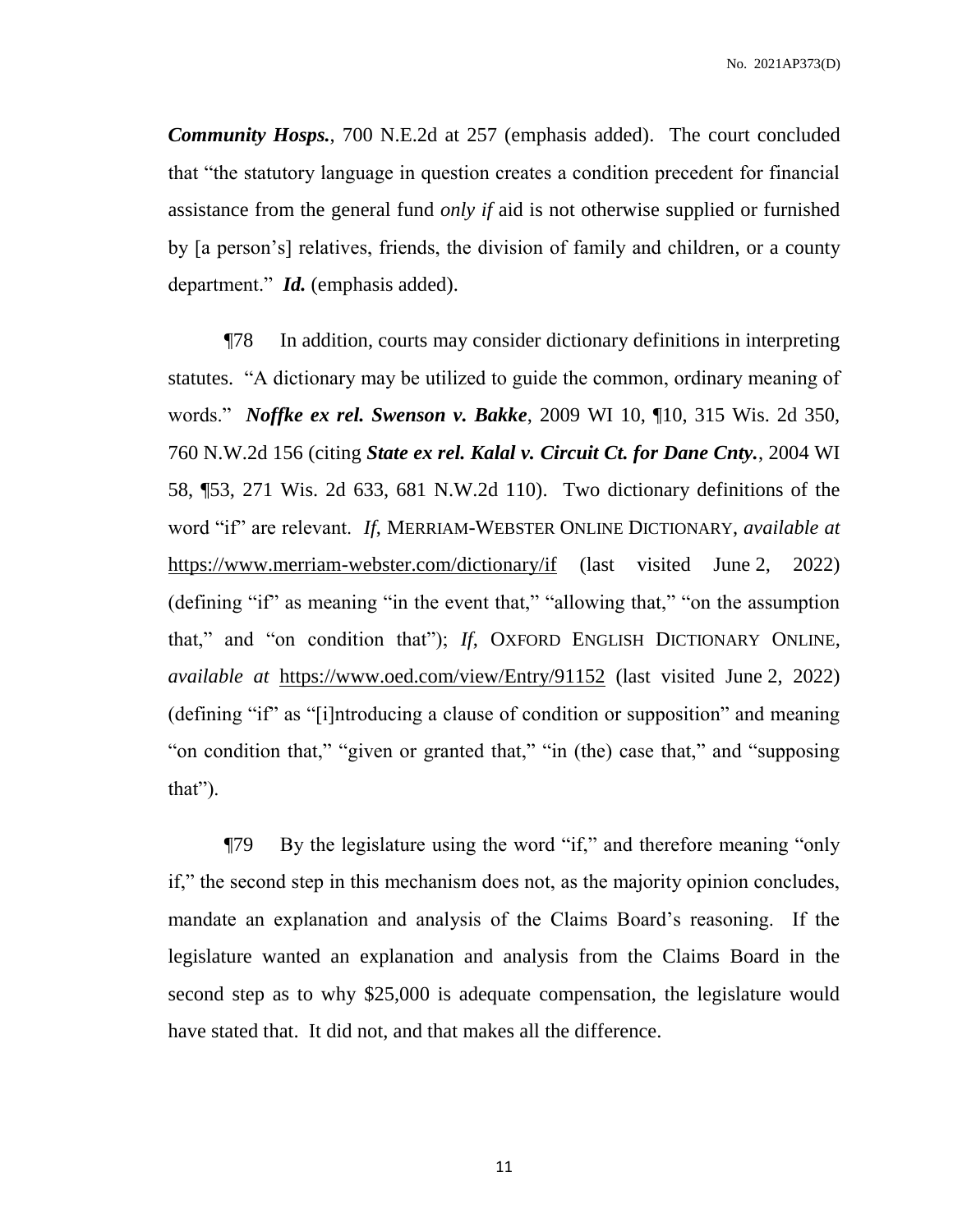¶80 The majority opinion's conclusions demand an explanation and analysis from the Claims Board regarding how much a petitioner's claim is worth and, after that, an application of the first and second steps of WIS. STAT. § 775.05(4) just described. Those majority opinion conclusions are untethered to the language of § 775.05(4) and, as a result, are flawed. "[C]ourts should not add words to a statute to give it a certain meaning." *Fond du Lac Cnty. v. Town of Rosendale*, 149 Wis. 2d 326, 334, 440 N.W.2d 818 (Ct. App. 1989); *see State v. Wiedmeyer*, 2016 WI App 46, ¶13, 370 Wis. 2d 187, 881 N.W.2d 805 ("It is not up to the courts to rewrite the plain words of statutes."); *Dawson v. Town of Jackson*, 2011 WI 77, ¶42, 336 Wis. 2d 318, 801 N.W.2d 316 ("We decline to read into the statute words the legislature did not see fit to write.").

¶81 The language of this statute has been, for all practical purposes concerning this appeal, the same for over seventy-five years. *See Le Fevre v.*  Goodland, 247 Wis. 512, 19 N.W.2d 884 (1945).<sup>11</sup> However, for reasons already

 $\overline{\phantom{a}}$ 

(continued)

<sup>&</sup>lt;sup>11</sup> In the 1945 version of the statutes, WIS. STAT. § 285.05 read as follows:

**Compensation for innocent convicts.** (1) The governor and the director of the state department of public welfare constitute a commission for the relief of innocent persons who have been convicted of crime.

<sup>(2)</sup> Any person who after May 10, 1913 shall serve a term of imprisonment under conviction for a crime against the state, of which crime he claims to be innocent, or any person who has been pardoned on the ground of innocence and whose imprisonment shall thereby be shortened, may petition the commission for compensation for such wrongful imprisonment.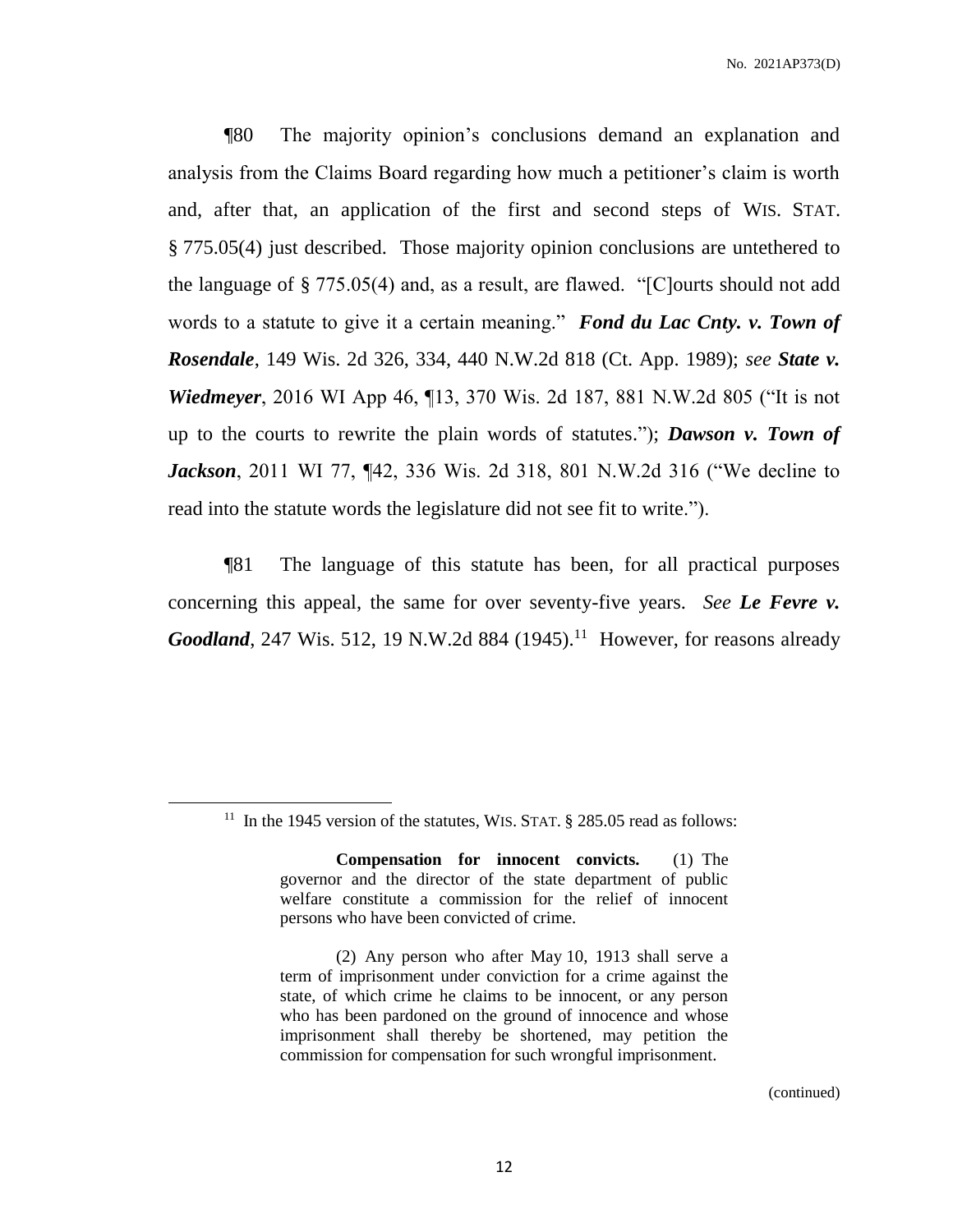(3) After hearing the evidence on the petition, the commission shall find either that it is clear beyond a reasonable doubt that the petitioner was innocent of the crime for which he suffered imprisonment, or that it is not clear beyond a reasonable doubt that he was innocent. Upon the hearing the record of the trial in which the conviction was had may be presented to the commission for the purpose of enabling it to understand the situation, but the finding of the commission shall be based only on such evidence or circumstances as have been discovered or have arisen since conviction.

(4) If the commission shall find that the petitioner was innocent and that he did not by his act or failure to act contribute to bring about the conviction and imprisonment for which he seeks compensation, the *commission shall find the amount which will compensate him for his wrongful imprisonment but not to exceed five thousand dollars and at a rate of compensation not greater than fifteen hundred dollars per year for the imprisonment. If the commission shall find that the amount it is able to award will not be an adequate compensation it shall report an amount to the legislature which it shall deem adequate.*

*(5) The commission shall keep a complete record of its proceedings in each case and of all the evidence. The findings and the award of the commission shall be subject to review as provided in* [*WIS. STAT. ch.*] *227*.

WIS. STAT. § 285.05 (1945) (emphasis added).

 $\overline{\phantom{a}}$ 

WISCONSIN STAT. § 285.05 was renumbered in 1979 by 1979 Wis. Act 32, § 53 to WIS. STAT. § 775.05. Section 775.05 was amended by 1987 Wis. Act 186, § 81 as follows:

> SECTION 81. 775.05 (4) of the statutes is amended to read:

> > (continued)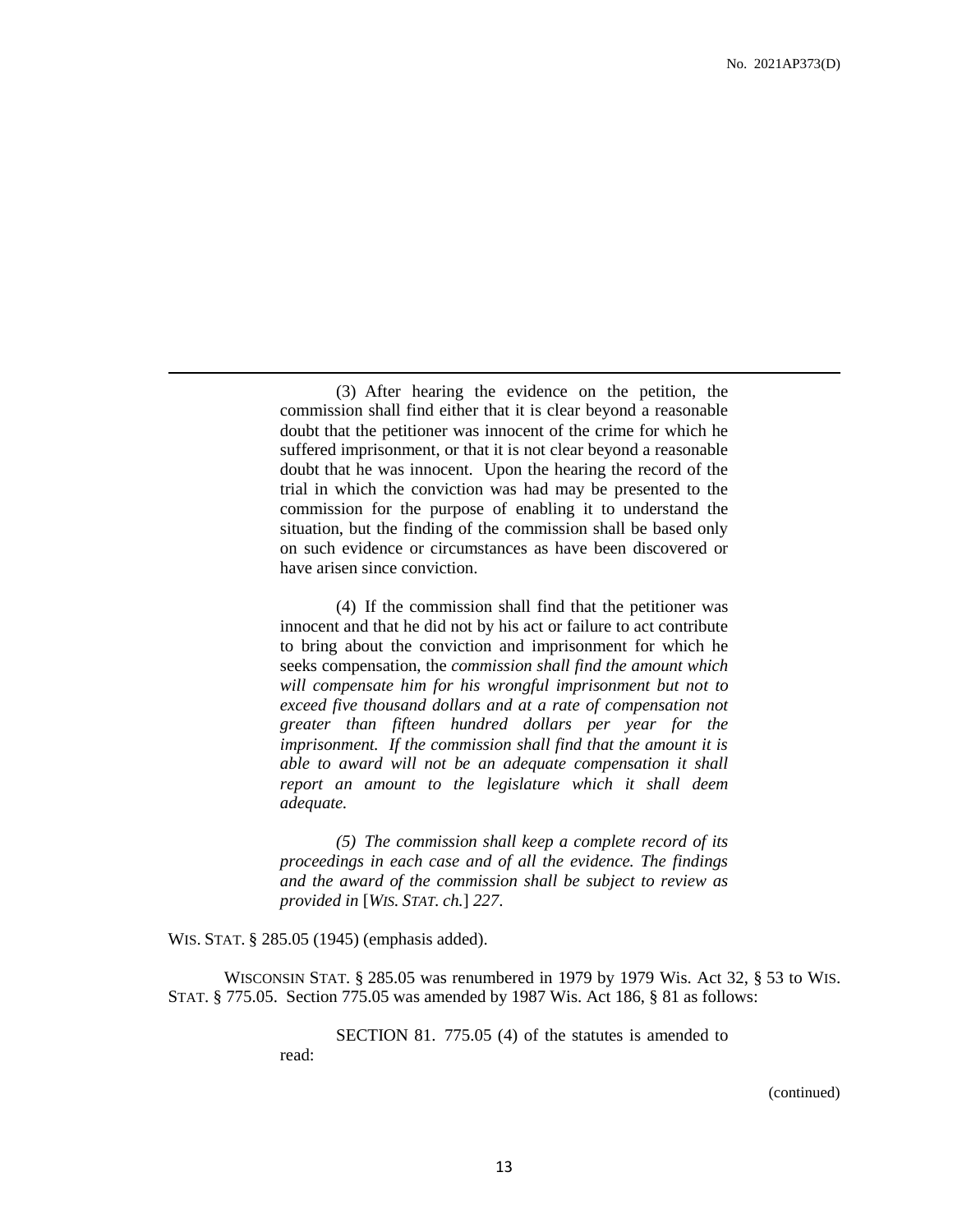discussed and for reasons I discuss next, no court has interpreted WIS. STAT. § 775.05(4) as the majority opinion does now.

¶82 A closely related statute concerning the workings of the Claims Board supports my conclusions. *See Kalal*, 271 Wis. 2d 633, ¶46 (holding that context is important in interpreting statutes; thus, statutory language must be interpreted in relation to surrounding and closely related statutes). With the exception of sub. (2), WIS. STAT. § 16.007 concerns claims "which are referred to the [Claims Board] by the department."<sup>12</sup> For those claims referred to the Claims Board by that department, the legislature has required that "[t]he [Claims Board] shall report its findings and recommendations, on all claims referred to it, to the legislature." Sec. 16.007(5). This statutory language confirms that, when the

1987 Wis. Act 186, § 81.

 $\overline{\phantom{a}}$ 

The pertinent language of WIS. STAT. § 775.05(4) since at least 1945 has been identical other than the addition of the term "equitably" immediately prior to the word "compensate."

<sup>12</sup> "[D]epartment" in WIS. STAT. ch. 16 means the Department of Administration. WIS. STAT. § 16.002(1). There is no basis to conclude that Sanders' claim has been referred to the Claims Board by that department.

<sup>775.05 (4).</sup> If the claims board finds that the petitioner was innocent and that he or she did not by his or her act or failure to act contribute to bring about the conviction and imprisonment for which he or she seeks compensation, the claims board shall find the amount which will equitably compensate the petitioner, not to exceed \$25,000 and at a rate of compensation not greater than \$5,000 per year for the imprisonment. Compensation awarded by the claims board shall include any amount to which the board finds the petitioner is entitled for attorney fees, costs and disbursements. If the claims board finds that the amount it is able to award is not an adequate compensation it shall submit a report specifying an amount which it considers adequate to the chief clerk of each house of the legislature which it deems adequate, for distribution to the legislature under s. 13.172 (2).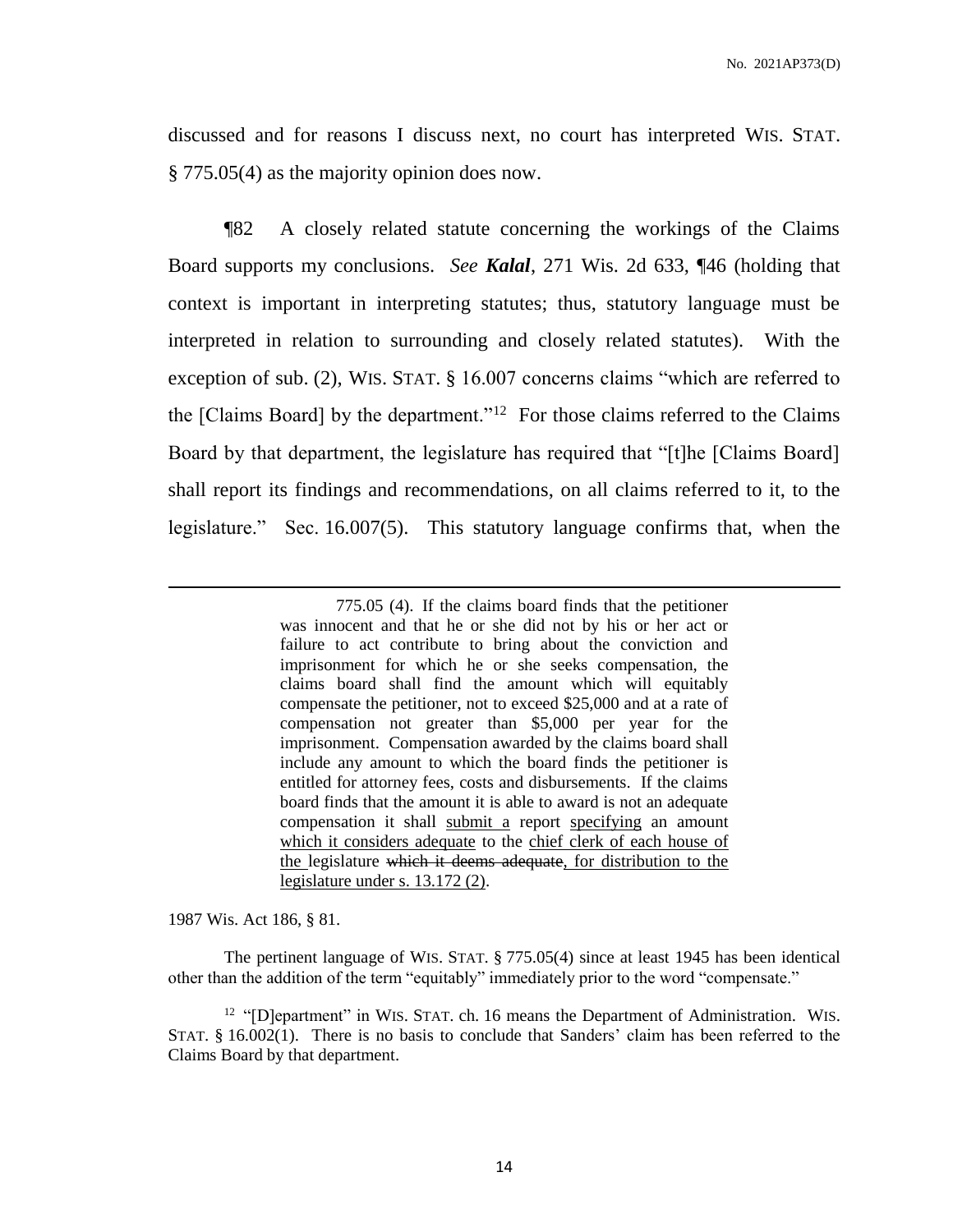legislature wants an explanation and analysis (in the form of "findings and recommendations") on all of certain types of claims that the Claims Board considers, it is fully capable of stating that. Such process is distinct from the second step in WIS. STAT. § 775.05(4) because the Claims Board does not send even the minimal "report" to the legislature (as previously described) unless the Board determines that \$25,000 is not adequate compensation. Here, the majority opinion demands of the Claims Board an explanation and analysis that the legislature has decided not to require.

¶83 In addition, the Claims Board is not required to prepare findings of fact and conclusions of law regarding its reasoning as the majority opinion, in effect, demands. An example of a provision of WIS. STAT. ch. 227 that does not apply to the proceedings of the Claims Board is WIS. STAT.  $\S 227.47(1)^{13}$  which states in pertinent part:

> [E]very proposed or final decision of an agency … following a hearing and every final decision of an agency shall be in writing accompanied by findings of fact and conclusions of law. The findings of fact shall consist of a concise and separate statement of the ultimate conclusions upon each material issue of fact without recital of evidence.

Sec. 227.47(1). The legislature could have required that the procedures set out in ch. 227 apply to the Claims Board, including the statutory subpart just quoted. That the legislature exempted the Claims Board from this requirement supports the conclusion that, in the second step in WIS. STAT. § 775.05(4), the Claims Board need not prepare a detailed explanation and analysis concerning its decision that \$25,000 is adequate compensation.

l

<sup>&</sup>lt;sup>13</sup> As discussed earlier, the provisions of WIS. STAT. ch. 227 do not apply to proceedings of the Claims Board other than for judicial review. *See* WIS. STAT. § 227.03(5).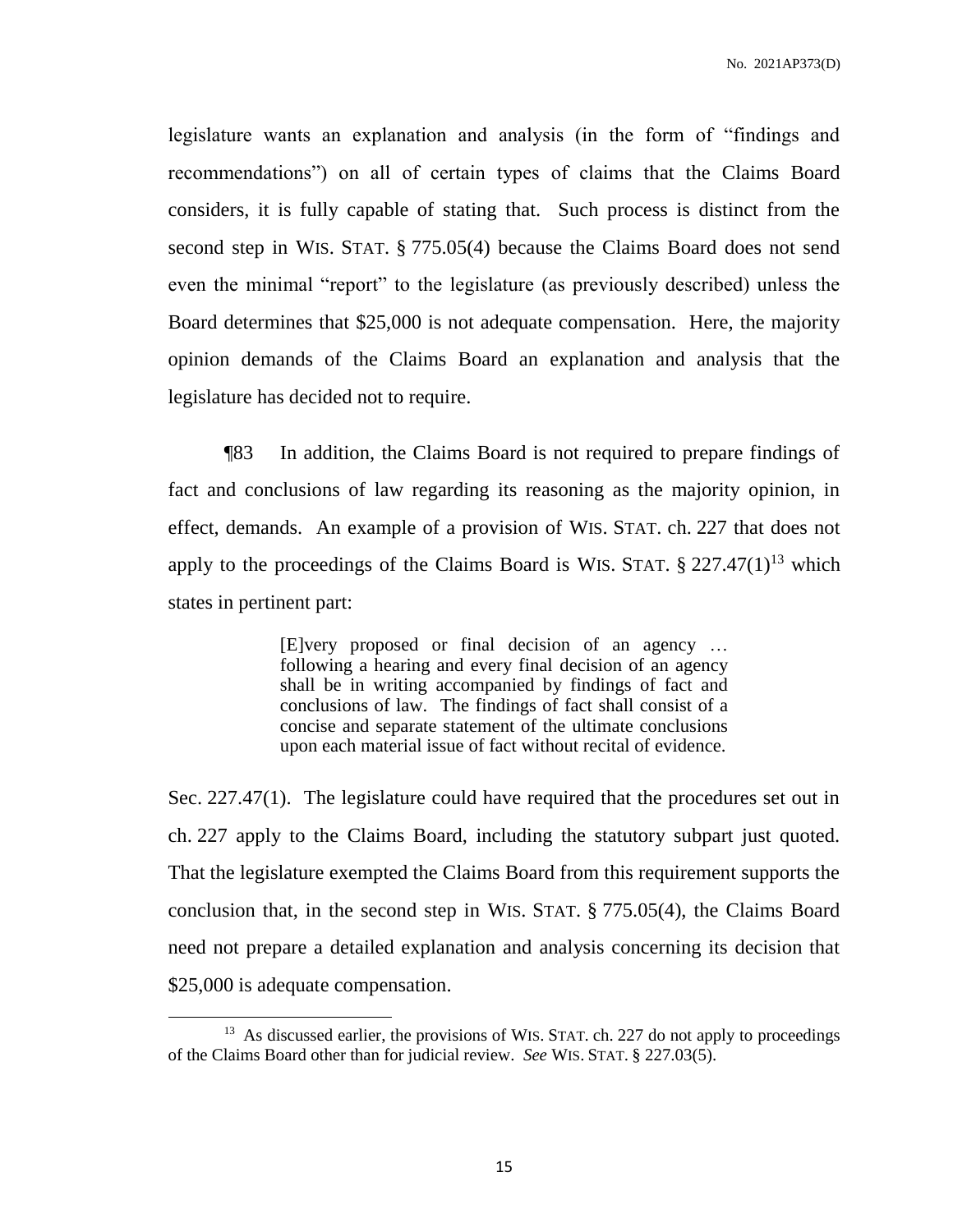No. 2021AP373(D)

#### **Other Errors in the Majority Opinion Analysis**

¶84 I suggest that there are other errors in the majority opinion that I now discuss.

¶85 Paragraph 49 of the majority opinion states that any reliance on the explicit legislative directive that the Claims Board must take further action *only* "if" the Claims Board decides that the \$25,000 it is able to award is not adequate compensation "begs the question." I disagree. The statutory language is the touchstone of the analysis and should not be shunted to the side.

¶86 To the extent the majority opinion considers the language of WIS. STAT. § 775.05(4), it misses the mark. Paragraphs 28-29 of the majority opinion attempt to link the two steps set out in  $\S 775.05(4)$ . However, the steps are separate and distinct and require separate action (or inaction) by the Claims Board consistent with the language chosen by the legislature. That each step concerns the same general subject matter—*i.e.*, the claim of a petitioner—does not lead to this conclusion drawn by the majority opinion.

¶87 The majority opinion also relies on authorities that are distinguishable from the specific language of WIS. STAT. § 775.05(4) enacted by the legislature and the mechanisms mandated by the legislature.

¶88 Paragraph 19 of the majority opinion is an example of how the majority attempts to graft onto WIS. STAT. § 775.05(4) requirements that are not in that statutory subpart. The opinions relied on in that paragraph concern common law duties and equitable authority of courts rather than the applicable statutory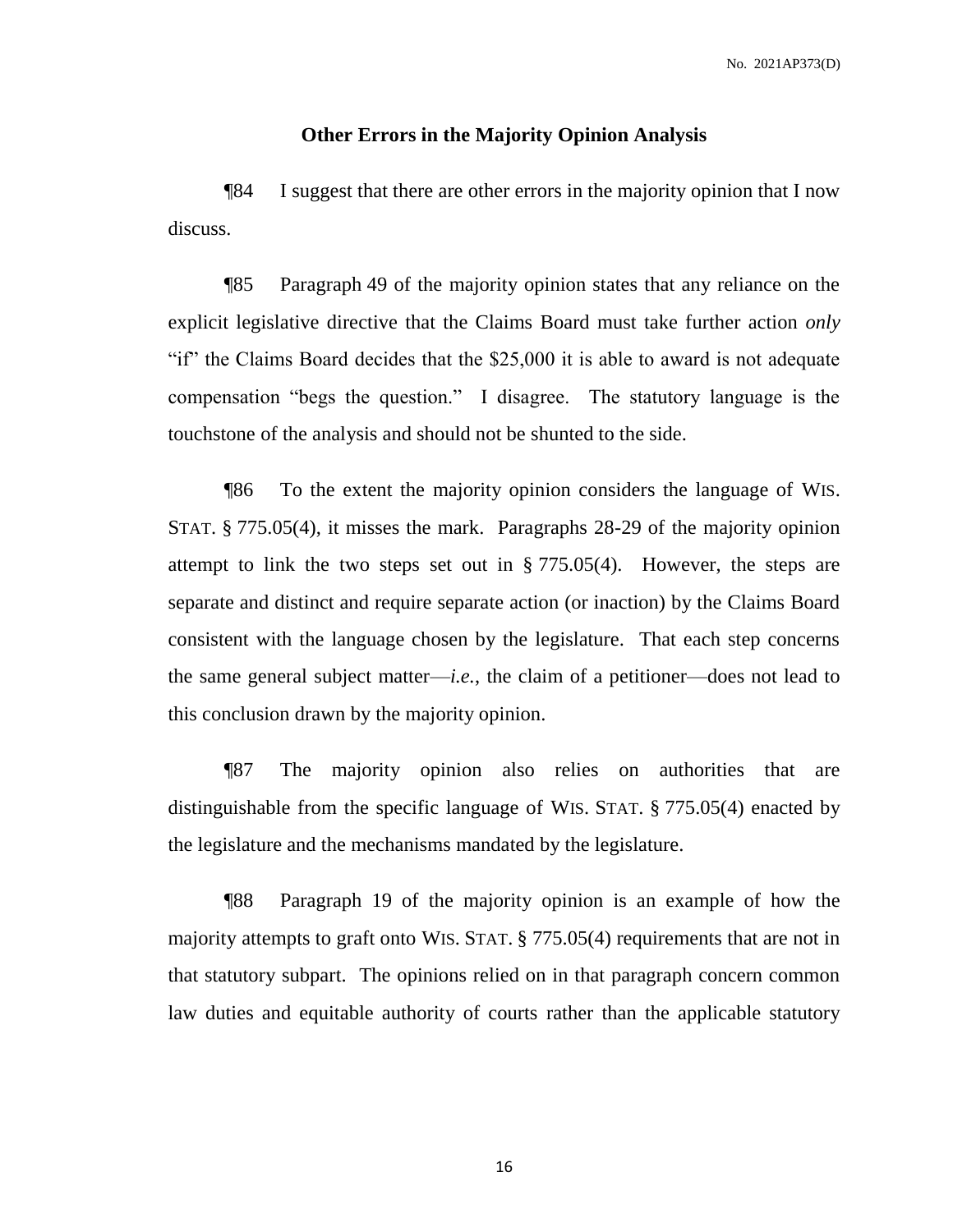language.<sup>14</sup> At any rate, an opinion relied on by the majority states that a court's equitable authority must be exercised consistent with pertinent statutes. *See GMAC Mortg. Corp. v. Gisvold*, 215 Wis. 2d 459, 480, 572 N.W.2d 466 (1998) (a court's equitable authority is constrained by "statutory mandate"). Put another way, the use of the term "equitable" does not create a free-wheeling tool that calls for agencies and courts to ignore statutes.

¶89 Similarly, the opinions relied on in ¶20 of the majority opinion concern common law certiorari standards and common law principles that apply regarding an agency decision to deny a continuance.<sup>15</sup> The analysis in those opinions does not consider the question of what is required of the Claims Board at this second step of the process as set forth in WIS. STAT. § 775.05(4).

¶90 In sum, and for those reasons, I disagree with the majority opinion conclusions regarding the statutory process required of the Claims Board.

#### **The Claims Board's Award of \$25,000**

¶91 Sanders does not dispute that the amount awarded to him by the Claims Board is the maximum amount that the Claims Board has authority to award pursuant to the first step of WIS. STAT. § 775.05(4). Sanders does not argue that, within the first step, the Claims Board was required to explain and analyze

 $\overline{\phantom{a}}$ 

<sup>14</sup> *See Forest Cnty. v. Goode*, 219 Wis. 2d 654, 683, 579 N.W.2d 715 (1998); *Nationstar Mortg. LLC v. Stafsholt*, 2018 WI 21, ¶23, 380 Wis. 2d 284, 908 N.W.2d 784; *GMAC Mortg. Corp. v. Gisvold,* 215 Wis. 2d 459, 480, 572 N.W.2d 466 (1998); *Klawitter v. Klawitter,* 2001 WI App 16, ¶8, 240 Wis. 2d 685, 623 N.W.2d 169.

<sup>15</sup> *See Reidinger, O.D., v. Optometry Examining Bd.*, 81 Wis. 2d 292, 297, 260 N.W.2d 270 (1977); *Argonaut Ins. Co. v. LIRC*, 132 Wis. 2d 385, 391-92, 392 N.W.2d 837 (Ct. App. 1986).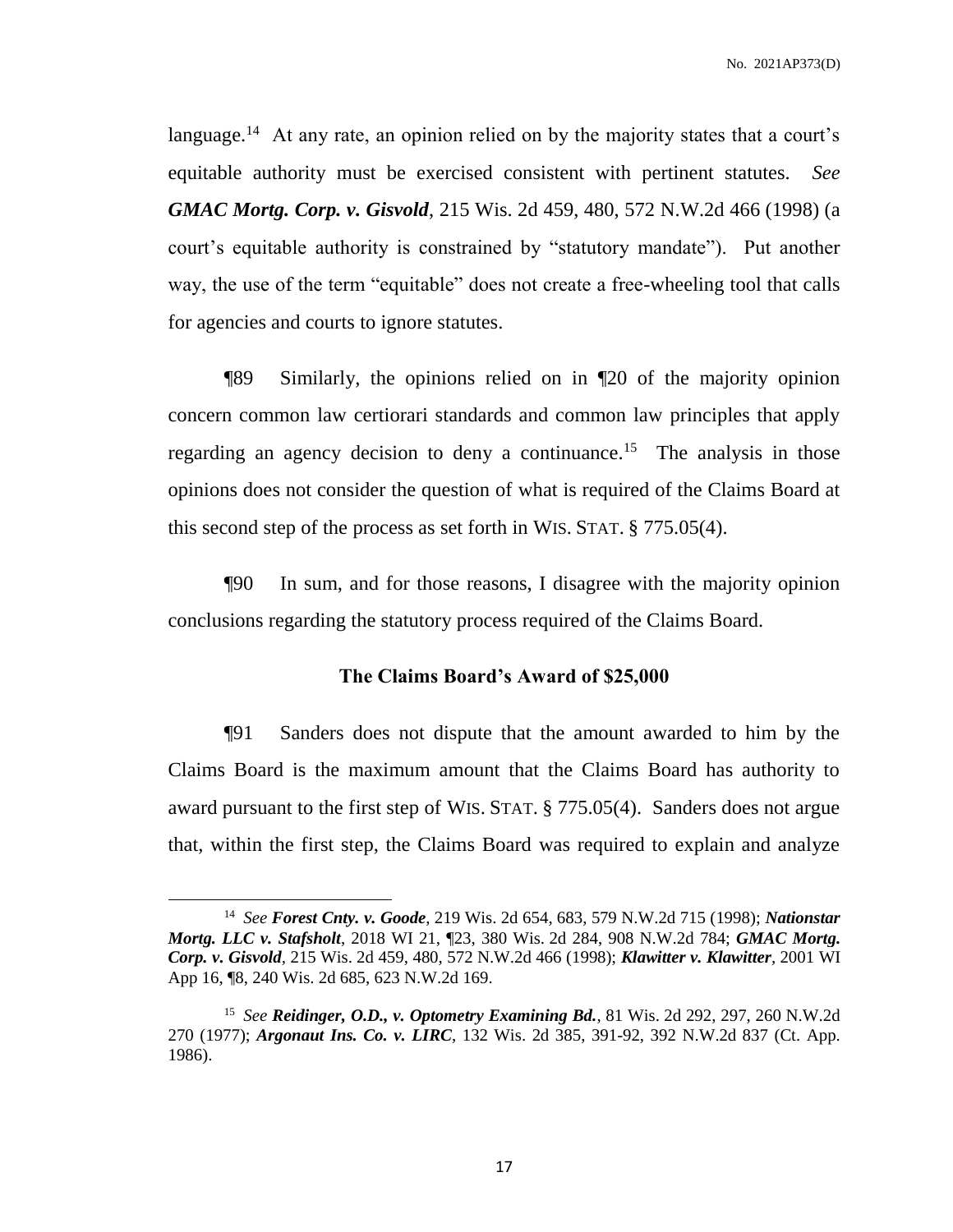why it awarded the maximum amount that the Claims Board had authority to award. Instead, Sanders' arguments in this appeal focus solely on the second step of § 775.05(4), what he refers to as his "additional compensation claim."

¶92 Nonetheless, if one assumes for a moment that, at the first step of the Claims Board decision under WIS. STAT. § 775.05(4), the Board was required to give an "explanation" and "analysis," neither Sanders nor the majority opinion contend that such an explanation will result in any change in the amount Sanders is awarded under the authority granted to the Claims Board in the first step of § 775.05(4). Accordingly, any such error would be harmless.

¶93 The harmless error doctrine applies to administrative proceedings. This is borne out in case law. Our supreme court, in a review of an administrative agency decision, has referred to purported error of an agency as "harmless procedural error." *See Responsible Use of Rural and Agric. Land (RURAL) v. PSC*, 2000 WI 129, [47, 239 Wis. 2d 660, 619 N.W.2d 888 ("If, however, there was any error in applying [Sec. 96 of 1997 Wis. Act 204]'s expedited procedures considering the date or terms of the Power Purchase Agreement, or the capacity of the proposed project, that error would have been harmless procedural error.").<sup>16</sup> Further, the burden is on the party claiming error to establish that the agency error is "prejudicial." *Id.*, ¶48 ("The burden is on RURAL to establish that a claimed procedural error is prejudicial." (citing *Nu-Roc Nursing Home, Inc. v. DHSS*, 200 Wis. 2d 405, 418, 546 N.W.2d 562 (Ct. App. 1996))).

 $\overline{\phantom{a}}$ 

<sup>&</sup>lt;sup>16</sup> This point regarding harmless error in agency judicial review is confirmed by WIS. STAT. § 227.57(4), which requires "material error" before a court remands to an agency for "further action."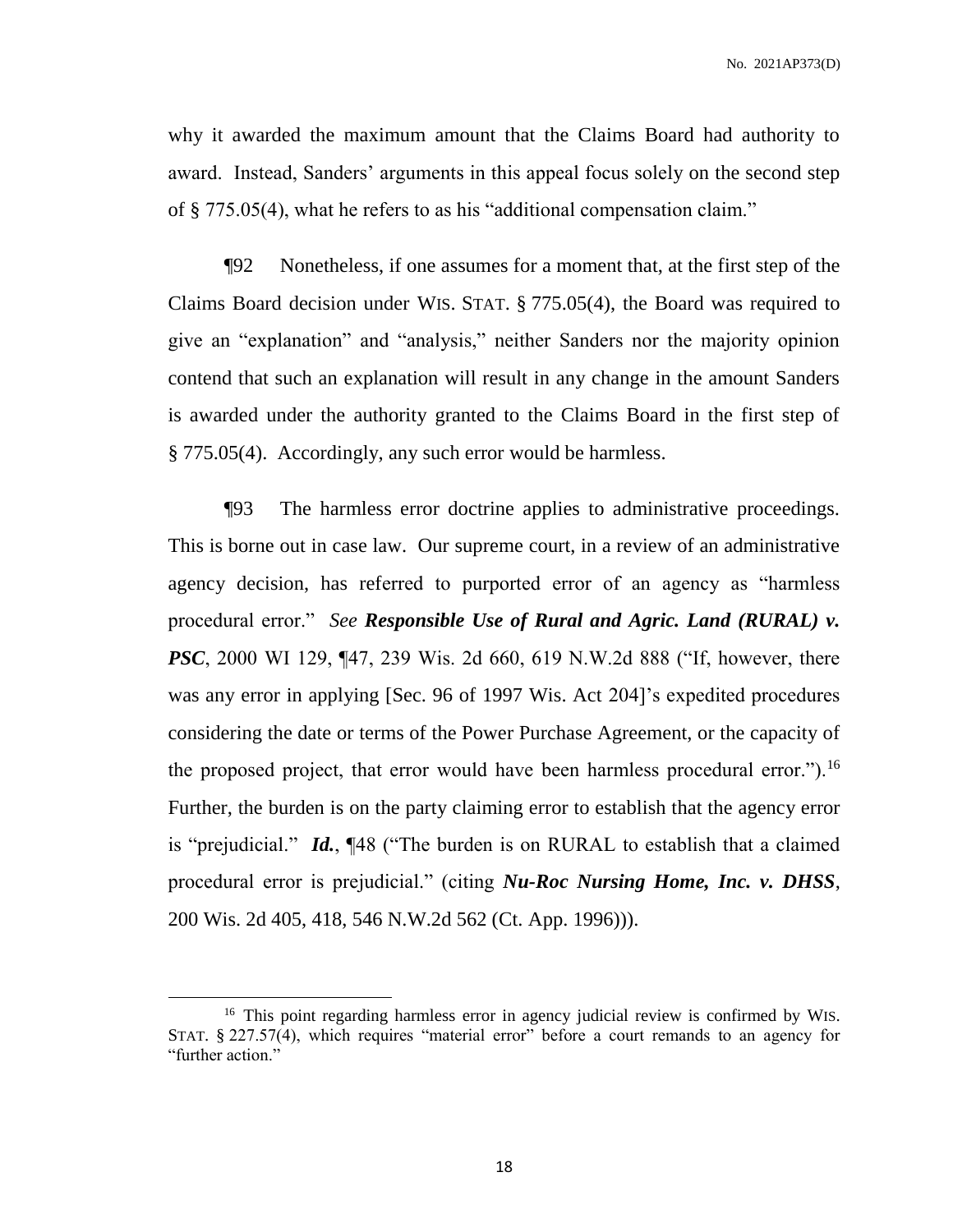¶94 In addition, in *Houslet v. DNR*, 110 Wis. 2d 280, 329 N.W.2d 219 (Ct. App. 1982), the DNR denied Houslet's application to dredge a lake. *Houslet*, 110 Wis. 2d at 282. The DNR's initial denial of Houslet's application was upheld by an independent hearing examiner after an evidentiary hearing. *Id.* Houslet appealed to the circuit court for WIS. STAT. ch. 227 review, and the circuit court held that the examiner erred in "failing to make a finding concerning the potential pollutant effect of the proposed dredging." *Id.* at 283. The circuit court also held that the examiner erred in "concluding as a matter of law that part of the area which the applicant desires to dredge is a wetland area" according to wetlands regulations. *Id.* The circuit court remanded the matter to the DNR for reconsideration based on these holdings. *Id.* at 284.

¶95 On appeal, this court reversed the circuit court and concluded that the examiner properly denied the application under the wetlands regulations. *Id.* at 281. This court also held that the DNR's failure to make findings as to potential pollutant effects did not require a remand to the DNR: "A remand to the department is not necessary in this case, however, because we have concluded that the contract at issue was properly rejected under the wetlands regulation." *Id.* at 291. Moreover, this court explicitly stated: "We hold that the … [DNR's] failure to make a specific finding concerning the potential pollutant effects of the dredging project was harmless error which does not warrant remand to the department for reconsideration." *Id.* at 281.<sup>17</sup>

 $\overline{\phantom{a}}$ 

<sup>&</sup>lt;sup>17</sup> The majority opinion is correct that the Claims Board brief in this court does not give a "pin cite" to *Houslet v. DNR*, 110 Wis. 2d 280, 329 N.W.2d 219 (Ct. App. 1982). (*See* Majority, ¶51 n.5). Nonetheless, the Claims Board's discussion of *Houslet* is correct.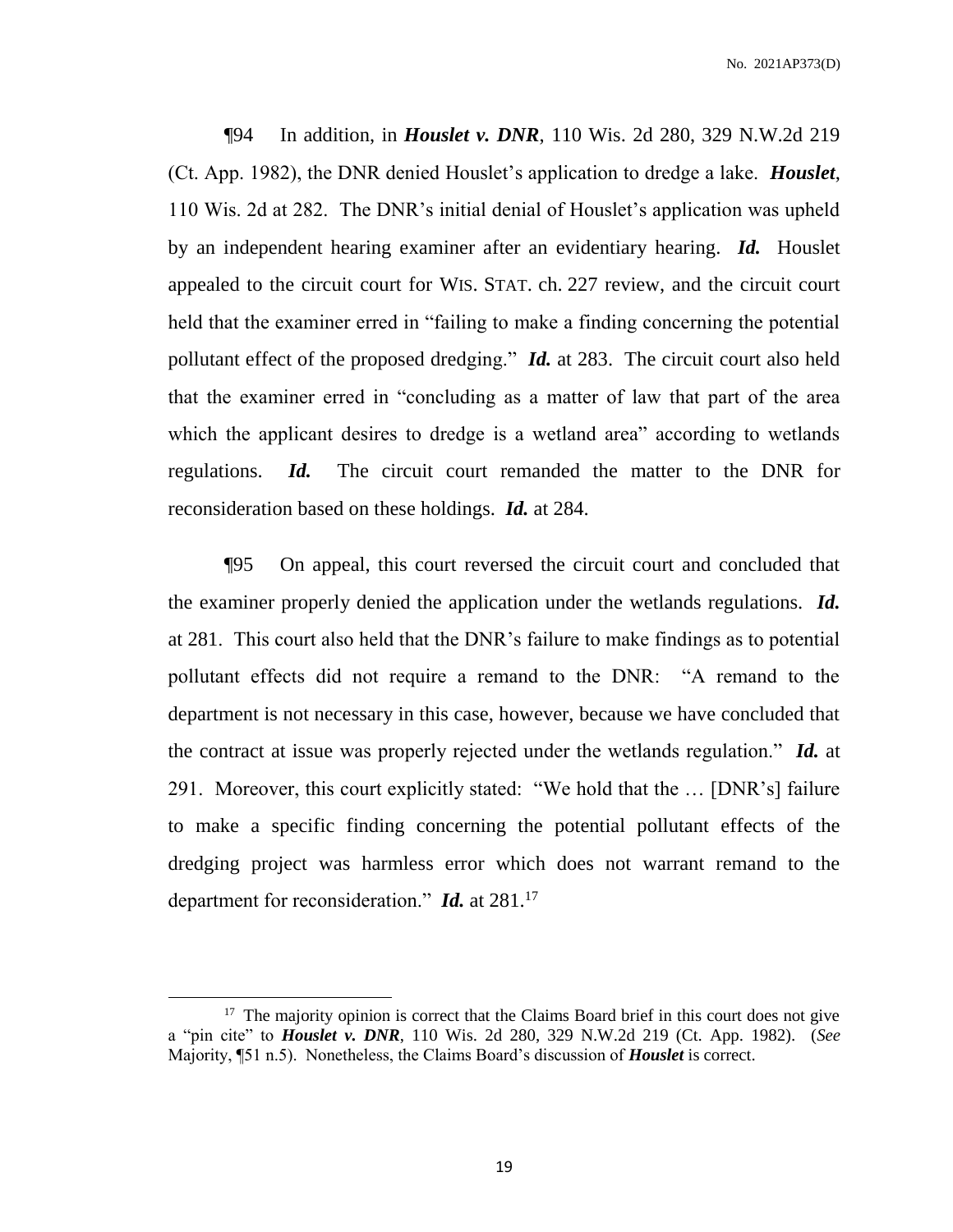No. 2021AP373(D)

¶96 Those opinions stand for the unremarkable proposition that, in judicial review of an agency decision, appellate courts do not remand for further explanation from the agency if such an explanation will not change the result.

¶97 In sum, any possible error in the Claims Board not explaining why, pursuant to its own authority through the first step of WIS. STAT. § 775.05(4), it awarded the maximum amount of \$25,000 to Sanders is harmless and caused Sanders no prejudice. Sanders received all the Claims Board could give him under its own authority granted by the legislature. A remand to explain why, under the first step of § 775.05(4), the Claims Board gave him that maximum amount will not change the result.

#### **Communication with Milwaukee County District Attorney's Office**

¶98 Sanders argues that a communication between a Claims Board analyst and the Milwaukee County District Attorney's Office —of which Sanders was not aware until after the initial decision of the Claims Board—renders the Claims Board proceedings "invalid" and is a basis for this court to reverse the decision of the Claims Board. I disagree with the majority opinion's direction (Majority, ¶48) that the Claims Board "may" "articulate on the record whether and how it considered either or both of the District Attorney's Office's statements." Rather, I conclude for the following reasons that Sanders' argument fails.

¶99 Sanders' argument states that only one set of communications between the Claims Board analyst and the Milwaukee County District Attorney's Office "is the subject of this appeal" and, accordingly, I focus on those two emails. The Claims Board's analyst sent an email to the Milwaukee County District Attorney's Office which stated: "DA Chisholm's April 1, 2019, response to the Claims Board stated that the Milwaukee DA's Office 'does not oppose'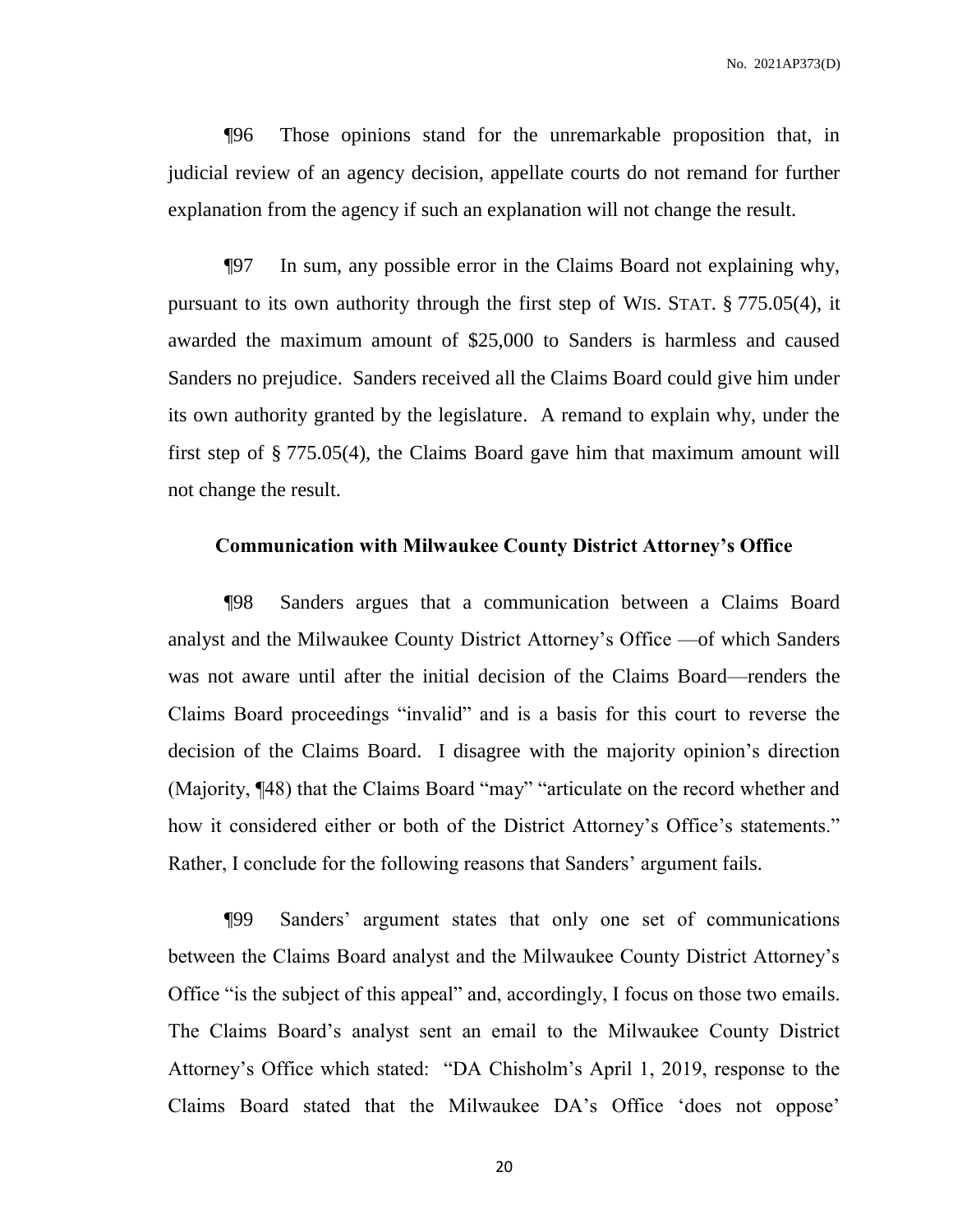Mr. Sanders' petition. To clarify, are you saying that the DA's Office does not oppose payment of \$5,754,965 to Mr. Sanders? Please advise." The District Attorney's Office responded through the Milwaukee County Chief Deputy District Attorney who wrote:

> [District Attorney Chisholm's] letter of April 1, 2019, intends to express our general support for Mr. Sanders' petition for compensation. We originally saw his form that requested the statutory maximum amount of \$25,000, which we support. Regarding his other claims for damages, which appears to have varied over the course of this process, we are not taking any position on those claims, as we understand the claims board is better situated to make that determination.

¶100 Consistent with that response, the Claims Board, in its initial decision, stated: "The [Milwaukee County] DA's Office takes no position on Mr. Sanders' claims for additional damages and believes the Claims Board is better suited to make a determination regarding those damages."

¶101 Sanders filed a petition for rehearing with the Claims Board, in part, because the April 1, 2019 letter from Milwaukee District Attorney Chisholm stated that the Milwaukee County District Attorney's Office "does not oppose [Sanders'] petition." Sanders asserted that there was an error in the initial decision as, at the time, he was not aware that the Milwaukee County District Attorney's Office had clarified its position in the above-quoted email. The Claims Board concluded that a rehearing need not be granted on that basis because Sanders' assertion was "not supported by the record." The Claims Board stated that its initial decision was correct in that the Milwaukee County District Attorney's Office took no position on Sanders' claim for additional damages beyond \$25,000 and, as a result, there was no material error of fact as Sanders contended. In briefing in this court, Sanders contends that this was an improper ex parte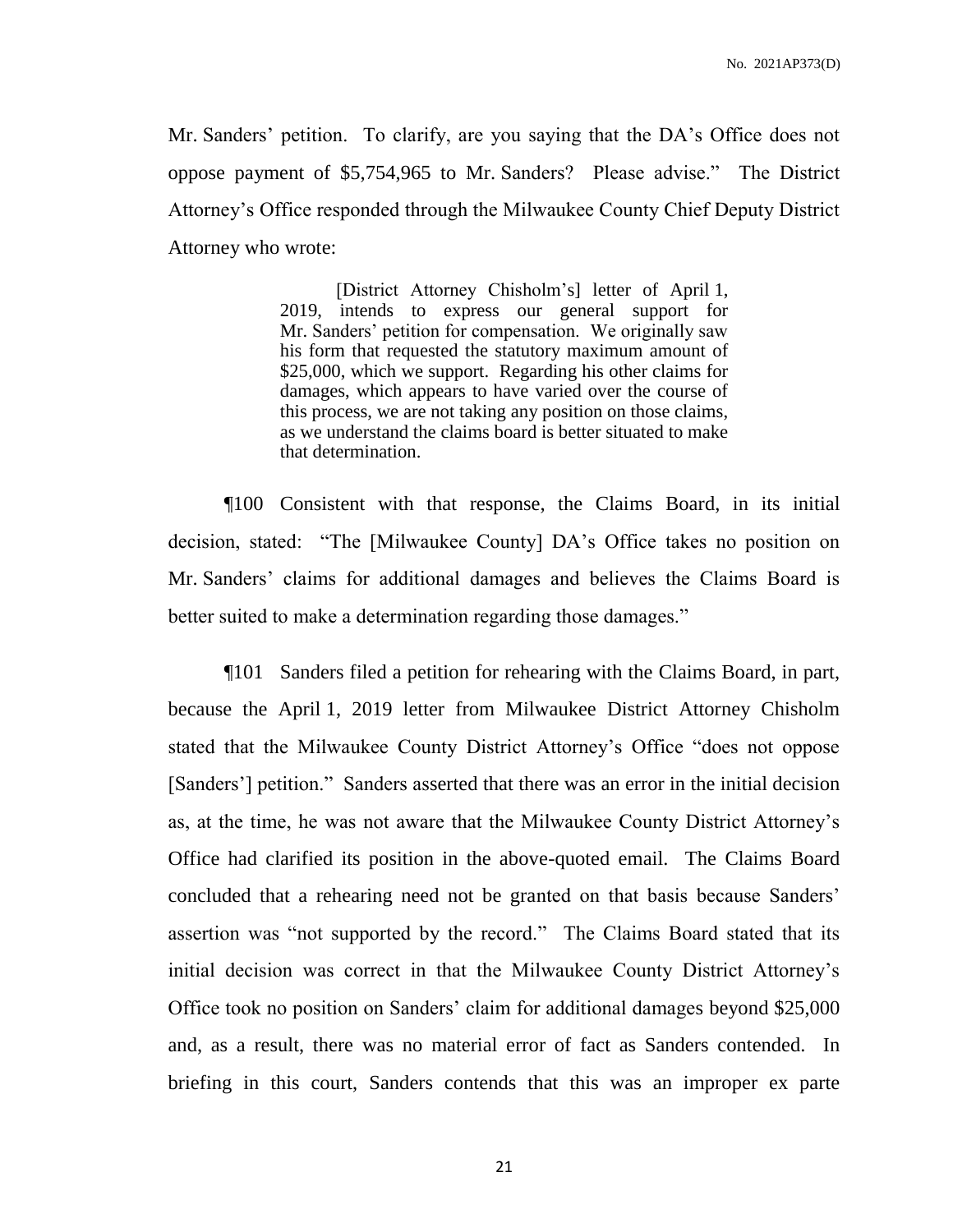communication between the Claims Board and the Milwaukee County District Attorney's Office, and we should reverse the Claims Board's decision on that basis.

¶102 The Claims Board argues that Sanders has not established that any prohibition concerning ex parte communications applies to the Claims Board's review of his petition. Courts consider applicable statutes to determine whether ex parte communications are prohibited in an administrative proceeding. *See Marder v. Board of Regents of Univ. of Wis. Sys.*, 2005 WI 159, ¶25, 286 Wis. 2d 252, 706 N.W.2d 110. Nothing in the applicable statutes leads to the conclusion that ex parte communications are barred in proceedings of the Claims Board.

¶103 WISCONSIN STAT. § 227.50 concerns "[e]x parte communications in contested cases." Sec. 227.50. However, the provisions of § 227.50(1) concerning ex parte communications in administrative proceedings "come[] into play only if the contested case provisions of [WIS. STAT.] § 227.42(1) apply." *Marder*, 286 Wis. 2d 252, ¶24. Sanders does not argue that his petition was a "contested case" in the Claims Board pursuant to § 227.42. Further, as noted earlier, WIS. STAT. § 227.03(5) states that WIS. STAT. ch. 227 does not apply to proceedings of the Claims Board except for "review as provided in ch. 227." WIS. STAT. § 775.05(5).

¶104 Sanders offers two arguments that ex parte communications are prohibited in Claims Board proceedings, but each fails. Sanders relies on WIS. STAT. § 16.007(2) in that it refers to "official notice of any generally recognized fact or established technical or scientific fact." *See* § 16.007(2). But, Sanders gives no viable contention linking that phrase to ex parte communications. Sanders also relies on the definition of "ex parte communication" from Black's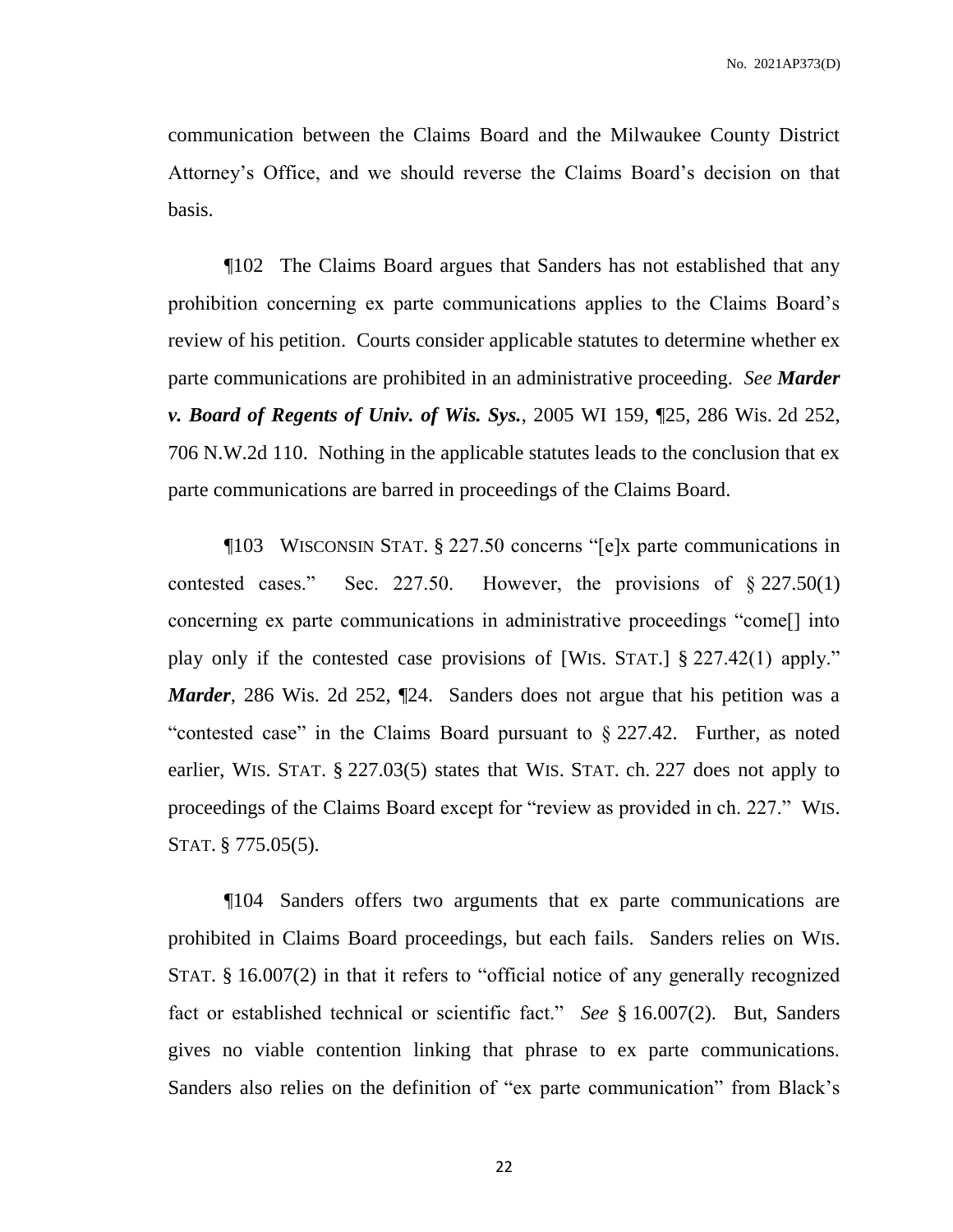Law Dictionary. The majority opinion (Majority, ¶47) repeats that contention but does not explain how or why a definition in Black's Law Dictionary establishes a basis to conclude that the Claims Board is prohibited from receiving ex parte communications, and I discern no such basis.

¶105 Making an argument that Sanders does not make regarding these two emails, the majority opinion relies on due process considerations. *See* Majority, ¶45. Of note, the case law quoted in the majority opinion states that the pertinent information must be "material" to potentially violate due process considerations. *Marder*, 286 Wis. 2d 252, 128. In the same vein, and as Sanders concedes, complaints regarding ex parte communications require Sanders to establish that any error was "material" and "prejudiced" Sanders. *Seebach v. PSC*, 97 Wis. 2d 712, 721, 295 N.W.2d 753 (Ct. App. 1980) ("The instant petitioners have not demonstrated that receipt of the petition prejudiced them to a material degree. They bear this burden of proof.").

¶106 I next consider Sanders' assertions of materiality and prejudice from the communication between the Claims Board policy analyst and the Milwaukee County District Attorney's Office. Even if one assumes that due process considerations come into play, Sanders' arguments fail.

¶107 First, Sanders contends that "the Claims Board Program & Policy Analyst[] held improper influence on the Claims Board's decision making." In an attempt to support that argument, Sanders asserts: "Yet, [the analyst]'s continued contact with [the Chief Deputy District Attorney] by email, without notice to Mr. Sanders, shows that she occupied a position adverse to Mr. Sanders' interest." Apparently, this is an assertion of bias against Sanders by the Claims Board members. I agree with the Claims Board's argument in this court that "Sanders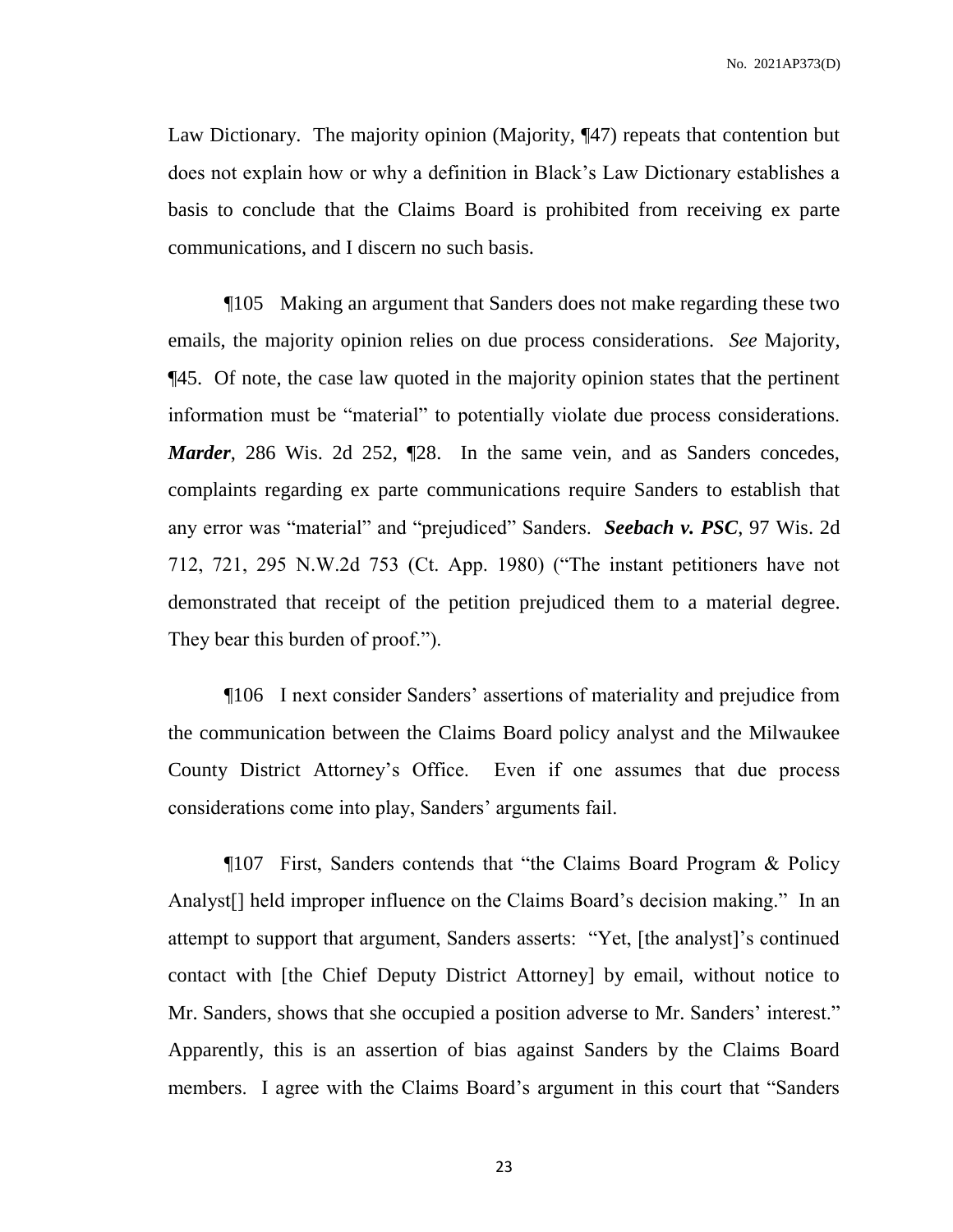fails to connect any dots to explain how or why there could have been any 'improper influence' or how or why that would show prejudice."

¶108 Second, Sanders argues, "[i]t must be noted that according to the Claims Board's rules and/or procedures, once the DA's office declined to appear at the hearing and stated it had nothing further to add, the Claims Board should have decided the merits of the case based on the written materials submitted." Sanders' argument boils down to the following. According to Sanders, the Claims Board should have made a decision without relying on clarification from the Milwaukee County District Attorney's Office. The necessary premise of Sanders' argument is that the initial letter to the Claims Board from District Attorney Chisolm regarding Sanders' petition was a stipulation or concession from the District Attorney that the Claims Board should award millions of dollars to Sanders, and the Claims Board was bound by that stipulation or concession. According to Sanders, by not holding the District Attorney to an ambiguous statement in the initial letter from him, this changed the result to his detriment. Sanders' argument has no basis in fact or law and must be rejected.

¶109 Third, Sanders argues as follows:

Furthermore, in seeking clarification of the District Attorney's office position concerning additional compensation, [the analyst] nor the Claims Board ever contacted DA Chisolm, the author of the April 1, 2019 letter which was in question.

The importance of contacting DA Chisolm to clarify his position was imperative in that it was initially Chisolm who stated on the record that the Milw. County District Attorney's office did not oppose Sanders' claim; thus, if the DA's office position had changed, which clearly it did as [the Chief Deputy District Attorney's] position was different than Chisolm's April 1, 2019 position, then it should have either been DA Chisolm to communicate such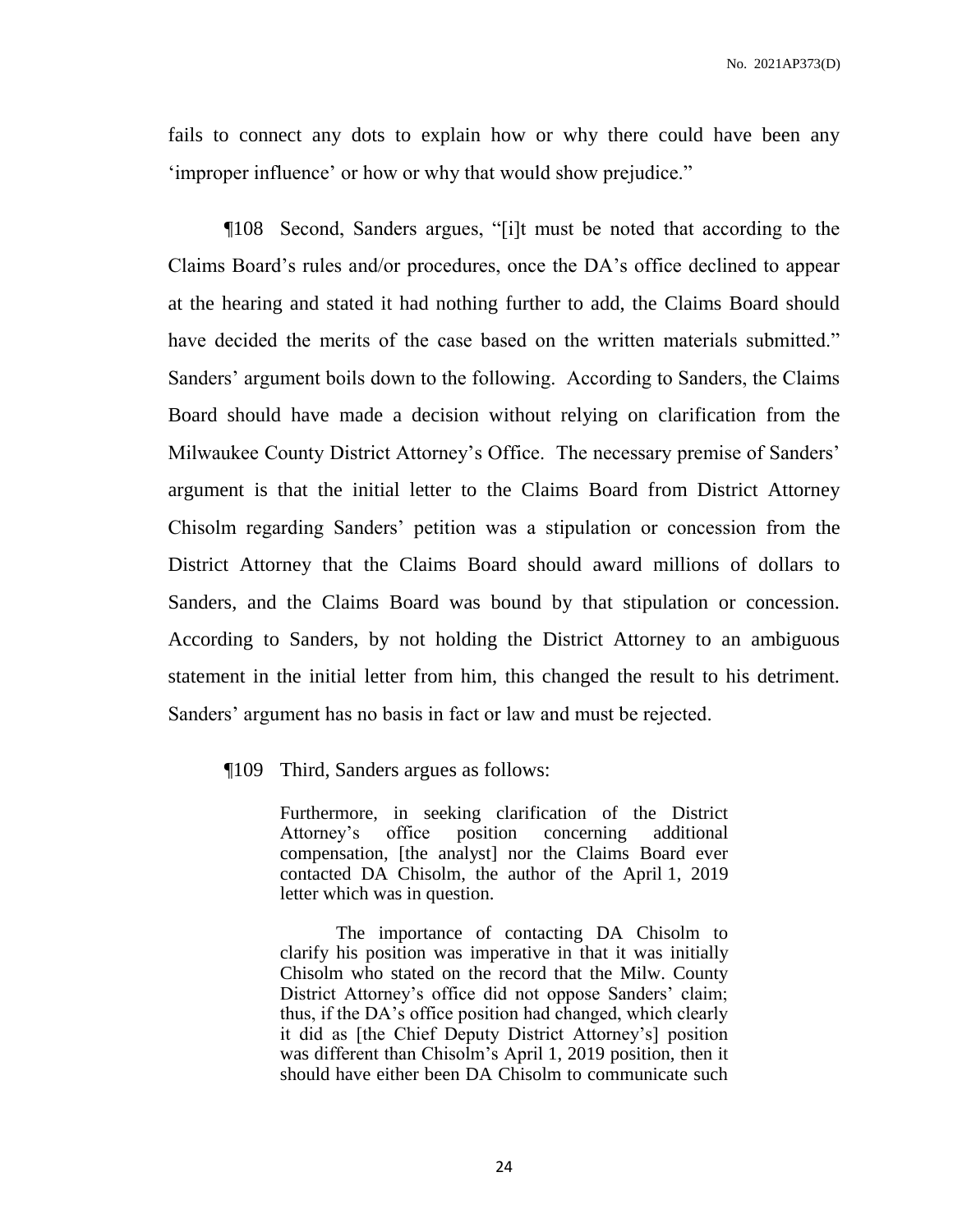change, or at the very least, indication that Chisolm was in fact contacted regarding such change.

Sanders' argument continues:

In his response to [the analyst], [the Chief Deputy District Attorney] made statements that need to be clarified and explained. [The Chief Deputy District Attorney] stated: "*[District Attorney Chisolm]'s letter of April 1, 2019, intends to express our general support for Mr. Sanders' petition for compensation. We originally saw his form that requested the statutory maximum amount of \$25,000, which we support. Regarding his other claims for damages, which appear to have varied over the course of this process, we are not taking any position on those claims.*" Sanders argues this statement is factually false and needs clarification.

¶110 Sanders asserts that District Attorney Chisolm supported Sanders' claim for millions of dollars but the Chief Deputy District Attorney, when asked, unilaterally changed the position of the Milwaukee County District Attorney's Office on compensation for Sanders in excess of \$25,000. I agree with the Claims Board that Sanders' argument fails and is not supported by the record. Nothing in any submission, and nothing that can be reasonably drawn from the record and the Chief Deputy District Attorney's response, shows that the statements from the Chief Deputy District Attorney about the District Attorney's position were "false."

¶111 In sum, Sanders' argument that a communication from a Claims Board analyst seeking clarification about the Milwaukee County District Attorney's Office's position, and a response, is a basis to reverse the decision of the Claims Board fails. Sanders has shown no basis to conclude that such communications were material or caused him prejudice.